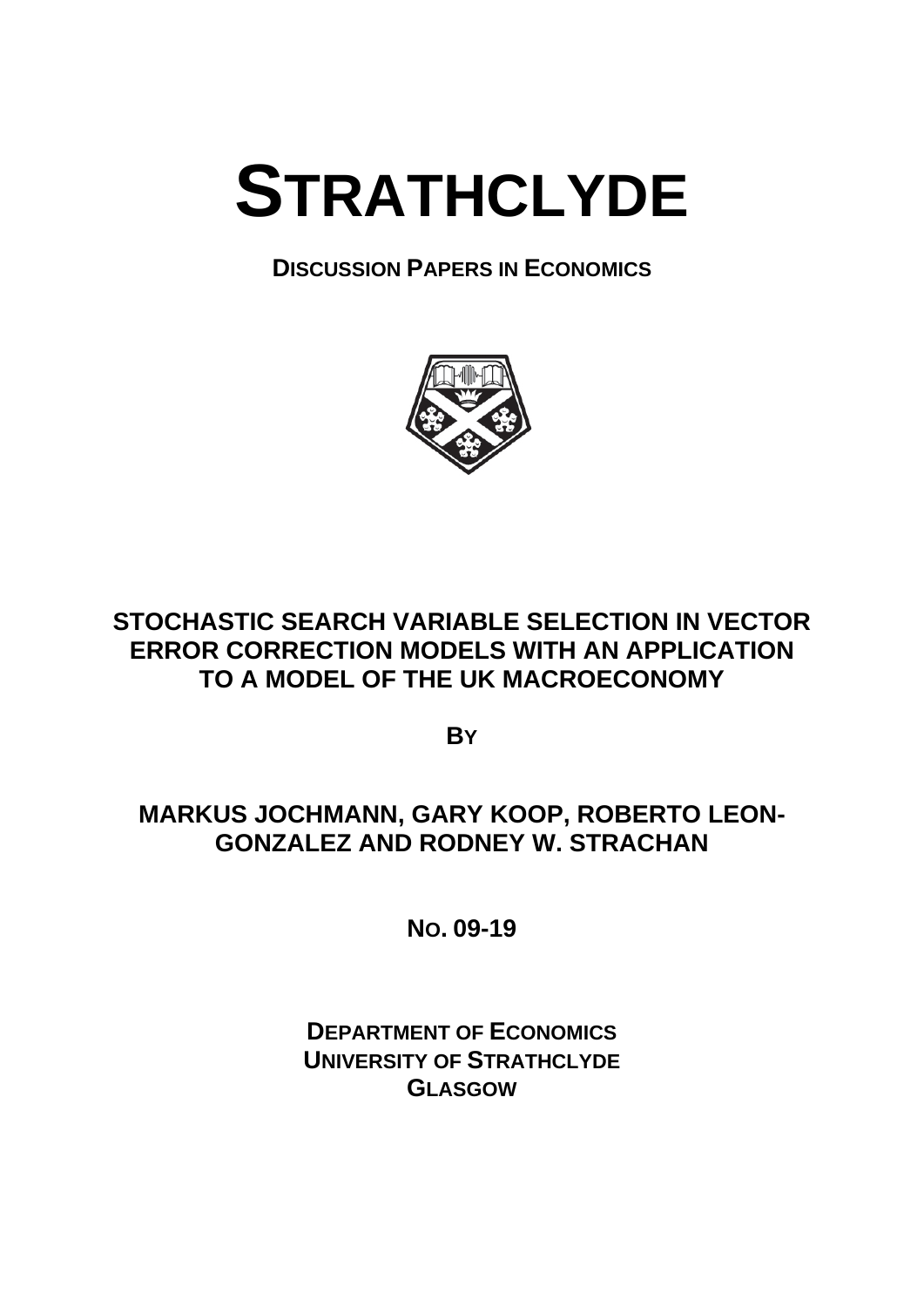# Stochastic Search Variable Selection in Vector Error Correction Models with an Application to a Model of the UK Macroeconomy<sup>∗</sup>

Markus Jochmann University of Strathclyde

Roberto Leon-Gonzalez National Graduate Institute for Policy Studies

Gary Koop† University of Strathclyde

Rodney W. Strachan University of Queensland

September 2009

#### Abstract

This paper develops methods for Stochastic Search Variable Selection (currently popular with regression and Vector Autoregressive models) for Vector Error Correction models where there are many possible restrictions on the cointegration space. We show how this allows the researcher to begin with a single unrestricted model and either do model selection or model averaging in an automatic and computationally efficient manner. We apply our methods to a large UK macroeconomic model.

Keywords: Bayesian, cointegration, model averaging, model selection, Markov chain Monte Carlo

JEL Codes: C11, C32, C52

<sup>∗</sup>All authors are Fellows at the Rimini Centre for Economic Analysis.

<sup>†</sup>Corresponding author: Gary Koop, Department of Economics, University of Strathclyde, Glasgow, G4 0GE, UK, email: Gary.Koop@strath.ac.uk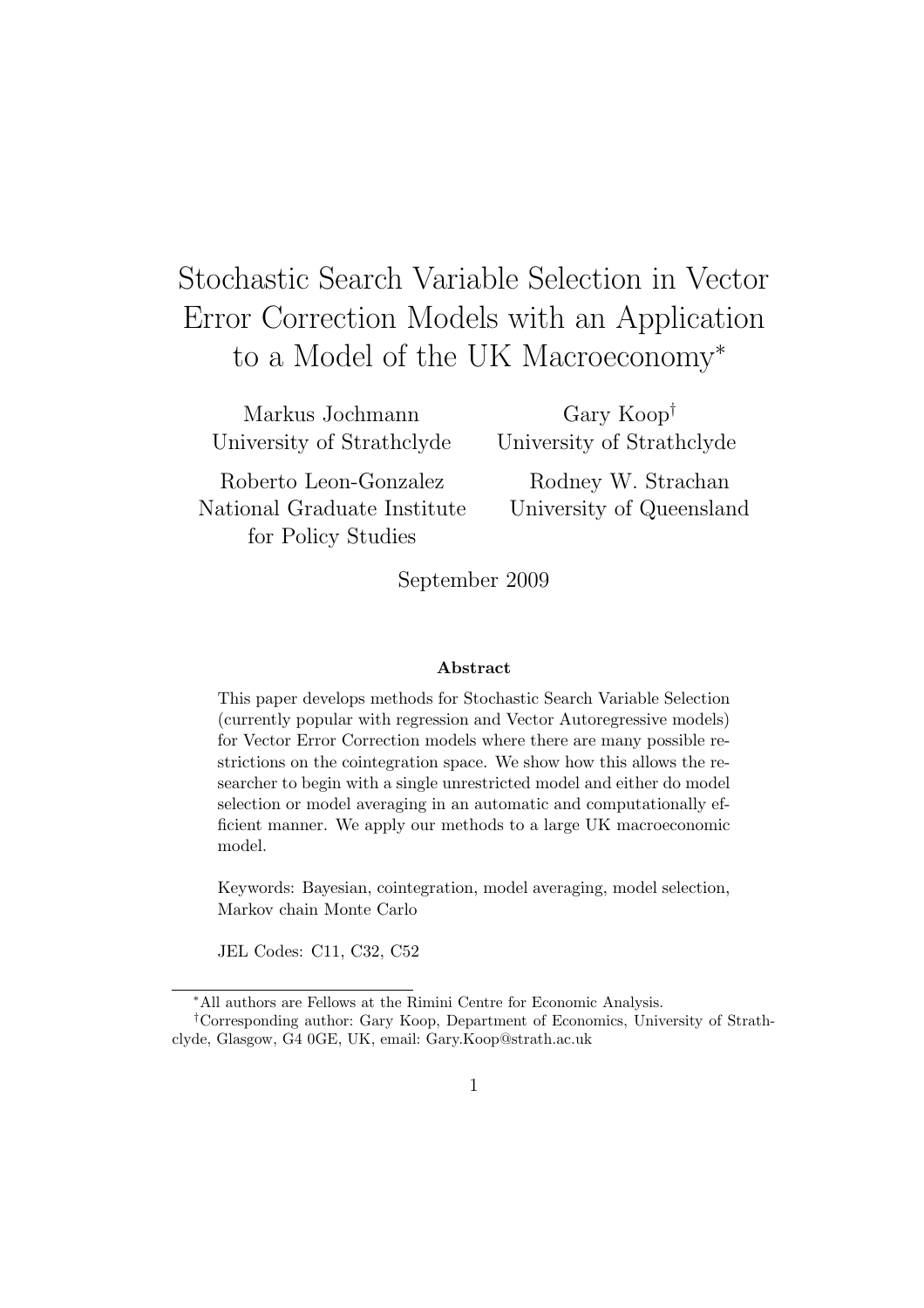## 1 Introduction

Empirical macroeconomic modelling is typically a complicated affair, involving many time series variables. For instance, the UK macroeconomic models considered in this paper are based on the influential model of Garratt, Lee, Pesaran and Shin (2003, 2006), hereafter GLPS. This involves nine variables. Even if one remains in a conventional multivariate time series framework involving Vector autoregressive (VAR) and Vector error correction models (VECMs), there can be hundreds or more modelling choices. Some of these are driven by econometric considerations (e.g. choice of cointegrating rank, lag length, etc.) while others can be driven by economic theory considerations (e.g. GLPS develop a theoretical model of the UK macroeconomy which implies certain restrictions on the cointegrating relationships). In macroeconomic modelling exercises involving structural breaks, time variation in parameters or regime switching such modelling choices proliferate (see, among many others, Primiceri, 2005 and Sims and Zha, 2006).

The challenge facing the empirical macroeconomist is how to navigate through this morass of choices. One common strategy, used by GLPS, is to select a single model. This can be done through sequential hypothesis testing procedures or by choosing the model with the highest value for an information criteria or marginal likelihood. Alternatively, economic theory can be used to guide model choice by giving special consideration to models consistent with a particular economic theory.

A second strategy is to do model averaging and present empirical results which are a weighted average over all models. Common choices for weights are marginal likelihoods or functions of information criteria. Empirical papers adopting this approach include Sala-i-Martin, Doppelhoffer and Miller (2004), Fernandez, Ley and Steel (2001) and Koop, Potter and Strachan (2008). The literature is replete with extensive discussion of the comparative advantages and disadvantages of model averaging and model selection (e.g. Draper, 1995, Leamer, 1978, Raftery, Madigan and Hoeting, 1997). A problem with model averaging is that it can be extremely computationally demanding especially if, as in the current application, Markov Chain Monte Carlo (MCMC) methods are required to carry out inference in each model and the number of models is high.

In this paper, using the modelling framework of GLPS, we use a third strategy which shares similarities with a type of approach which has become increasingly popular in macroeconomics. This strategy can informally be de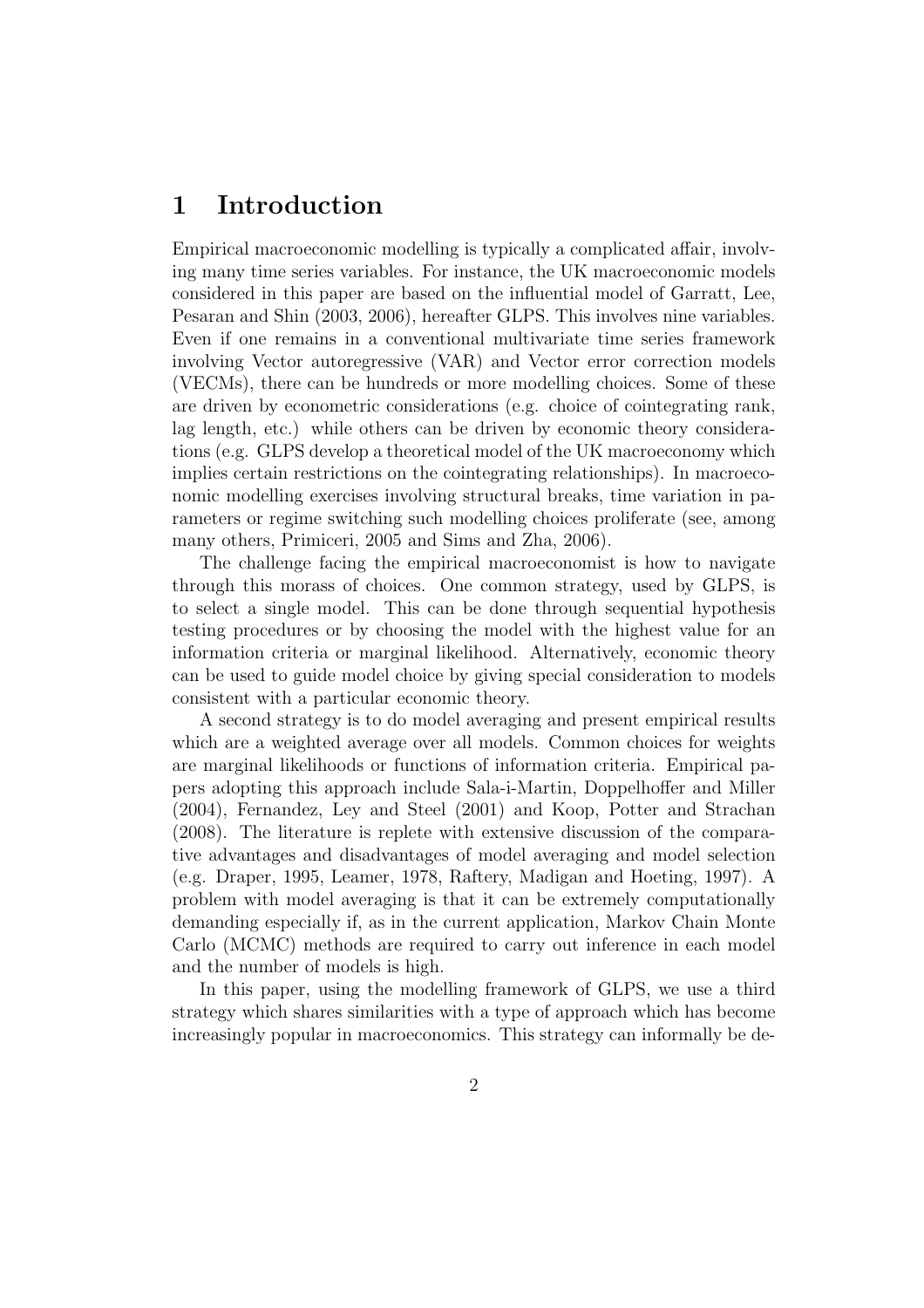scribed as working with a single very flexible model. The problems with such models are that they risk over-fitting and typically involve a large number of parameters which can be difficult to estimate with any precision. The solution to such problems is prior information. This prior information can be purely subjective or involve some data information (as in the classic Minnesota prior for VAR models, see Doan, Litterman and Sims, 1984). Alternatively the prior can be hierarchical (i.e. can be expressed in terms of a set of unknown parameters which are estimated from the data). Indeed the state equations from state space models such as those used by Primiceri (2005) can be interpreted as hierarchical priors. The mixture innovation models of, e.g., Giordani and Kohn (2008) or Koop, Leon-Gonzalez and Strachan (2009b) can also be interpreted in this manner. Yet another recent hierarchical approach is explored and adapted in this paper. This is based on the Stochastic Search Variable Selection (SSVS) approach to VAR models developed in George, Ni and Sun (2008). The basic idea of this approach can be explained quite simply. Let  $\lambda$  be a parameter (e.g. a coefficient in a VAR). A conventional Bayesian approach would specify a prior for  $\lambda$  such as  $\lambda \sim N(0, \underline{V}_{\lambda})$ . By setting  $\underline{V}_{\lambda}$  to a large value, a relatively noninformative prior is obtained. Smaller values of  $\underline{V}_{\lambda}$  will shrink the coefficient towards zero, something which has been found to be useful in many empirical applications. Instead of such an approach, the SSVS prior is a hierarchical one, involving a mixture of two normal distributions:

$$
\lambda \sim (1 - \delta) N (0, \underline{V}_{\lambda 0}) + \delta N (0, \underline{V}_{\lambda 1}), \qquad (1)
$$

where  $\delta$  is a dummy variable which equals 0 if  $\lambda$  is drawn from the first normal and equals 1 if it is drawn from the second. The prior is hierarchical since  $\delta$  is treated as an unknown parameter and estimated in a data-based fashion. The SSVS aspect of this prior arises by choosing the first prior variance,  $\underline{V}_{\lambda 0}$ , to be extremely "small" (so that the parameter is virtually zero) and the second prior variance,  $\underline{V}_{\lambda 1}$ , to be "large" (implying a relatively noninformative prior for the parameter). The way in which "small" and "large" prior variances can be chosen is discussed in George, Ni and Sun  $(2008)$  and below.<sup>1</sup>

<sup>1</sup>Formally, the SSVS prior allows for coefficients to be shrunk to "virtually zero" but not "precisely zero" since  $\underline{V}_{\lambda 0}$  is not precisely zero. In the remainder of this paper, we will sometimes omit such qualifying phrases like "virtually zero" and simply refer to SSVS as allowing for parameters to be included (if  $\delta = 1$ ) or excluded (if  $\delta = 0$ ) from the model.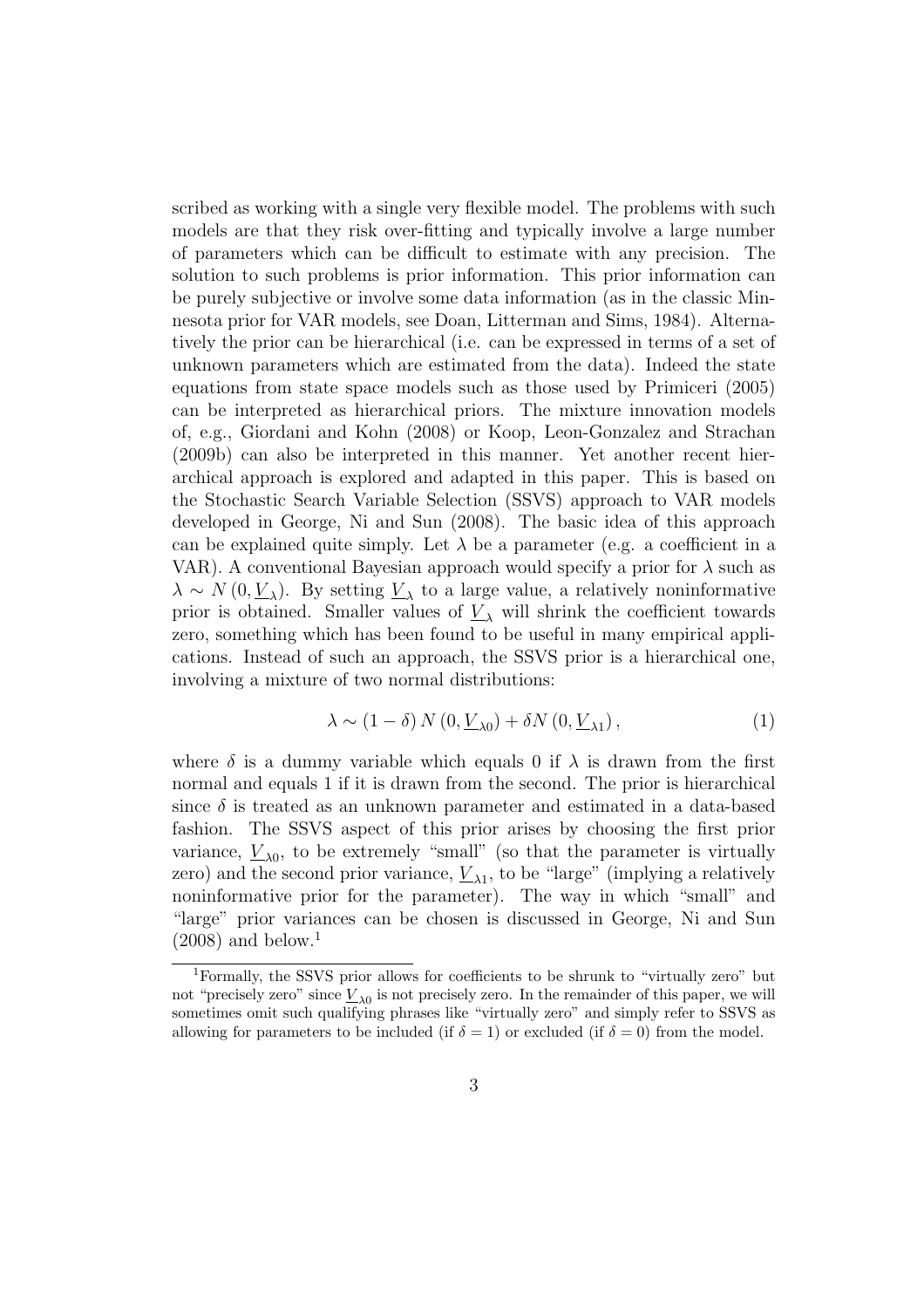SSVS can be interpreted as working with a single very flexible model and then (in a data-based fashion) choosing a prior which ensures overparameterization problems do not occur. But SSVS can also be used as a way of implementing the two strategies described above. The researcher can do model selection by selecting a single restricted model based on some metric involving  $\delta$  (e.g. if Pr ( $\delta = 1| Data \rangle > \frac{1}{2}$  $\frac{1}{2}$  then the explanatory variable corresponding to  $\lambda$  is included in the model, else it is excluded). Bayesian model averaging (BMA) can be done by using an unrestricted model with SSVS prior. This will implicitly average over models which include and exclude the explanatory variable associated with  $\lambda$ . The weights in this average will be  $Pr(\delta = 1| Data)$  and  $Pr(\delta = 0| Data)$ , respectively.

The SSVS approach is very attractive for VAR modelling since VARs can have a large number of coefficients and many of them have no explanatory power. For instance, the trivariate VAR(4) used in Jochmann, Koop and Strachan (2009) has 36 VAR coefficients and SSVS picks out only 10 of these as having important explanatory power. In such a situation, the number of hypothesis tests required in a sequential testing procedure could lead the researcher to serious worries about pre-test problems. Alternatively, the researcher who wants to select the single restricted VAR with highest marginal likelihood or highest value for an information criteria would face the serious problem of estimating at least  $2^{36}$  models (i.e. if each restricted model is defined according to whether each of the 36 coefficients is included or excluded, the result is  $2^{36}$  models). Regardless of whether SSVS is used for model selection or model averaging, it seems an attractive approach to VAR modelling which will shrink unimportant coefficients to zero and, thus, yield a much more parsimonious model. In essence, the SSVS prior can pick out restrictions automatically so that the researcher can begin with a flexible unrestricted model and let SSVS pick out the appropriate restrictions.

The major theoretical econometric contribution of this paper is to extend the SSVS approach, which is developed for multivariate normal linear models such as the VAR, to the nonlinear VECM. As we shall see, some subtle econometric issues arise in this regard. A related theoretical contribution is to extend the SSVS approach to restrictions other than ones like (1) where each coefficient is either included or excluded. In particular, macroeconomists such as GLPS are often interested in overidentifying restrictions involving several coefficients. We develop an SSVS approach which can pick out such restrictions automatically.

The major empirical contribution is to use our methods in an important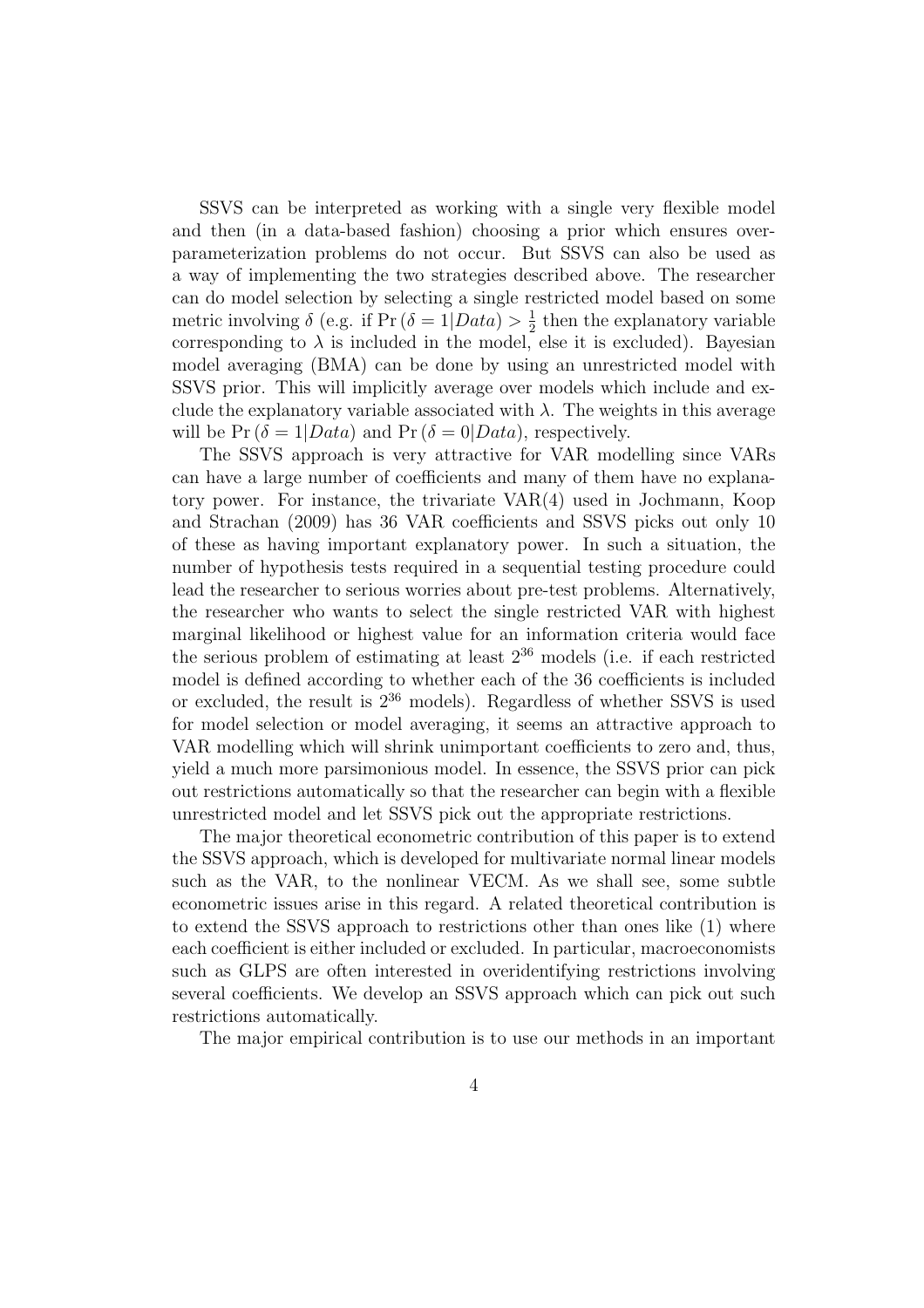macroeconomic application involving a high dimensional model. The GLPS model fits the bill perfectly. It involves nine dependent variables, uncertainty over many modelling choices (e.g. cointegrating rank, lag length and treatment of deterministic terms) and many theoretical restrictions motivated by macroeconomic theory. We find SSVS to be computationally efficient and to lead to quite parsimonious modelling. We find support for interest rate parity and Fisher inflation parity conditions which are imposed by GLPS. However, we find less support for purchasing power parity and none at all for a restriction motivated by neoclassical growth models. These latter two restrictions are imposed by GLPS. Nevertheless, when we turn to impulse response analysis we find economically-sensible results which are not too different than those of GLPS.

## 2 Models

A Bayesian model is defined by a likelihood function and a prior. We deal with each of these in turn in this section.

#### 2.1 Likelihoods

The VECM for an *n*-dimensional vector,  $y_t$ , is written as:

$$
\Delta y_t = \Pi y_{t-1} + \sum_{j=1}^{p-1} \Gamma_j \Delta y_{t-j} + \mu d_t + \varepsilon_t \tag{2}
$$

for  $t = 1, \dots, T$  where the  $n \times n$  matrix  $\Pi$  is of rank  $r \leq n$  and  $d_t$  denotes deterministic terms.  $\varepsilon_t$  is i.i.d.  $N(0, \Sigma)$ . The framework described in (2) defines a set of models which differ in the number of cointegrating vectors  $(r)$ , lag length  $(p)$  and the specification of deterministic terms. In addition, the researcher may wish to entertain various over-identifying restrictions on the cointegrating vectors.

The unrestricted VECM used in this paper, written in matrix form is:

$$
Y = X\beta\alpha + W\Gamma + E,\tag{3}
$$

where Y is  $T \times n$  with  $t^{th}$  row given by  $\Delta y_t'$  $t<sub>t</sub>$ , X is  $T \times (n+2)$  with  $t<sup>th</sup>$  row given by  $(1, t, y'_{t-1}), \beta$  is  $(n+2) \times r_{\text{max}}$ ,  $\alpha$  is  $r_{\text{max}} \times n$ ,  $W$  is  $T \times [n (p_{\text{max}} - 1) + 2]$  with  $t^{th}$  row given by  $(1, t, \Delta y'_{t-1}, ..., \Delta y'_{t-p+1})$ ,  $\Gamma$  is  $[n (p_{\max} - 1) + 2] \times n$  and  $E$  is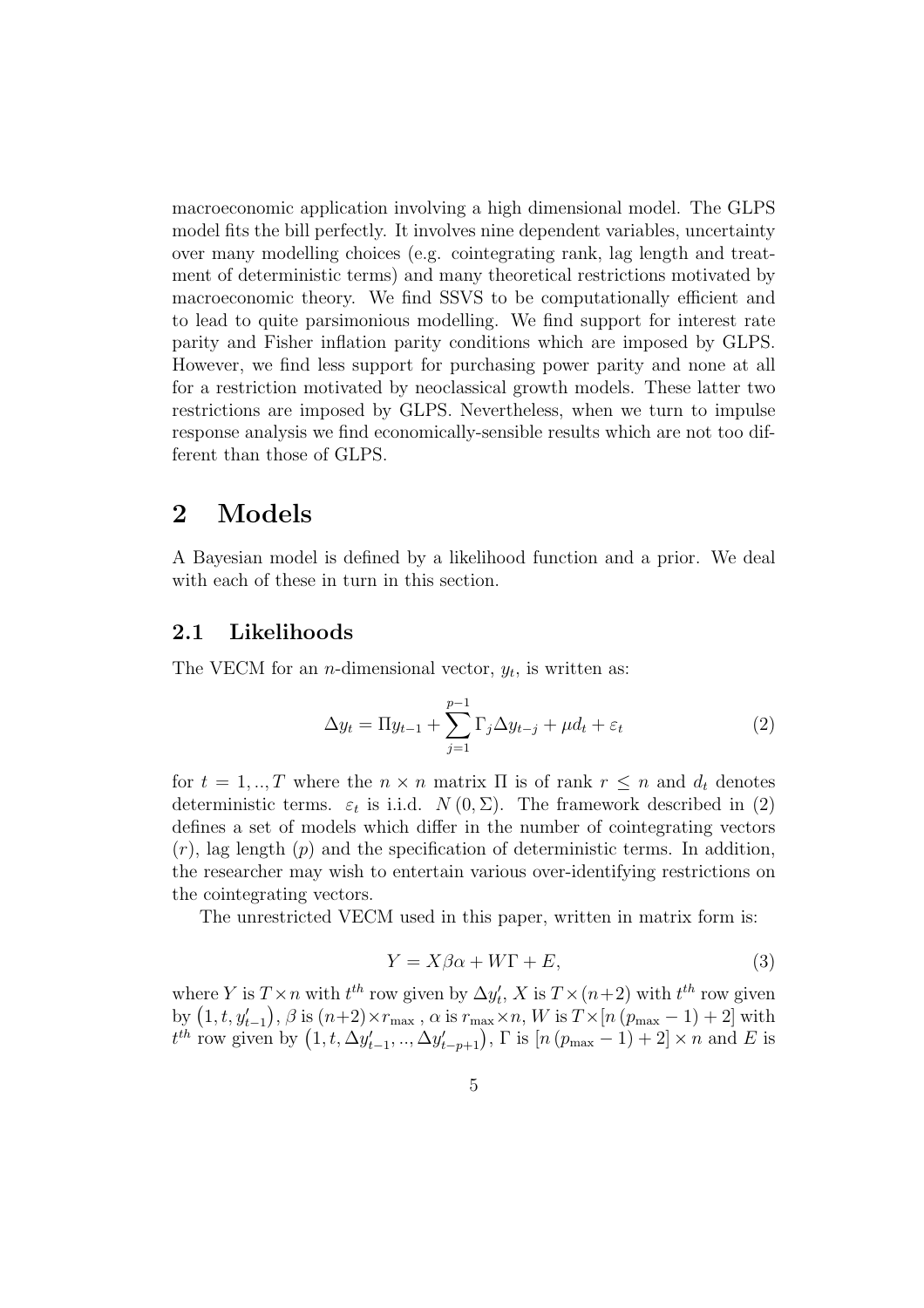$T \times n$  with  $vec(E) \sim N(0, \Sigma \otimes I)$ .  $r_{\text{max}}$  and  $p_{\text{max}}$  are the maximum number of cointegrating relationships and lag length, respectively, that the researcher is willing to entertain. Note that, with regards to deterministic terms, a deterministic trend in the cointegrating residuals has very different implications than a deterministic trend in the levels of the series. Accordingly, following Johansen (1995, Section 5.7), we potentially allow for deterministic terms in the cointegrating residual and directly in the conditional mean of  $\Delta y_t$ .

GLPS work with additional restrictions motivated by macroeconomic theory. A detailed explanation of this theory is provided in GLPS. Here we only sketch the details. The nine variables GLPS work with are the log of the oil price  $(p_t^o)$ , the log of the effective exchange rate  $(e_t)$ , the domestic and foreign nominal interest rates  $(i_t$  and  $i_t^*$ <sup>\*</sup>, the inflation rate  $(\Delta p_t)$ , the logs of domestic and foreign real per capita GDP  $(q_t$  and  $q_t^*$  $\binom{*}{t}$ , the log of the ratio of domestic to foreign prices  $(p_t - p_t^*$  $\binom{*}{t}$  and the log of the ratio of real high powered money to real GDP per capita  $(h_t - q)$ . Thus,  $y_t = (p_t^o, e_t, i_t^*, i_t, \Delta p_t, q_t, p_t - p_t^*)$  $\sum_{t}^{s} h_t - q_t, q_t^{*}$ . Exact definitions and sources are given in the Data Appendix.

The model GLPS call their core model assumes five cointegrating relationships of which the following four place restrictions on  $\beta$ . These are:

$$
p_t - p_t^* - e_t = b_1 + e_{1t}, \n i_t - i_t^* = b_2 + e_{2t}, \n q_t - q_t^* = b_3 + e_{3t}, \n i_t - \Delta p_t = b_4 + e_{5t},
$$
\n(4)

where  $b_i$  are intercepts in the cointegrating relationships and  $e_{it}$  denote mean zero stationary errors.<sup>2</sup>

GLPS derive and explain these cointegrating relationships in detail. Briefly, the first restriction is motivated by the purchasing power parity relation-

<sup>2</sup>GLPS use a long run solvency requirement to motivate a fifth cointegrating relationship. However, it implies a cointegrating vector dependent on unknown parameters (i.e. it only implies the exclusion restriction that a cointegrating relationship must exist between two specific dependent variables and does not specify the exact cointegrating vector). When multiple cointegrating relationships exist, imposing such exclusion restrictions does not restrict the cointegrating space because by linearly combining cointegrating vectors one can come up with a new cointegrating vector which incorporates the long run solvency restriction but does not restrict the coefficients on the other dependent variables. Dealing with such issues is possible using an extended version of our approach, but substantially complicates the analysis and, accordingly, we do not consider this fifth restriction in this paper.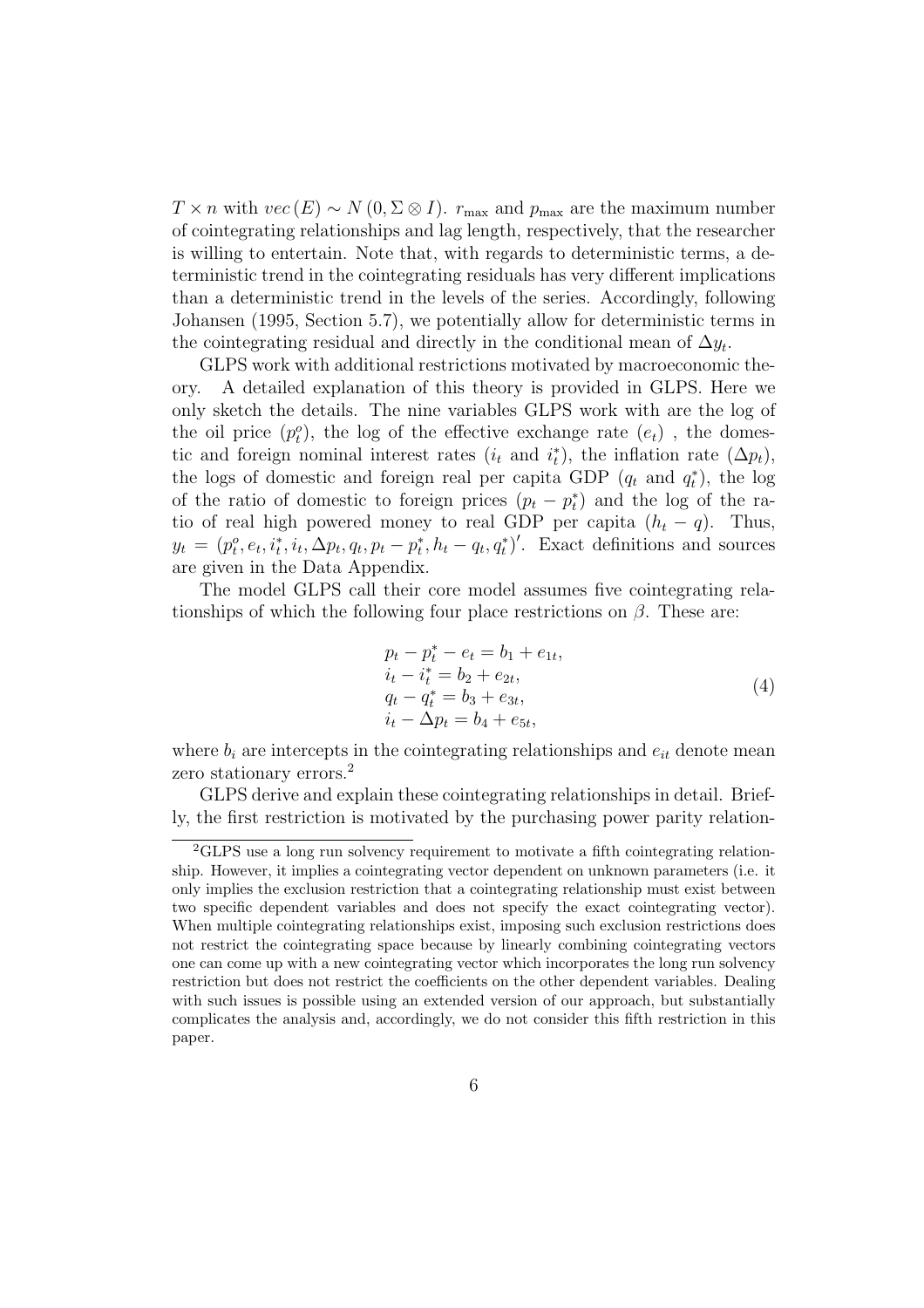ship. The second from an interest rate parity condition. The third by neoclassical growth models for the UK and the rest of the world. The fourth is based on Fisher inflation parity arguments. These equations define overidentifying restrictions and we consider variants of our models which impose some or all of them.

In sum, we have so far developed a very general unrestricted model. However, there are many restricted models of interest which differ in choice of  $p \leq p_{\text{max}}$ ,  $r \leq r_{\text{max}}$  and the number of over-identifying restrictions imposed (i.e. restrictions on the cointegration space). Furthermore, setting individual coefficients in  $\alpha$  and/or  $\Gamma$  (if empirically warranted) would lead to the desirable goal of a more parsimonious model. Note, in particular, that (3) allows for deterministic terms (both intercept and time trend) to enter both the cointegrating residual and  $\Delta y_t$ . Such a specification is typically too flexible in macroeconomic empirical work and, thus, restricted models which zero out some of these deterministic terms are potentially of interest.

In most applications, this will lead to a huge model space. For instance, even if we ignore restrictions on  $\alpha$  and/or  $\Gamma$ , if we set  $r_{\text{max}} = 5$ ,  $p_{\text{max}} = 2$  and consider eighteen restrictions on  $\beta$ <sup>3</sup>, we would have hundreds of models to work with. This is the approximate number of models used in the conventional Bayesian cointegration analysis of Koop, Potter and Strachan (2008). Given that the methodology of Koop, Potter and Strachan (2008) required the running of an MCMC algorithm in each model, the computational requirements of that paper were quite substantial. In the present application,  $\alpha$  is a  $5 \times 9$  matrix and  $\Gamma$  an  $11 \times 9$  matrix and, thus, in total they contain 144 parameters. If we are to extend our model space by considering models which allow for each individual element of  $\alpha$  and/or  $\Gamma$  to be zero, then the number of models is further multiplied by  $2^{144}$ . Clearly, doing a conventional Bayesian model selection or model averaging exercise which involves estimating each of more than  $100 \times 2^{144}$  models is computationally impossible. This consideration helps motivate our SSVS approach which, as we shall see, allows the researcher to work with the one model given in (3) and select appropriate restrictions in an automatic manner.

<sup>3</sup>These restrictions will be explained below. Basically, they arise from imposing the restrictions in (4) singly or in all possible combinations and restricting the deterministic terms in the cointegrating residuals.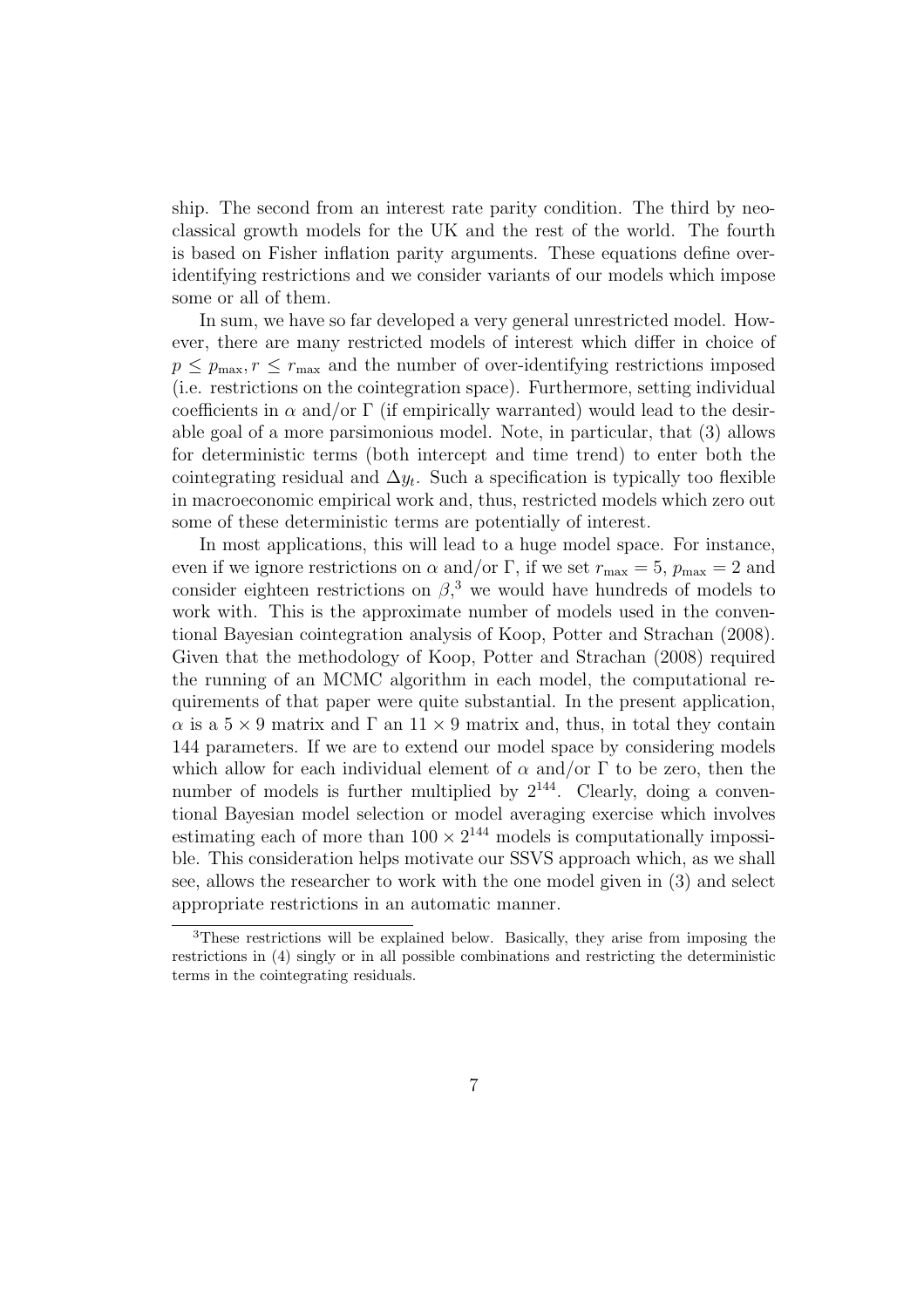#### 2.2 The SSVS Prior

In this paper, we will extend the SSVS prior for VARs of George, Ni and Sun (2008) to VECM models. The new econometric issues involve  $\beta$  and  $\alpha$ . However, before describing our treatment of these parameters we will describe the prior for  $\Gamma$  and  $\Sigma$ . We do this since our treatment of  $\Gamma$  and  $\Sigma$ is exactly the same as George, Ni and Sun and, thus, we can introduce basic SSVS ideas in a familiar framework.

#### 2.2.1 Prior for  $\Gamma$  and  $\Sigma$

Note that, conditional on  $\beta$  and  $\alpha$ , the VECM can be written as:

$$
\widetilde{Y} = W\Gamma + E,\tag{5}
$$

where  $\tilde{Y} = Y - X\beta\alpha$ . This takes the form of a VAR and the SSVS methods for VARs of George, Ni and Sun (2008) can be applied directly in the context of an MCMC algorithm (except using  $\widetilde{Y}$  as the vector of dependent variables instead of  $Y$ ).

SSVS can be interpreted as defining a hierarchical prior for  $\Gamma$  and  $\Sigma$ . Each element in the hierarchy is a mixture of two normals, one with a small variance (implying the coefficient is not in the model) and one with a large variance (implying the coefficient is included in the model). The SSVS prior for  $\gamma = vec(\Gamma)$  can be written as:

$$
\gamma|\delta \sim N(0, D),\tag{6}
$$

where  $\delta$  is a vector of unknown parameters with typical element  $\delta_j \in \{0,1\},$ and D is a diagonal matrix with the  $j<sup>th</sup>$  element given by  $\kappa_j^2$  where

$$
\kappa_j^2 = \begin{cases} \frac{\kappa_{0j}^2}{2} & \text{if } \delta_j = 0, \\ \frac{\kappa_{1j}^2}{2} & \text{if } \delta_j = 1. \end{cases}
$$
 (7)

Note that this prior implies a mixture of two normals:

$$
\gamma_j|\delta_j \sim (1-\delta_j) N(0, \underline{\kappa}_{0j}^2) + \delta_j N(0, \underline{\kappa}_{1j}^2), \qquad (8)
$$

where  $\gamma_j$  is the j<sup>th</sup> element of  $\gamma$ .  $\delta$  is treated as a vector of unknown parameters and is estimated in a data based fashion. If  $\delta_i = 0$ , then the prior for  $\gamma_j$  has such a small variance that the posterior for  $\gamma_j$  is concentrated near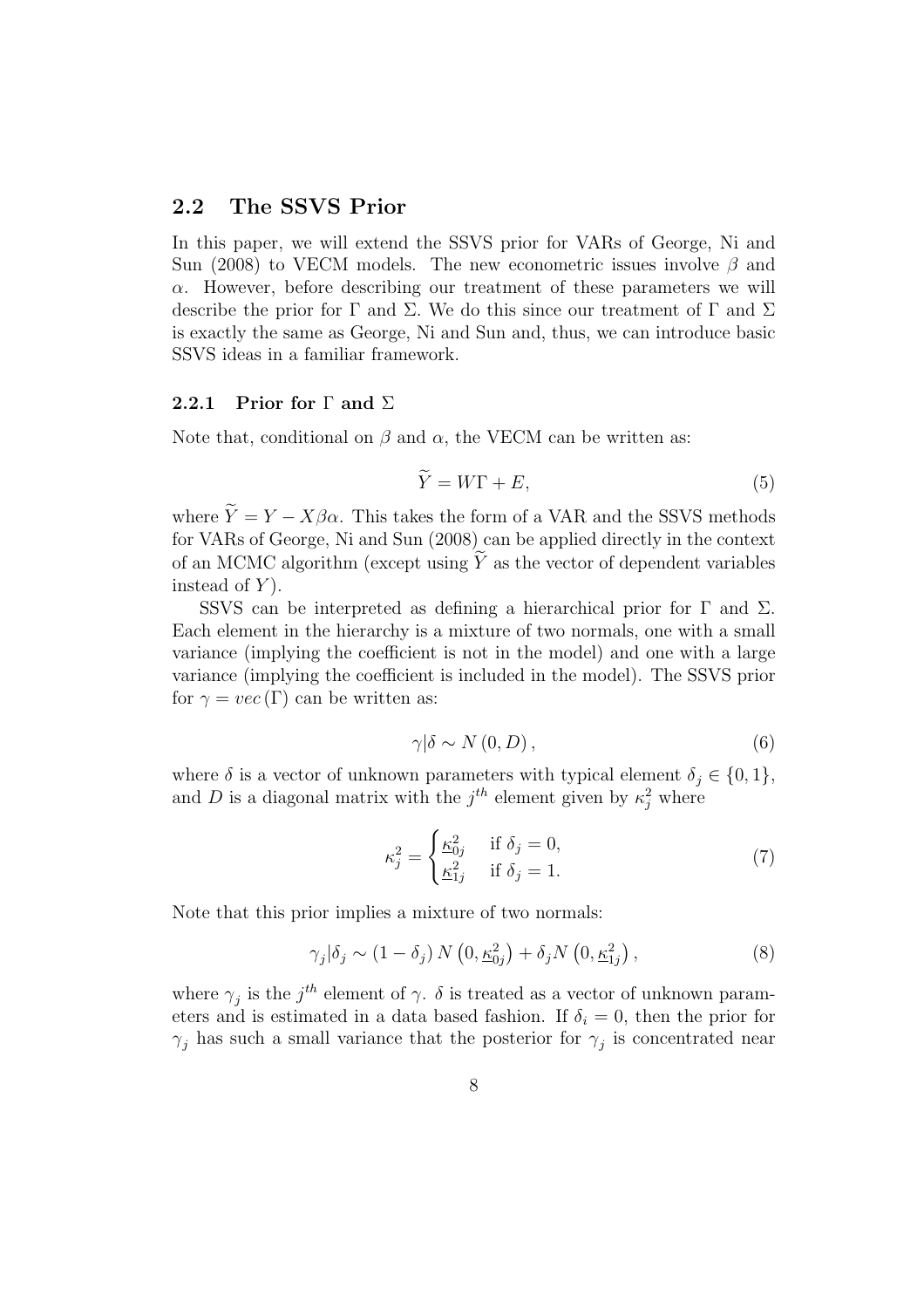zero. In this sense, we can say that, if  $\delta_j = 0$ , then the  $j^{th}$  explanatory variable is excluded from the model (formally its coefficient is shrunk to be very near zero). If  $\delta_j = 1$ , then the  $j<sup>th</sup>$  explanatory variable is included and  $\gamma_j$  is estimated using a relatively noninformative prior. As discussed in the introduction, priors of this form can be used for model selection by choosing a single model which includes only those explanatory variables for which Pr  $(\delta_i > 1 | Data) > c$  for some threshold  $c$  (e.g.  $c = \frac{1}{2}$ )  $\frac{1}{2}$ ). Alternatively, Bayesian model averaging can be done by running the MCMC algorithm for the unrestricted model and simply averaging any feature of interest (e.g. an impulse response function or a predictive moment) over all MCMC draws. Since the MCMC algorithm provides draws of  $\delta$  (as well as all other parameters), this strategy amounts to averaging over models (i.e. in the sense that different drawn values for  $\delta$  define different models). Crucially, though, doing model averaging in this way requires only that the researcher run a single MCMC algorithm for the unrestricted model (as opposed running an MCMC algorithm in each restricted model).

We use what George, Sun and Ni (2008) call the "default semi-automatic approach" to selecting the prior hyperparameters  $\kappa_{0j}^2$  and  $\kappa_{1j}^2$  and the reader is referred to their paper for additional justification for this approach. Basically,  $\underline{\kappa}_{0j}^2$  should be selected so that  $\gamma_j$  is essentially zero and  $\underline{\kappa}_{1j}^2$  should be selected so that  $\gamma_j$  is empirically substantive. The default semi-automatic approach involves choosing  $\underline{\kappa}_{0j}^2 = c_0\widehat{var}(\gamma_j)$  and  $\underline{\kappa}_{1j}^2 = c_1\widehat{var}(\gamma_j)$  where  $\widehat{var}(\gamma_j)$  is an estimate of the posterior variance of the coefficient. In our empirical work, this is based on a preliminary MCMC run using a noninformative prior, although other estimates (e.g. based on maximum likelihood estimation) are possible. The pre-selected constants  $c_0$  and  $c_1$  must have  $c_0 \ll c_1$  and we set  $c_0 = \frac{1}{10}$  and  $c_1 = 10^{4}$ 

For  $\delta$ , the SSVS prior posits that each element has a Bernoulli form (independent of the other elements of  $\delta$ ) and, hence we have

$$
\Pr\left(\delta_{j} = 1\right) = \underline{q}_{j},
$$
\n
$$
\Pr\left(\delta_{j} = 0\right) = 1 - \underline{q}_{j}.
$$
\n(9)

We set  $q_j = \frac{1}{2}$  $\frac{1}{2}$  for all j. This is a natural default choice, implying each

<sup>4</sup>Note that some related approaches set the first element in the mixture to be a spike at zero. We do not adopt this approach since, as sample size increases, it leads to the inclusion of all coefficients. See Section 3.4 of Chipman, George and McCulloch (2001) for further discussion.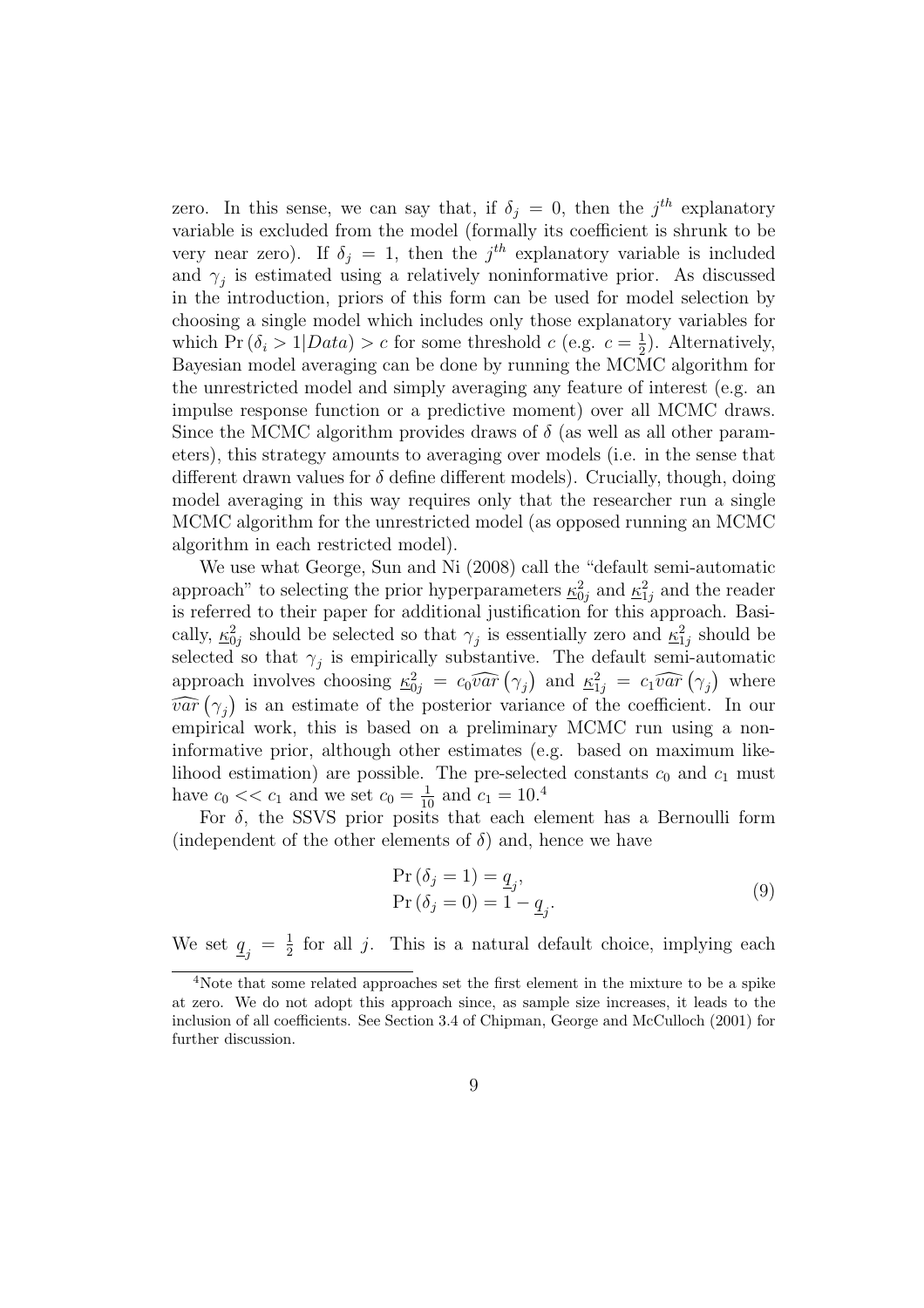coefficient is *a priori* equally likely to be included as excluded.

For the error covariance matrix, we begin by decomposing it as:

$$
\Sigma^{-1} = \Psi \Psi',\tag{10}
$$

where  $\Psi$  is upper-triangular. The SSVS prior involves using a standard Gamma prior for the square of each of the diagonal elements of  $\Psi$  and the SSVS mixture of normals prior for each element above the diagonal. Note that this implies that the diagonal elements of  $\Psi$  are always included in the model, ensuring a positive definite error covariance matrix. This form for the prior also greatly simplifies posterior computation. Precise details are provided in the next paragraph.

Let the non-zero elements of  $\Psi$  be labelled as  $\psi_{ij}$  and define  $\psi = (\psi_{11}, ..., \psi_{nn})', \eta_j = (\psi_{1j}, ..., \psi_{j-1,j})'$  and  $\eta = (\eta'_j)$  $\gamma'_2, \ldots, \eta'_n$ <sup>'</sup>. For the diagonal elements, we assume prior independence with

$$
\psi_{jj}^2 \sim G\left(\underline{a}_j, \underline{b}_j\right),\tag{11}
$$

where  $G(g_i, \underline{b}_j)$  denotes the Gamma distribution with mean  $\frac{a_j}{\underline{b}_j}$  and variance  $\underline{a}_j$  $\frac{a_j}{b_j^2}$ . We specify  $a_j = 0.1$  and  $b_j = 0.001$  which are relatively noninformative choices, but center the prior at 100.0. The latter is a sensible value given the scale of the variables and the fact that  $\psi_{jj}^2$  is the inverse of the error variance in equation  $j$ .

The hierarchical prior for  $\eta$  takes the same mixture of normals form as  $\gamma$ . In particular, the SSVS prior has

$$
\eta_j|\omega_j \sim N(0, F_j)\,,\tag{12}
$$

where  $\omega_j = (\omega_{1j}, ..., \omega_{j-1,j})'$  is a vector of unknown parameters with typical element  $\omega_{ij} \in \{0, 1\}$ , and  $F_j = diag\left(\xi_1^2\right)$  $\{e_{1j}^2, ..., \xi_{j-1,j}^2\}$  where

$$
\xi_{ij}^2 = \begin{cases} \underline{\xi}_{0ij}^2 & \text{if } \omega_{ij} = 0, \\ \underline{\xi}_{1ij}^2 & \text{if } \omega_{ij} = 1, \end{cases}
$$
 (13)

for  $j = 2, \ldots, n$  and  $i = 1, \ldots, j - 1$ . Note that this prior implies a mixture of two Normals for each off-diagonal element of Ψ:

$$
\psi_{ij}|\omega_{ij} \sim (1 - \omega_{ij}) N\left(0, \underline{\xi}_{0ij}^2\right) + \omega_{ij} N\left(0, \underline{\xi}_{1ij}^2\right). \tag{14}
$$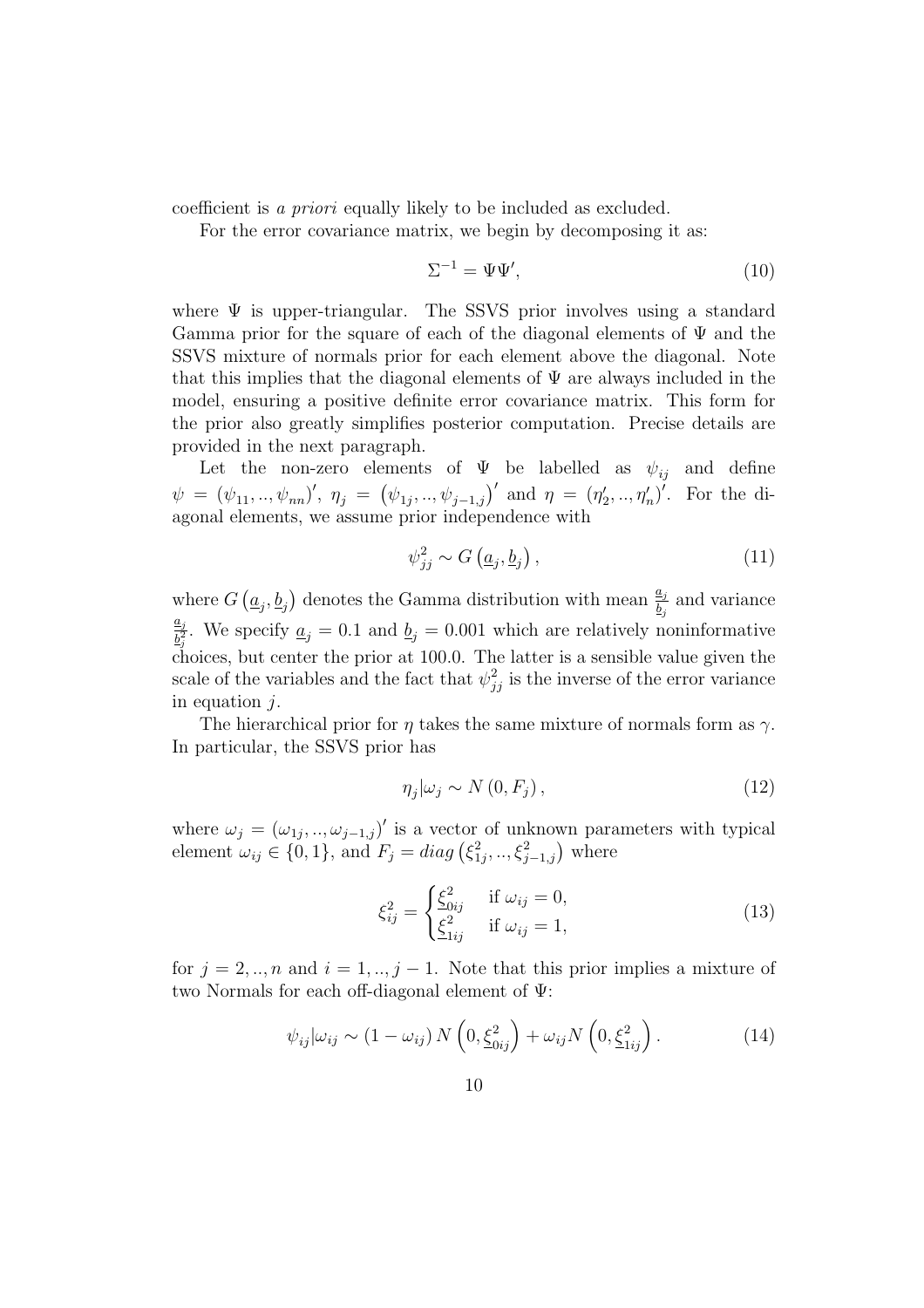As we did with  $\underline{\kappa}_{0j}^2$  and  $\underline{\kappa}_{1j}^2$  (the hyperparameters in the SSVS prior for Γ), we use a semi-automatic default approach to selecting  $\xi^2_{0ij}$  and  $\xi^2_{1ij}$ . That is, we set  $\xi_{0ij}^2 = c_0 \widehat{var} \left( \psi_{ij} \right)$  and  $\xi_{1ij}^2 = c_1 \widehat{var} \left( \psi_{ij} \right)$ , where  $\widehat{var} \left( \psi_{ij} \right)$  is based on an estimate of the variance of the appropriate off-diagonal element of  $\Sigma$ . As with Γ, this estimate is obtained from a preliminary MCMC run using a non-informative prior. The pre-selected constants  $c_0$  and  $c_1$  are set (as before) to be  $c_0 = \frac{1}{10}$  and  $c_1 = 10$ .

For  $\omega = (\omega'_2)$  $\sum_{i=1}^{10} \ldots \binom{n}{i}$ , the SSVS prior posits that each element has a Bernoulli form (independent of the other elements of  $\omega$ ) and, hence, we have

$$
\Pr(\omega_{ij} = 1) = \underline{q}_{ij},
$$
  
\n
$$
\Pr(\omega_{ij} = 0) = 1 - \underline{q}_{ij}.
$$
\n(15)

We make the default choice of  $\underline{q}_{ij} = \frac{1}{2}$  $\frac{1}{2}$  for all *i* and *j*.

The preceding material describes the basic ideas underlying SSVS and the details of how we implement it for  $\Gamma$  and  $\Sigma$ . SSVS has been found to be a very useful technique in finding parsimonious restricted versions of VARs. Posterior simulation methods are described in George, Ni and Sun (2008) and in Appendix A. Suffice it to note here that we use their algorithm to provide posterior draws of Γ, Σ, δ and  $\omega$  ( $\omega$  is the vector containing all the  $ω<sub>j</sub>$ ) conditional on  $α$  and  $β$ .

#### 2.2.2 Prior for  $\alpha$  and  $\beta$

SSVS has never been extended to VECMs. The fact that  $\beta \alpha$  enters in product form and the fact that (without further restrictions) the VECM only identifies the cointegrating space precludes the direct use of SSVS ideas for VARs. Before describing how SSVS can be implemented in a manner which overcomes these problems, we must digress and explain some basic issues which arise in Bayesian analyses of VECMs. An identification problem arises in the VECM since  $\Pi = \beta \alpha$  and  $\Pi = \beta CC^{-1} \alpha$  are identical for any nonsingular C. In early work, a common practice was to impose a linear normalization such as  $\beta =$  $\int$   $I_r$  $\beta_0$  $\overline{ }$ . However, a literature has recently emerged which argues that it is only the cointegrating space which is identified (see Strachan, 2003, Strachan and Inder, 2004 and Villani, 2005, 2006) and this should be the focus of interest (rather than a particular identified parameter such as  $\beta_0$ ). For instance, Strachan and Inder (2004) show how the use of linear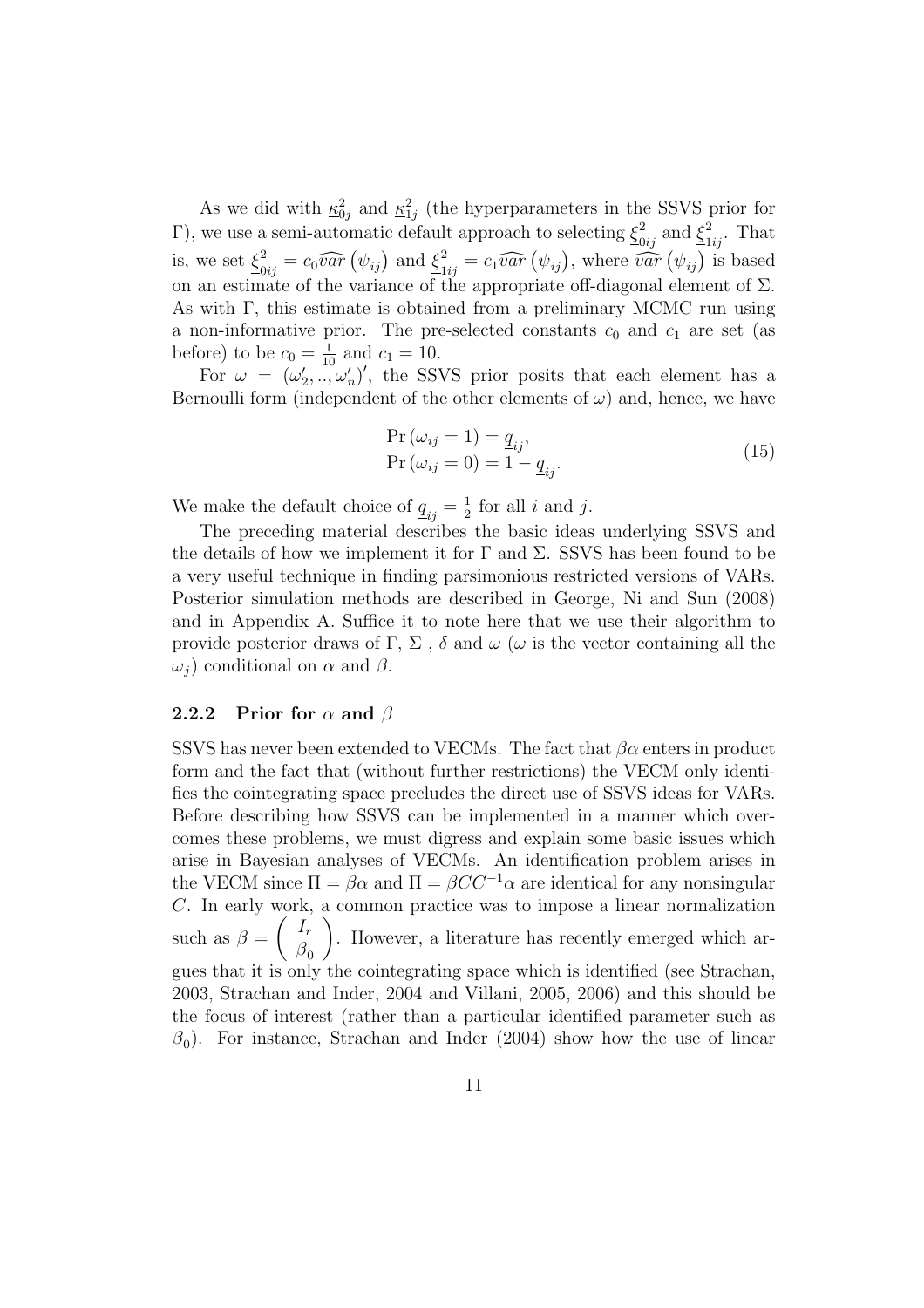identifying restrictions places a restriction on the estimable region of the cointegrating space. Furthermore, a flat and apparently "noninformative" prior on  $\beta_0$  in the linear normalization strongly favors regions of the cointegration space near where the linear normalization is invalid. Hence, the linear normalization is used under the assumption that it is valid while at the same time the prior puts weight near the region where the normalization is likely to be invalid. These considerations suggest that an alternative identification restriction is required to form the basis for prior elicitation on the cointegration space. As shown in Strachan and Inder (2004) an identification restriction which does not suffer from the drawbacks of the linear and similar normalizations is:

$$
\beta' \beta = I \tag{16}
$$

and we will impose this semi-orthogonality restriction on  $\beta$  throughout the remainder of this paper.

Formally, let  $sp(\beta)$  denote the cointegration space (i.e. the space spanned by the columns of  $\beta$ ) which is an element of the Grassmann manifold. The semi-orthogonality restriction, (16), restricts the matrix of cointegrating vectors to the Stiefel manifold. These spaces are compact and, hence, a Uniform distribution over them is proper (the integrating constant is given in Strachan and Inder, 2004). Strachan and Inder (2004) show how a sensible noninformative prior for  $\beta$  which does not restrict the cointegrating space is simply equal to this integrating constant with (16) imposed. This can be used as a noninformative prior on the cointegrating space.

Computation is complicated by the fact that  $\beta$  is semi-orthogonal and conventional algorithms such as the Gibbs sampler of Geweke (1996) cannot be used. The parameter-augmented Gibbs sampler developed in Koop, Leon-Gonzalez and Strachan (2009a) overcomes this complication by introducing a non-identified  $r \times r$  symmetric positive definite matrix U with the property:

$$
\Pi = \beta \alpha = \beta U U^{-1} \alpha \equiv \beta^* \alpha^* \tag{17}
$$

where  $\alpha^* = U^{-1}\alpha$  and  $\beta^* = \beta U$ . The introduction of the non-identified U facilitates posterior computation because, under sensible priors (including the SSVS prior we adopt), the posterior conditional distributions of  $\alpha^*$  and  $\beta^*$ in the MCMC algorithm are normal. The fact that  $U$  is not identified causes no problem and, in fact, introducing non-identified parameters in particular ways is a common strategy for improving the efficiency of MCMC algorithms in many contexts (see, e.g., Liu and Wu, 1999). For proofs of all these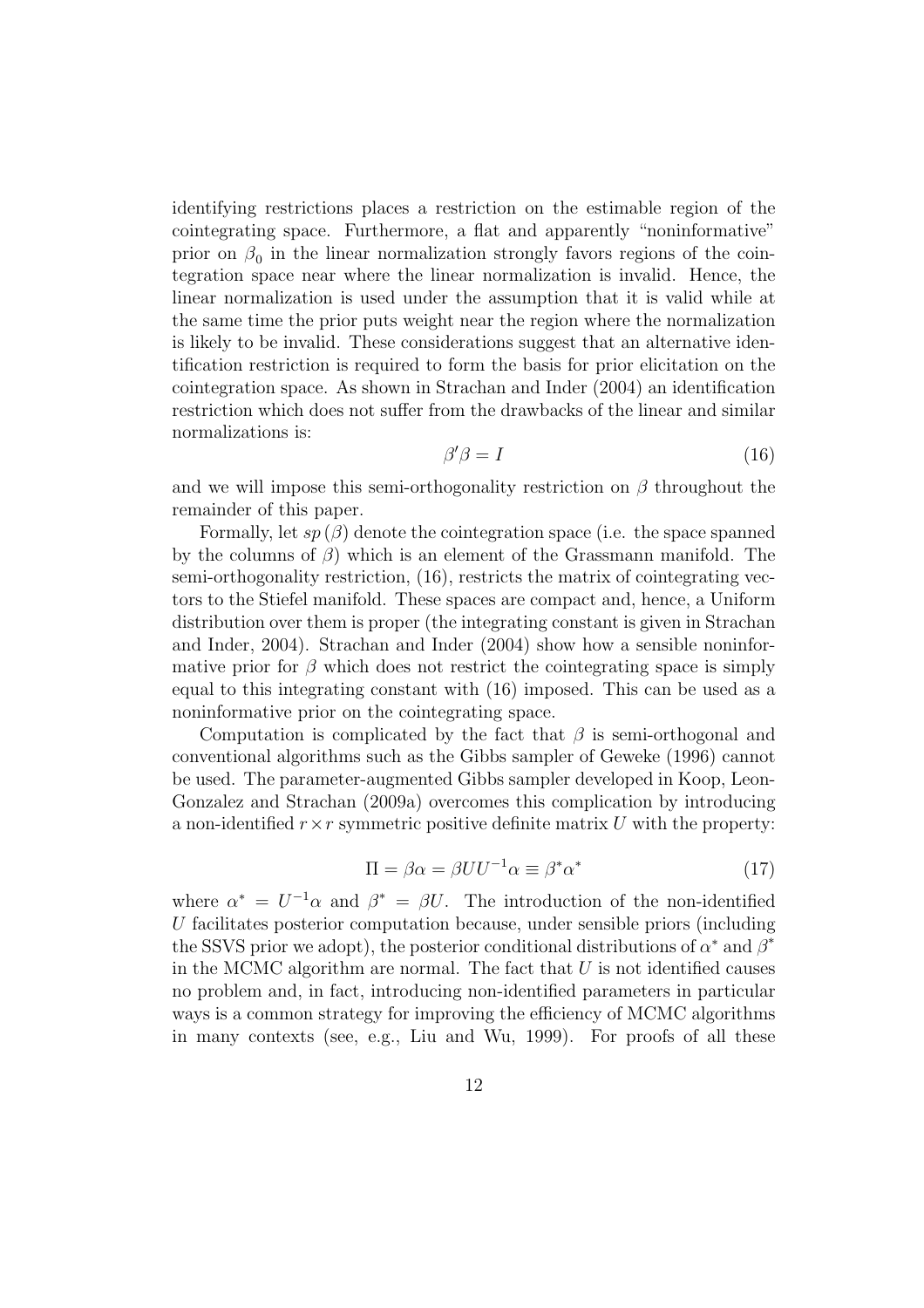statements, further discussion and exact details of the MCMC algorithm, see Koop, Leon-Gonzalez and Strachan (2009a).

Both for its own sake and since it will form a crucial part of our SSVS prior for VECMs, we also require an informative prior for the cointegrating space. Strachan and Inder (2004) and Koop, Leon-Gonzalez and Strachan (2009a) develop and motivate such a prior. Here we briefly summarize the elements of this strategy and refer the reader to these earlier papers for additional details. Restrictions on the cointegrating space can be always be defined through a semi-orthogonal  $(n+2) \times s$  matrix<sup>5</sup> H with  $r \leq s \leq n+2$  and  $H_{\perp}$  being its orthogonal complement which is also a semi-orthogonal matrix. Koop, Leon-Gonzalez and Strachan (2009a) give some examples of H and in Appendix B we will show how different combinations of the restrictions in (4) can be written in this manner. Consider a prior for the cointegrating space defined through:

$$
vec(\beta^*) \sim N[0, I_r \otimes (HH' + \underline{\tau} H_{\perp} H'_{\perp})]. \tag{18}
$$

As shown in Koop, Leon-Gonzalez and Strachan (2009a) this is a sensible informative prior for the cointegrating space in that the prior for the cointegrating space will be centered over  $sp(H)$ . Furthermore, the dispersion of the prior is controlled by the scalar  $\underline{\tau} \in [0,1]$  with  $\underline{\tau} = 0$  dogmatically imposing the restrictions expressed by H on the cointegrating space and  $\tau = 1$ leading to the noninformative prior discussed previously.<sup>6</sup>

To see how this prior can be used to develop an SSVS prior for the cointegrating space, remember that the conventional implementation of SSVS implies a prior which is the mixture of two normals, one with a "small" variance and the other with a "large" variance. Thus, a parametric restriction is either imposed (approximately) or not imposed. For the cointegrating space, an SSVS prior could also be a mixture of two distributions. The first distribution would (approximately) restrict the cointegrating space to lie in the space spanned by  $H$  and the second would be a noninformative prior which would allow the cointegrating space to be estimated in an unconstrained manner. A consideration of the prior defined by (18) suggests how this can be done. That is, if we introduce a discrete random variable with two points

<sup>&</sup>lt;sup>5</sup>Remember that, by allowing for an intercept and trend in the cointegrating residual, each column of  $\beta$  and, hence, H will have  $n + 2$  elements.

<sup>&</sup>lt;sup>6</sup>Note that one should not choose  $\underline{\tau} = 0$ , since this would imply a singular prior covariance matrix in the typical case where  $s < n + 2$ .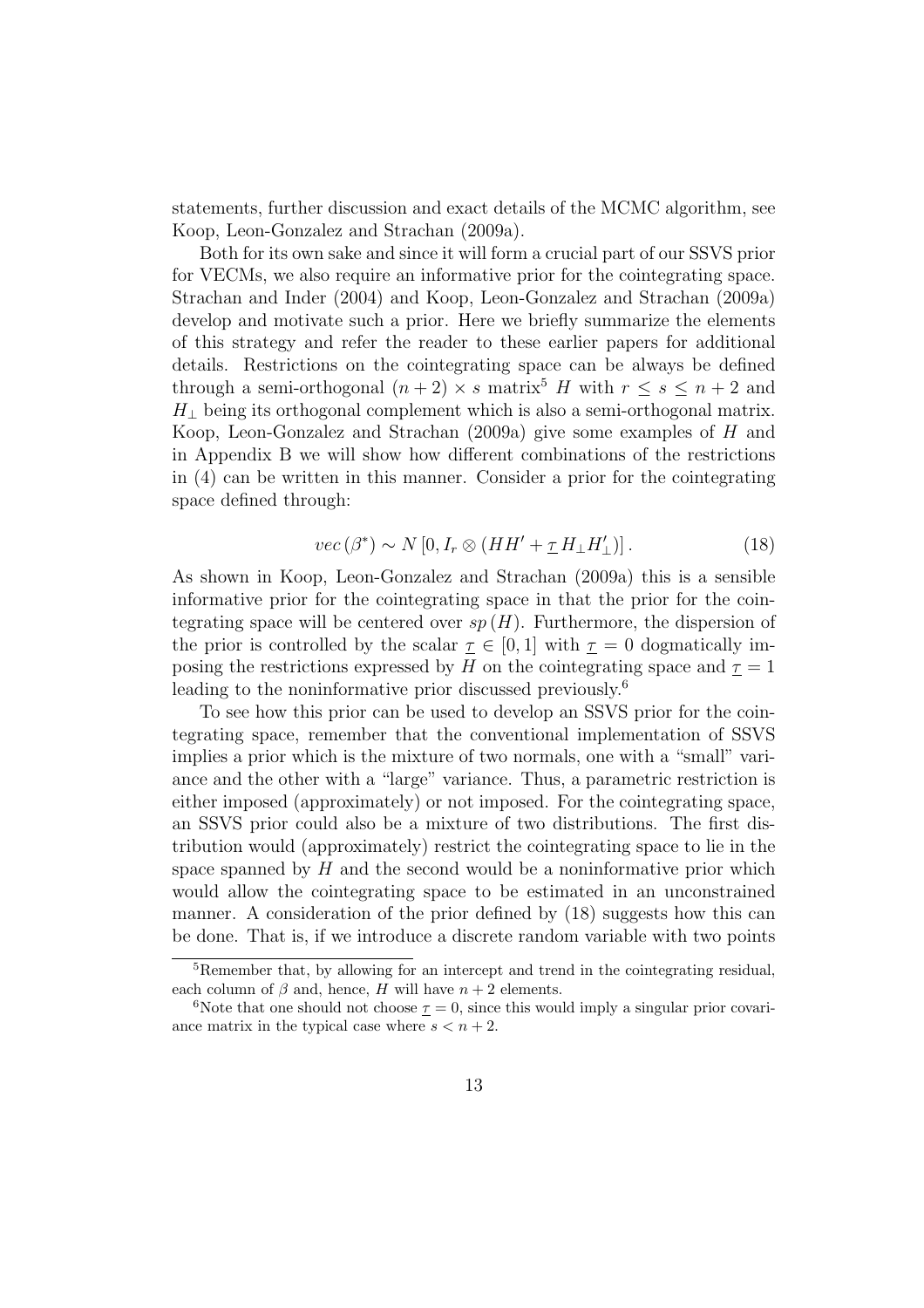of support, one which sets  $\underline{\tau}$  to a small value, the other which sets  $\underline{\tau} = 1$ , then we obtain a prior which can either (approximately) restrict the cointegration space (if  $\tau$  is small) or not (if  $\tau = 1$ ).

The previous discussion informally motivates how an SSVS prior for the cointegrating space can be developed when there is a single restriction (defined by  $H$ ) involved. Extensions to multiple restrictions on the cointegrating space (e.g. our empirical work involves four over-identifying restrictions given in equation 4 which are imposed individually and jointly plus we consider restricting the deterministic terms) can be done by mixing over more distributions. Formally, in our empirical work, we use an SSVS prior for the cointegrating space which takes the form of (18) with the additional definition that  $H = H_j$  if  $\phi = j$  for  $j = 1, \dots, 18$  and  $\underline{\tau} = 0.05$ . Precise definitions of  $H_1$  through  $H_{18}$  are provided in Appendix B. Briefly  $H_1 = I$  yields the noninformative prior discussed previously (and setting  $\tau = 0.05$  is irrelevant).  $H_2$  restricts the deterministic trend in the cointegrating relationship to be zero and  $H_3$  additionally restricts the intercept to be zero.  $H_4$  through  $H_7$ individually impose the four restrictions on the cointegrating space given in (4).  $H_8$  through  $H_{13}$  impose all combinations of two of the four restrictions.  $H_{14}$  through  $H_{17}$  impose all combinations of three of the four restrictions.  $H_{18}$  imposes all of the restrictions.  $\phi \in \{1, 2, ..., 18\}$  is a discrete random variable which selects which restriction applies. If  $\phi = 1$  is chosen, then none of the restrictions are selected. Since  $\phi$  is an unknown parameter, it requires a prior:

$$
Pr(\phi = i) = \underline{p}_{\phi i}, \quad \sum \underline{p}_{\phi i} = 1, \quad i = 1, ..., 18.
$$
 (19)

In our empirical work, we use the noninformative choice  $\underline{p}_{\phi i} = \frac{1}{18}$  for all *i*.

Finally, we require a prior for  $\alpha^*$ . For this we use a standard SSVS prior of the sort used for VARs. In particular, we use

$$
a_i^* \sim N\left(0, \nu_i^2\right),\tag{20}
$$

where  $a_i^*$ <sup>\*</sup>/<sub>i</sub> is the *i*<sup>th</sup> (for  $i = 1, ..., nr_{\text{max}}$ ) element of  $vec(\alpha^*)$ . For motivation of this prior (in terms of the shrinkage it achieves), see Koop, Leon-Gonzalez and Strachan (2009a). However, for present purposes, the more important issue is that it can be adapted to do SSVS by setting:

$$
\nu_i^2 = \begin{cases} \underline{\nu}_{0i}^2 & \text{if } \rho_i = 0, \\ \underline{\nu}_{1i}^2 & \text{if } \rho_i = 1, \end{cases}
$$
 (21)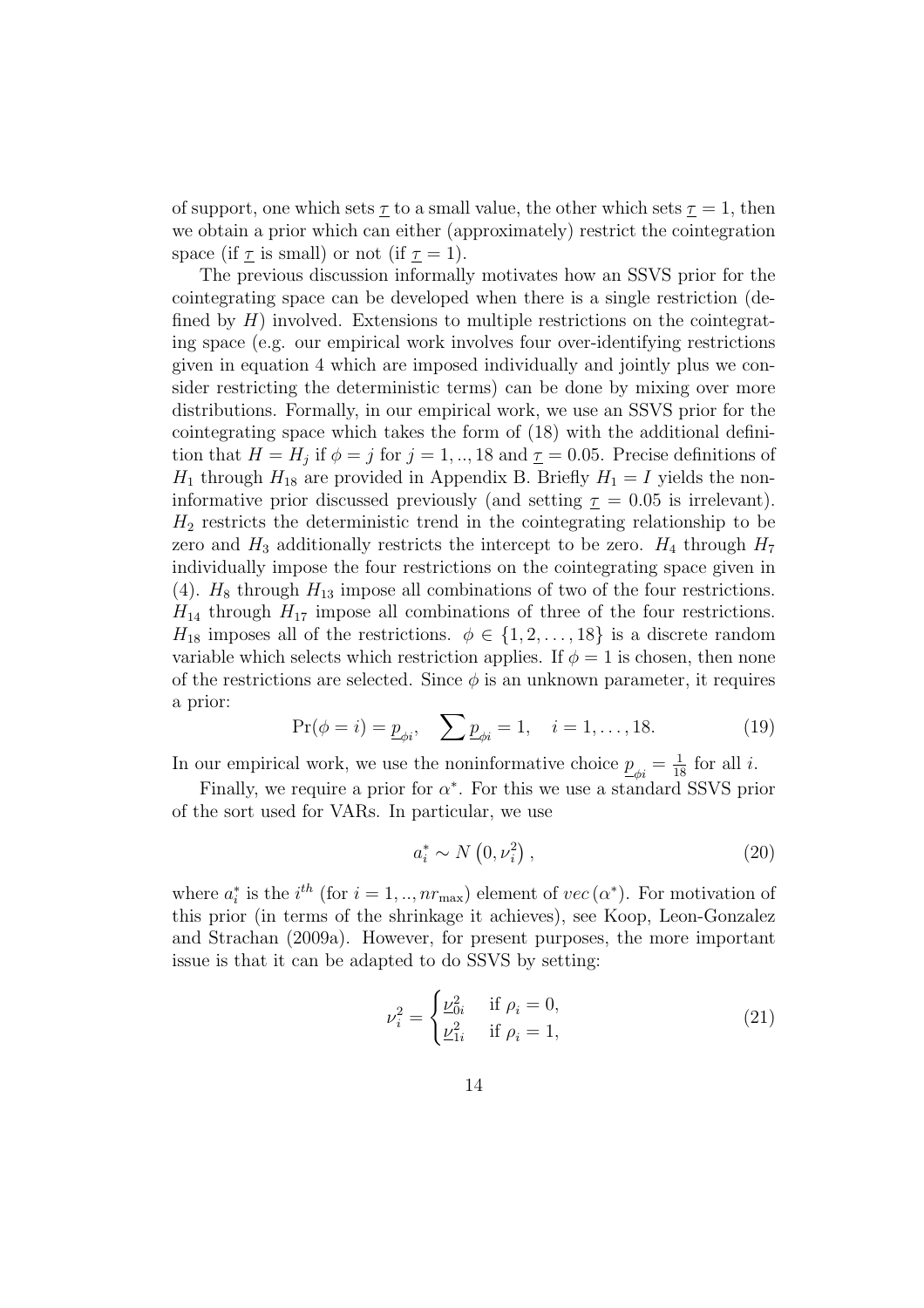where  $\nu_{0i}^2$  and  $\nu_{1i}^2$  are set to big and small values (comparable to  $\underline{\kappa}_{0j}^2$  and  $\underline{\kappa}_{1j}^2$ ).  $\rho_i$  is a dummy variable (comparable to  $\delta_i$ ) which selects whether  $a_i^*$  $i^*$  is (approximately) zero or not. Its prior is given by:

$$
Pr(\rho_i = 1) = 1 - Pr(\rho_i = 0) = \underline{p}_a.
$$
\n(22)

In our empirical work, we set  $p_{\overline{a}} = \frac{1}{2}$  $\frac{1}{2}, \underline{\nu}_{0i}^2 = c_0 \widehat{var} (a_i^*)$ <sup>\*</sup>) and  $\underline{\nu}_{1i} = c_1 \widehat{var} (a_i^*)$  $_i^*),$ where  $\widehat{var}(a_i^*)$ <sup>\*</sup>) is an estimate of the variance of  $a_i^*$  $i$  obtained from a preliminary MCMC run using a non-informative prior.<sup>7</sup> The pre-selected constants  $c_0$  and  $c_1$  are set (as before) to be  $c_0 = \frac{1}{10}$  and  $c_1 = 10$ .

#### 2.3 Posterior Simulation

The previous sub-sections outlined the likelihood and prior we use in this paper. Complete details of the MCMC algorithm used for posterior simulation are provided in Appendix A. Here we note that the algorithm combines blocks from the MCMC algorithm for VECMs described in Koop, Leon-Gonzalez and Strachan (2009a) and the MCMC algorithm for SSVS in VARs of George, Ni and Sun (2008). That is, conditional on the SSVS vectors of dummy variables  $\delta, \omega, \phi, \rho$  (where  $\rho$  is a vector containing all the  $\rho_i$  defined previously) we have a VECM with a particular prior and the algorithm of Koop, Leon-Gonzalez and Strachan (2009a) can be used. But  $\delta, \omega, \phi, \rho$  can be drawn using the methods of George, Ni and Sun (2008), with minor alterations in the case of  $\phi$ . Exact formulae are given in Appendix A.

## 3 Empirical Work

Our data set is an updated version of the one constructed by GLPS and runs from 1965Q1 through 2008Q1. Remember that  $y_t = (p_t^o, e_t, i_t^*, i_t, \Delta p_t, q_t,$  $p_t - p_t^*$  $(t, h_t - q_t, q_t^*)'$  and these variables have been described in Section 2 (with precise definitions and data sources given in Appendix C). Motivated by GLPS and preliminary experimentation with the data we select  $r_{\text{max}} = 5$ and  $p_{\text{max}} = 2$  as being reasonable values for the maximum possible number of cointegrating relationships and maximum lag length. All other modelling details, including prior hyperparameter values are described in the previous section.

<sup>&</sup>lt;sup>7</sup>To be precise,  $\widehat{var}(a_i^*)$  is the average of the variances from all elements of  $\alpha^*$  that belong to the same equation as  $a_i^*$ .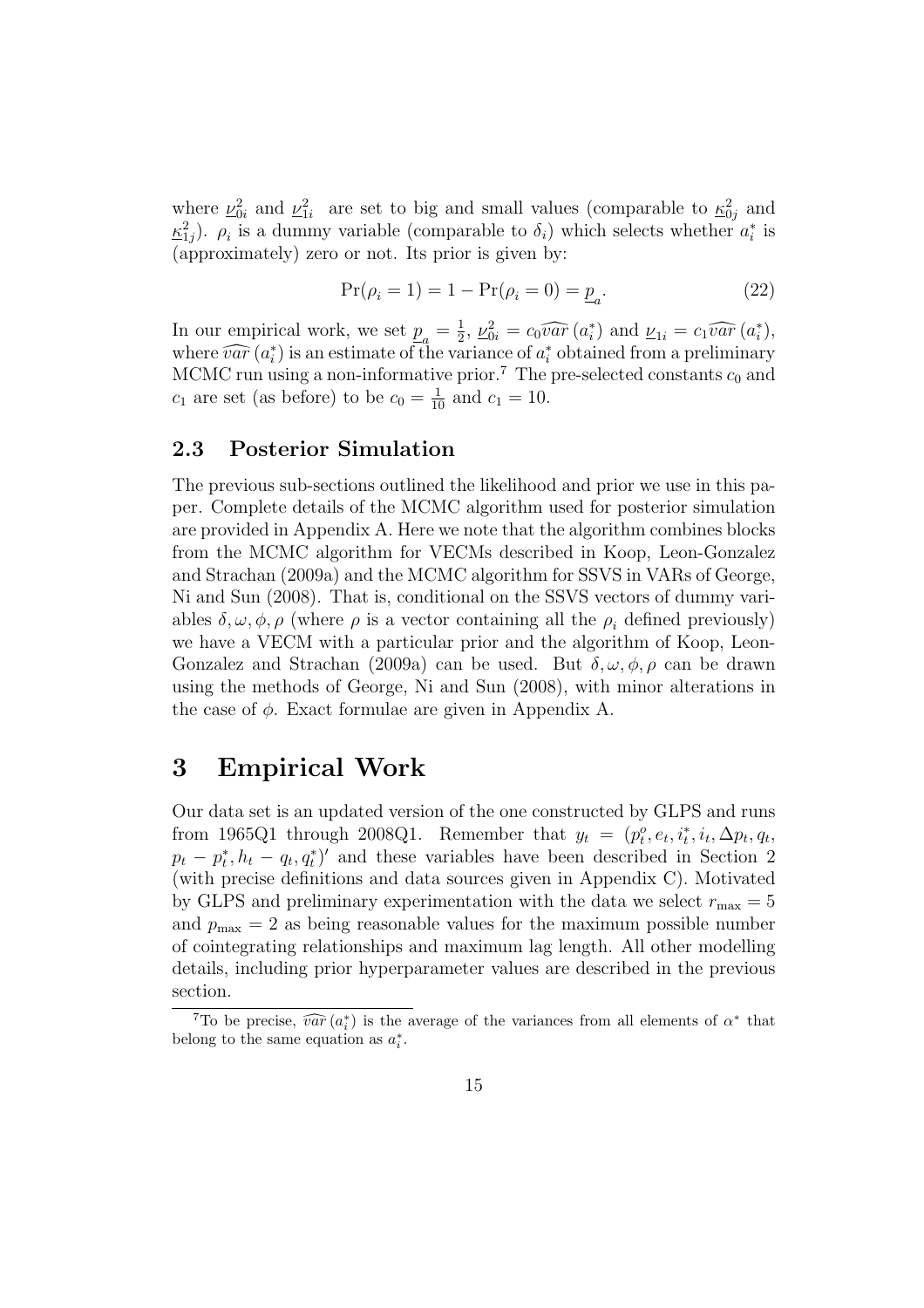We divide our empirical work into two parts. First, using our SSVS approach, we present evidence on which models are supported by the data. Second, we present impulse responses using our SSVS approach (which we label "SSVS for Everything") and two important special cases (which we label "Best Model" and "GLPS Model", respectively). The Best Model approach uses an initial SSVS run to select the single best model and then we estimate that model. We choose this best model as follows: For  $\Gamma$  and  $\eta$ we include all coefficients with posterior inclusion probabilities greater than 1  $\frac{1}{2}$  (all other coefficients are set to zero). By "posterior inclusion probability" we mean Pr  $(\delta_i| Data)$  (when referring to the  $i^{th}$  element of  $\Gamma$ ). For the cointegrating space, we choose the value of  $\phi$  which has highest posterior inclusion probability. For  $\alpha^*$  we retain the SSVS prior.<sup>8</sup> The second special case involves using our SSVS approach, but imposing the economic theory derived in GLPS on the model. We do this by using a dogmatic prior which attaches all prior weight to  $H_{18}$  which imposes all four of the restrictions in (4)]. Formally, this amounts to setting  $Pr(\phi = 18) = 1$ .

#### 3.1 Which Models are Supported by the Data?

Using SSVS for Everything we can calculate the probability associated with the various restrictions on the cointegration space (i.e.  $\phi = 1,..,18$ ), the probability associated with each cointegrating rank and the posterior inclusion probability of any coefficient.

Table 1 presents the posterior distribution of  $\phi$ . It can be seen that there is no one restriction that is predominant, but rather the posterior probability is spread over many different values for  $\phi$ . Imposing some restrictions clearly is preferred by the data since  $Pr(\phi = 1| Data) = 0$  which indicates no support for the noninformative prior. However, there is also little support for all of the restrictions holding since  $Pr(\phi = 18|Data)$  is also near zero. The most support is for  $\phi = 12$ , which imposes interest rate parity and Fisher inflation parity. However, there is also substantial support for  $\phi = 7$  which imposes only Fisher inflation parity. The next most popular choice is  $\phi = 15$ 

<sup>&</sup>lt;sup>8</sup>We do this since our initial run of SSVS averages over different values of  $\phi$ , not just a single best choice for  $\phi$ . Given the fact that  $\alpha^*$  and  $\beta^*$  enter in product form and  $\phi$ determines  $\beta^*$ , SSVS treatment of  $\alpha^*$  for fixed  $\phi$  and SSVS treatment of  $\alpha^*$  for random  $\phi$ are conceptually and empirically very different. Hence, it would be questionable to choose restrictions on  $\alpha^*$  using an initial SSVS run treating  $\phi$  as random and then use these restrictions in a model where  $\phi$  is fixed.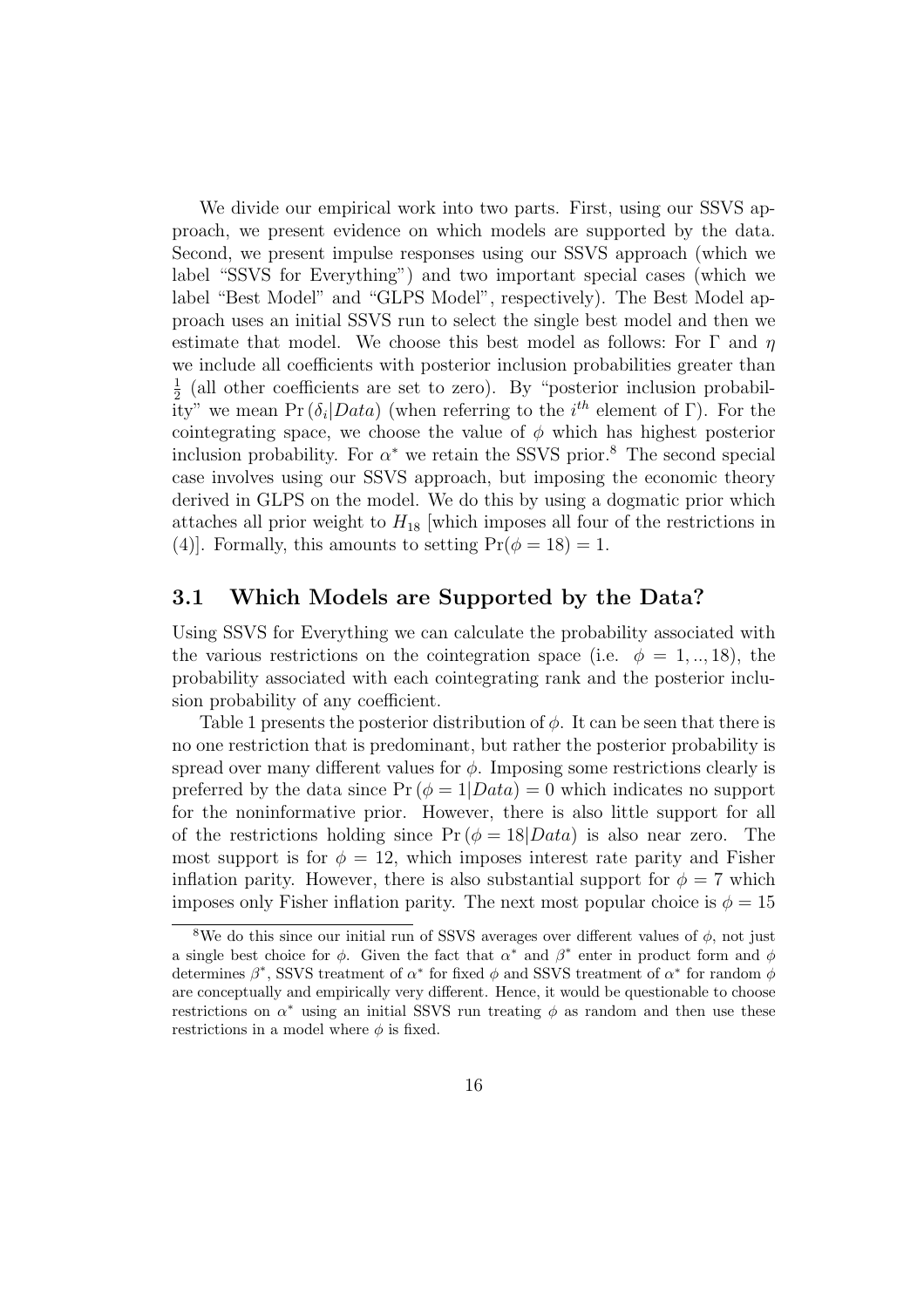which adds to  $\phi = 12$  the additional restriction that purchasing power parity holds. There is never support for any value of  $\phi$  which involves imposing the restriction inspired by neoclassical growth models for the UK and the rest of the world.

Much of the support for the various restrictions occurs jointly, e.g., the joint probability of purchasing power parity and uncovered interest rate parity is 0.062. To obtain the marginal probability of an individual restriction, therefore, we need to sum over all joint spaces. Doing this we obtain: a marginal probability of purchasing power parity of 33.5%; a marginal probability of uncovered interest rate parity of 59.6%; a marginal probability of the neoclassical growth restriction of 4.4%; and a marginal probability of Fisher inflation parity of 86.4%.

When using these models for economic policy (e.g. to do impulse response analysis or forecasting), SSVS for Everything will average over these different choices for  $\phi$  with weights given in Table 1.

|                | Probability | $\varphi$ | Probability |
|----------------|-------------|-----------|-------------|
| 1              | 0.000       | 10        | 0.114       |
| $\overline{2}$ | 0.000       | 11        | 0.003       |
| 3              | 0.000       | 12        | 0.320       |
| 4              | 0.001       | 13        | 0.005       |
| 5              | 0.061       | 14        | 0.008       |
| 6              | 0.000       | 15        | 0.126       |
| 7              | 0.271       | 16        | 0.012       |
| 8              | 0.062       | 17        | 0.004       |
| 9              | 0.000       | 18        | 0.012       |

Table 1: Posterior probabilities of  $\phi$ 

In terms of the cointegrating rank, note that  $\Pi = \beta^* \alpha^*$  and our posterior simulation algorithm provides draws of  $\beta^*$  and  $\alpha^*$ . The cointegrating rank is the rank of Π. Accordingly, we can shed light on the posterior of the cointegrating rank using these draws of Π. Formally, our posterior for the cointegrating rank is the posterior of the number of singular values of Π which are greater than 0.05. This is presented in Table 2.

Table 2 shows that there is strong support for a cointegrating rank of either four or five. This is consistent with the non-Bayesian analysis of GLPS who (with a shorter data set) find a cointegrating rank of five.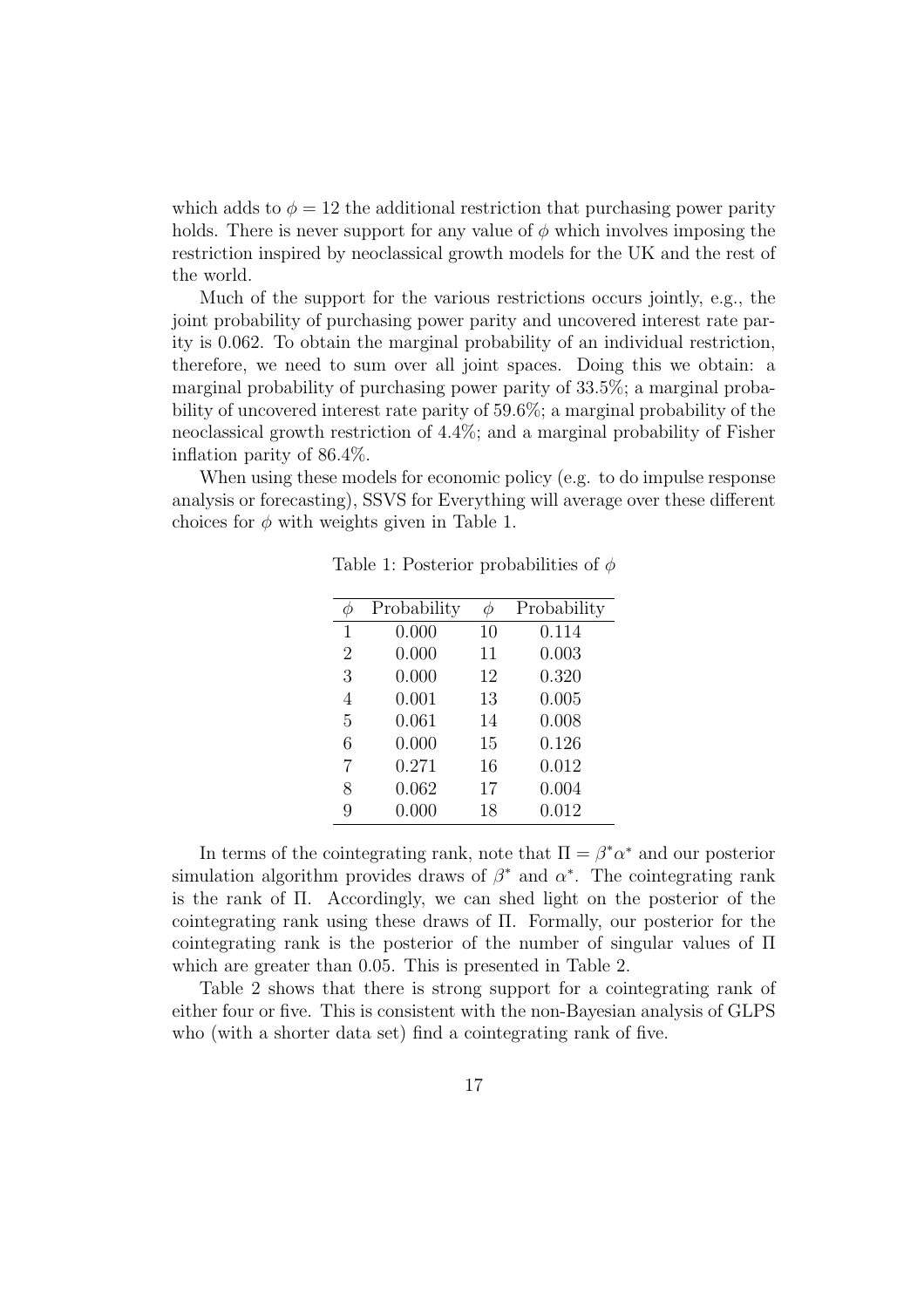Table 2: Posterior of cointegration rank

| Rank           | Probability |
|----------------|-------------|
| I.             | 0.000       |
| $\overline{2}$ | 0.000       |
| 3              | 0.001       |
| 4              | 0.368       |
| 5              | 0.631       |

Next, we present evidence that SSVS is automatically leading to a very parsimonious model. First we present evidence relating to the  $5\times 9$  matrix  $\alpha$ . Let  $\rho$  be the vector of dummy variables with typical element  $\rho_i$  (see equation 21). As one measure of parsimony we can calculate the posterior of  $\rho$  or the posterior of all the elements of  $\rho$  corresponding to a single equation. The posterior mean and variance of such features is what we include in Table 3 and label the "Number of included  $\alpha$ ". Each row of  $\alpha$  could potentially have up to 5 non-zero coefficients. Table 3 shows that, in every equation, SSVS sets most of these to zero. The posterior mean number of included  $\alpha$  in every equation is less than one (although the standard deviations are moderately large). The final row of Table 3 shows how, of the 45 possible non-zero coefficients in  $\alpha$ , SSVS sets approximately 40 to zero.

| Equation         | Mean  | Stdev. |
|------------------|-------|--------|
| $p^o$            | 0.524 | 0.689  |
| $\epsilon$       | 0.473 | 0.658  |
| $i^*$            | 0.493 | 0.666  |
| $\dot{i}$        | 0.622 | 0.744  |
| $\Delta p_t$     | 0.887 | 0.879  |
| $\boldsymbol{q}$ | 0.476 | 0.653  |
| $p-p^*$          | 0.458 | 0.641  |
| $h - q$          | 0.472 | 0.658  |
| $q^*$            | 0.457 | 0.640  |
| All equations    | 4.862 | 2.097  |

Table 3: Number of included  $\alpha$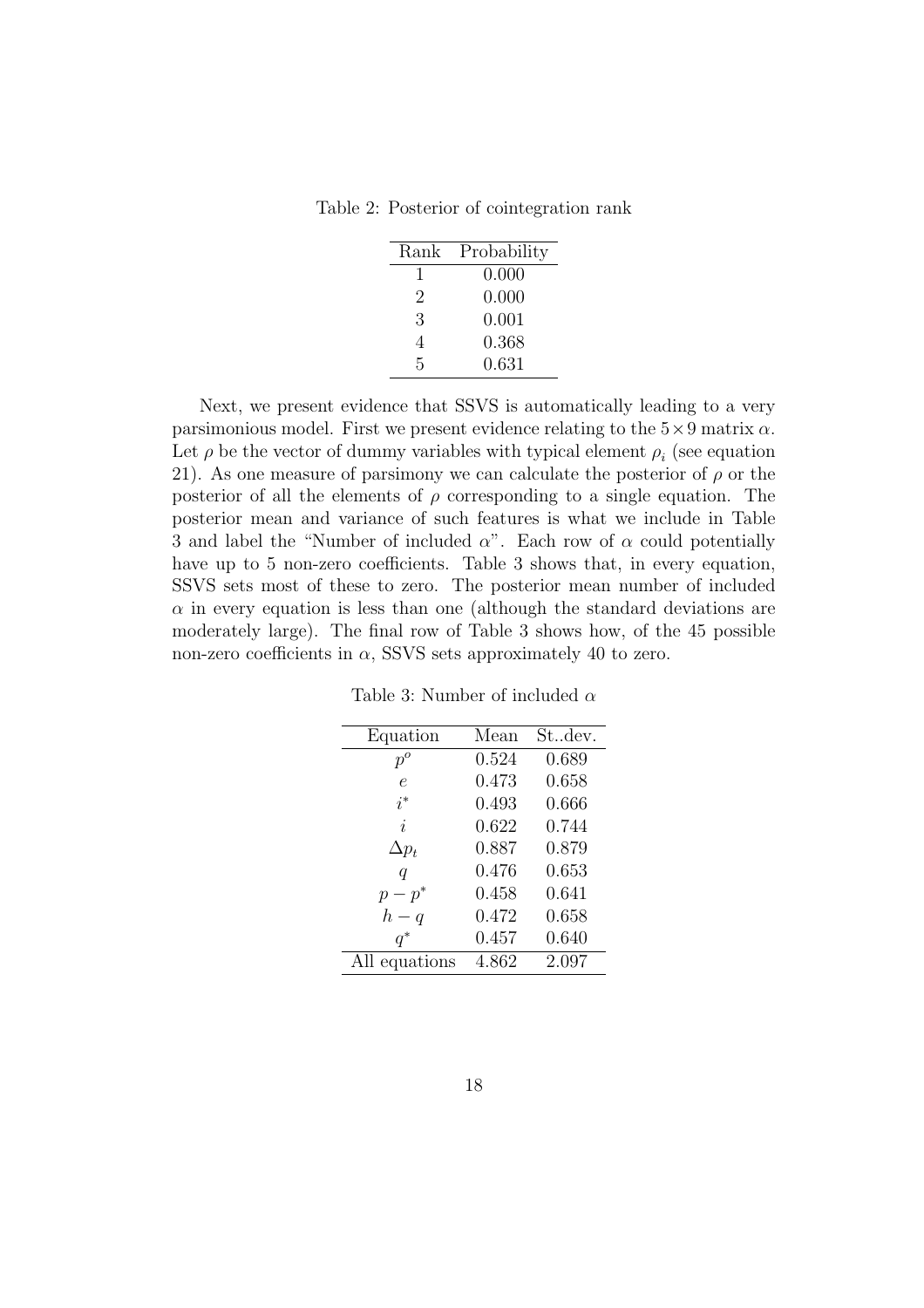Table 4 presents posterior inclusion probabilities for each coefficient in the  $11 \times 9$  matrix Γ. Of these 99 coefficients, only 13 have posterior inclusion probabilities of greater than  $\frac{1}{2}$ .<sup>9</sup> Often it is the case that the own lag of the dependent variable is the only explanatory variable selected, but there are a few exceptions to this pattern. This reinforces our story that SSVS is an effective method of achieving parsimony in multivariate time series models such as the VECM.

|              | $p^o$ | $\epsilon$ | $i^*$ | $\dot{i}$ | $\Delta p_t$ | q     | $p-p^*$ | $h-q$ | $q^*$ |
|--------------|-------|------------|-------|-----------|--------------|-------|---------|-------|-------|
| const        | 0.125 | 0.096      | 0.102 | 0.223     | 0.263        | 0.097 | 0.099   | 0.105 | 0.097 |
| time         | 0.114 | 0.100      | 0.098 | 0.127     | 0.182        | 0.092 | 0.093   | 0.090 | 0.095 |
| $p^o$        | 0.958 | 0.255      | 0.273 | 0.335     | 0.608        | 0.223 | 0.273   | 0.218 | 0.225 |
| $\epsilon$   | 0.263 | 0.945      | 0.298 | 0.248     | 0.340        | 0.282 | 0.602   | 0.260 | 0.227 |
| $i^*$        | 0.348 | 0.285      | 1.000 | 0.847     | 0.229        | 0.266 | 0.246   | 0.228 | 0.334 |
| $\dot{i}$    | 0.427 | 0.400      | 0.381 | 0.731     | 0.266        | 0.278 | 0.223   | 0.223 | 0.396 |
| $\Delta p_t$ | 0.268 | 0.243      | 0.425 | 0.239     | 0.355        | 0.540 | 0.246   | 0.375 | 0.247 |
| q            | 0.337 | 0.291      | 0.323 | 0.559     | 0.324        | 0.330 | 0.231   | 0.226 | 0.228 |
| $p-p^*$      | 0.450 | 0.339      | 0.596 | 0.224     | 0.967        | 0.394 | 0.971   | 0.321 | 0.227 |
| $h-q$        | 0.241 | 0.499      | 0.234 | 0.354     | 0.334        | 0.264 | 0.412   | 0.951 | 0.288 |
| $q^*$        | 0.442 | 0.225      | 0.871 | 0.284     | 0.250        | 0.216 | 0.443   | 0.301 | 0.744 |

Table 4: Posterior inclusion probabilities for Γ

<sup>&</sup>lt;sup>9</sup>The reason that the inclusion probabilities for the intercept are so low is that we are also including an intercept in the cointegrating residual.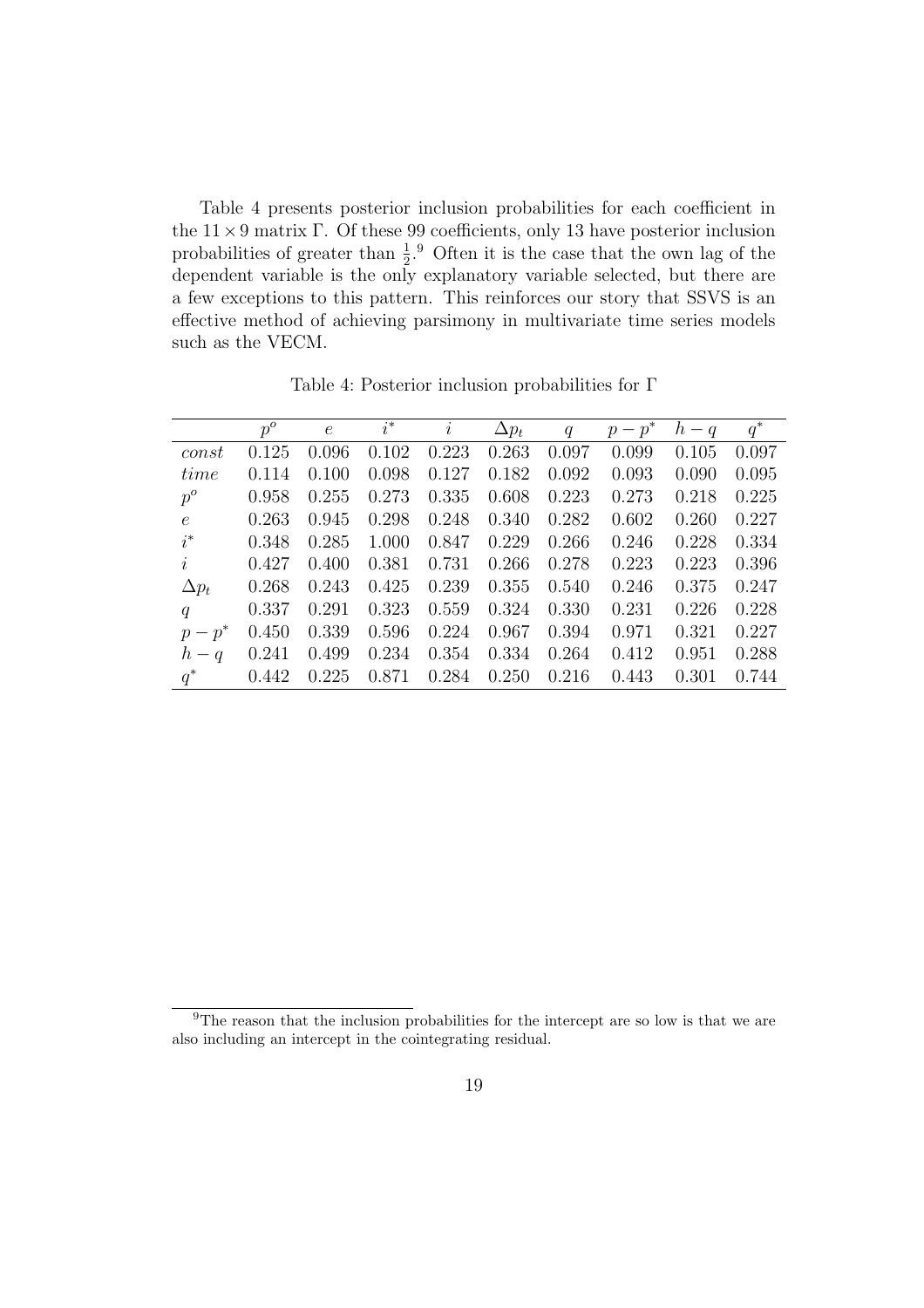Table 5 also reveals a similar pattern of parsimony. It presents posterior inclusion probabilities for  $\Psi$  (which contains the off-diagonal elements of the error covariance matrix). For most of these error covariances the posterior inclusion probability is much less than  $\frac{1}{2}$ .

|                  | $p^o$ | $\epsilon$ | $i^*$ | i     | $\Delta p_t$ | q     | $p-p^*$ | $h-q$ | $q^*$ |
|------------------|-------|------------|-------|-------|--------------|-------|---------|-------|-------|
| $p^o$            |       | 0.268      | 0.738 | 0.454 | 0.236        | 0.483 | 0.998   | 0.428 | 0.250 |
| $\boldsymbol{e}$ |       |            | 0.250 | 0.997 | 0.250        | 0.263 | 0.295   | 0.333 | 0.334 |
| $i^*$            |       |            |       | 0.967 | 0.342        | 0.284 | 0.567   | 0.244 | 0.505 |
| $\dot{i}$        |       |            |       |       | 0.315        | 0.295 | 0.261   | 0.223 | 0.307 |
| $\Delta p_t$     |       |            |       |       |              | 0.476 | 0.998   | 0.688 | 0.242 |
| q                |       |            |       |       |              |       | 0.738   | 1.000 | 0.994 |
| $p-p^*$          |       |            |       |       |              |       |         | 0.629 | 0.296 |
| $h-q$            |       |            |       |       |              |       |         |       | 0.262 |
| $q^*$            |       |            |       |       |              |       |         |       |       |

Table 5: Posterior inclusion probabilities for Ψ

#### 3.2 Impulse Response Analysis

We have seen how SSVS does successfully allow us to work with a very flexible unrestricted model and allow for a more parsimonious restricted model to be picked out automatically. We stress that the alternative strategy of evaluating every restricted model with a goal to either selecting a single one or doing model averaging is computationally infeasible when facing the number of models that we are dealing with here. Now we present evidence that SSVS is picking out economically-sensible empirical models through a consideration of impulse responses.

GLPS use a particular set of restrictions which allows them to identify a monetary policy shock and an oil shock. We adopt the same identifying scheme and refer the reader to GLPS for precise details. Point estimates (posterior means) of the impulse responses to a monetary shock and oil price shock for our three cases (SSVS for Everything, Best Model and GLPS model) and plotted in Figures 1 and 2, respectively. It can be seen that the three approaches are giving very similar impulse responses. Furthermore, these impulse responses are all of reasonable shape and magnitude. Qualitatively, they are similar to those given in Figures 2 and 4 of Garratt et al (2003) despite the fact that we are using a substantially longer data span. The un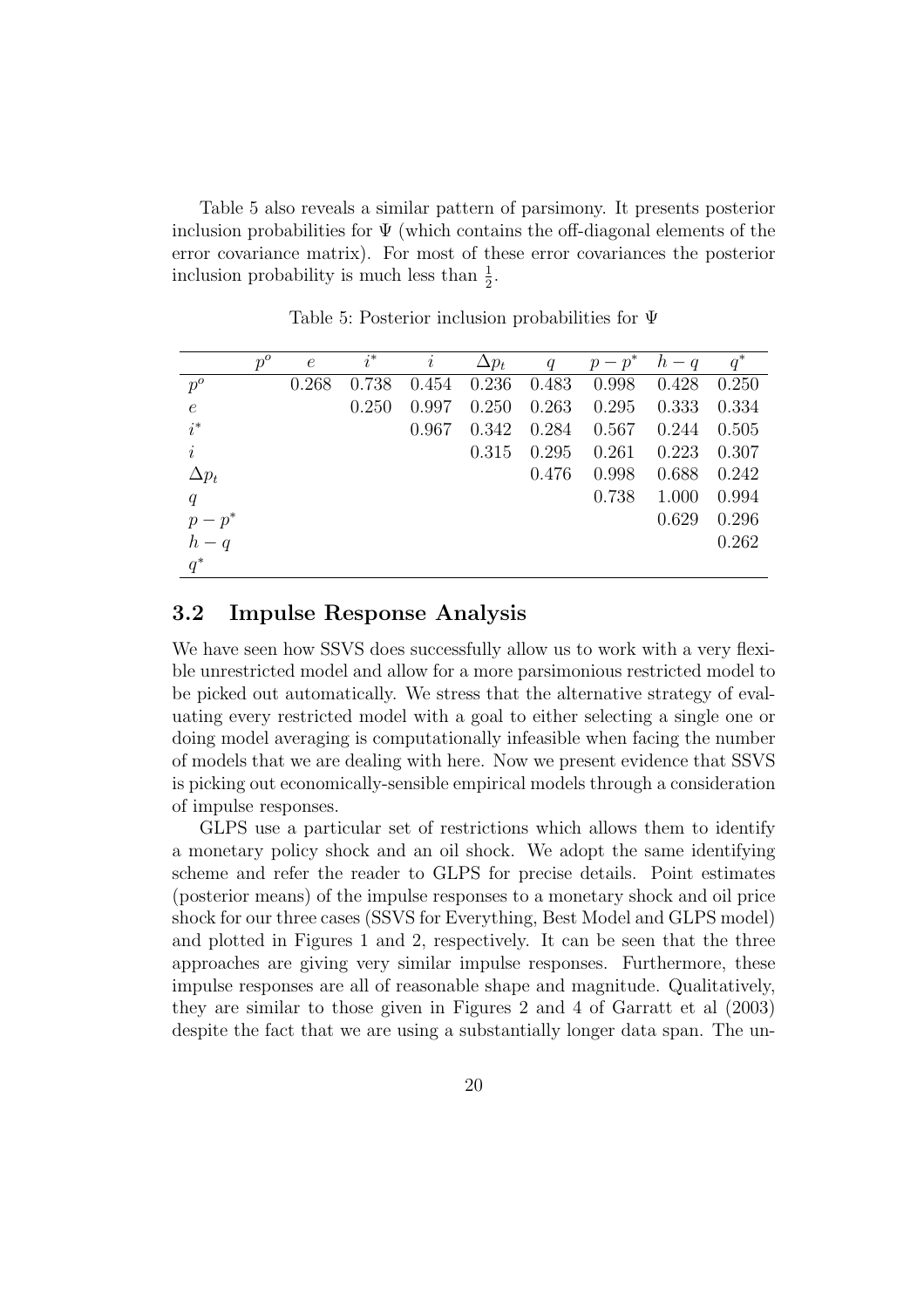restricted VECM produced quite different impulse responses. We find this reassuring in the sense that it is providing evidence that SSVS is successfully choosing a parsimonious and economically-sensible model, but in an automatic and computationally efficient manner. We are not carrying out a long series of sequential hypothesis tests nor are we doing Bayesian model averaging in the conventional and computationally demanding manner of Koop, Potter and Strachan (2008).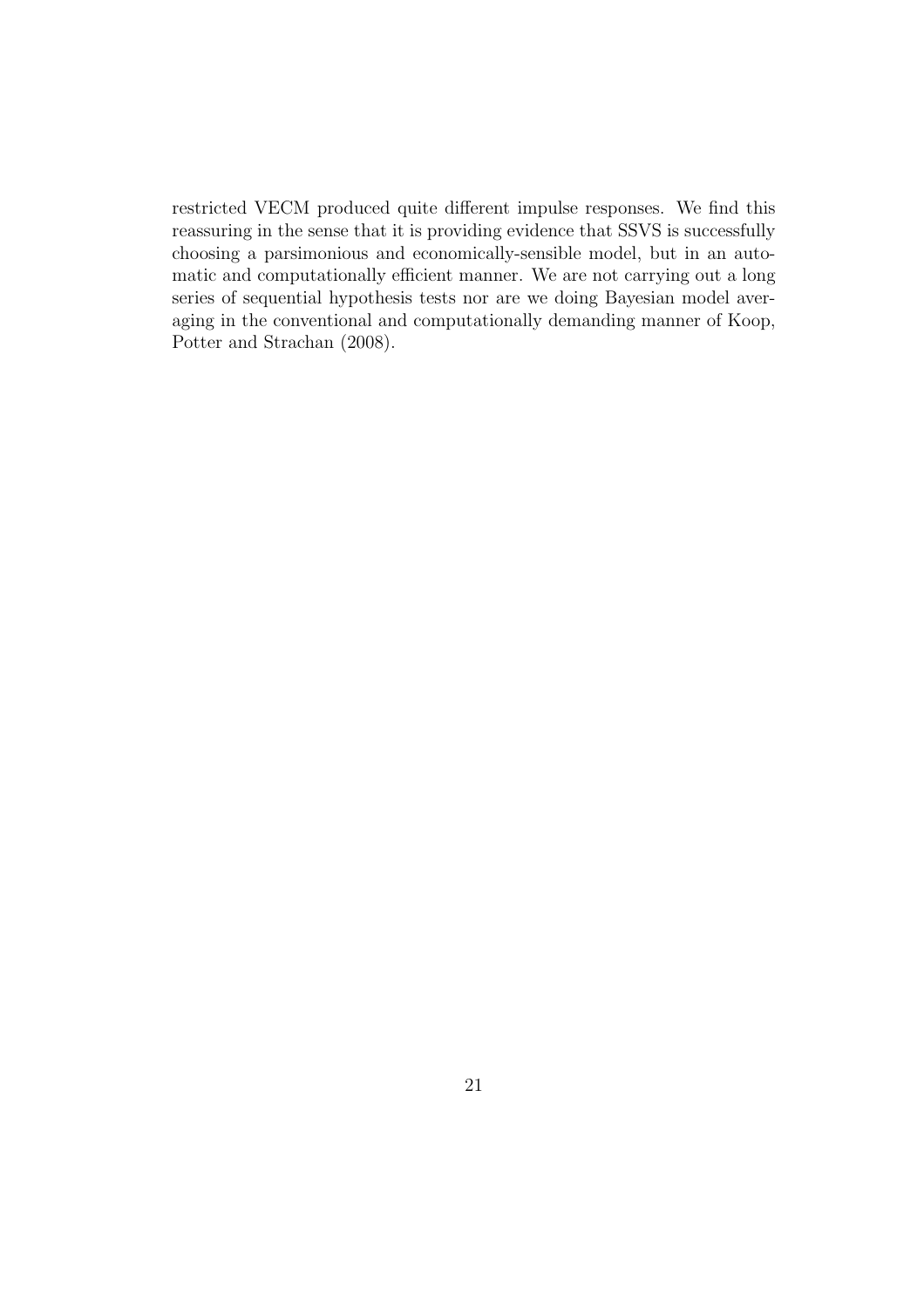

Figure 1: Responses to a Monetary Shock. Solid line = SSVS for Everything,  $Dots = Best Model$ ,  $Dashes = GLPS model$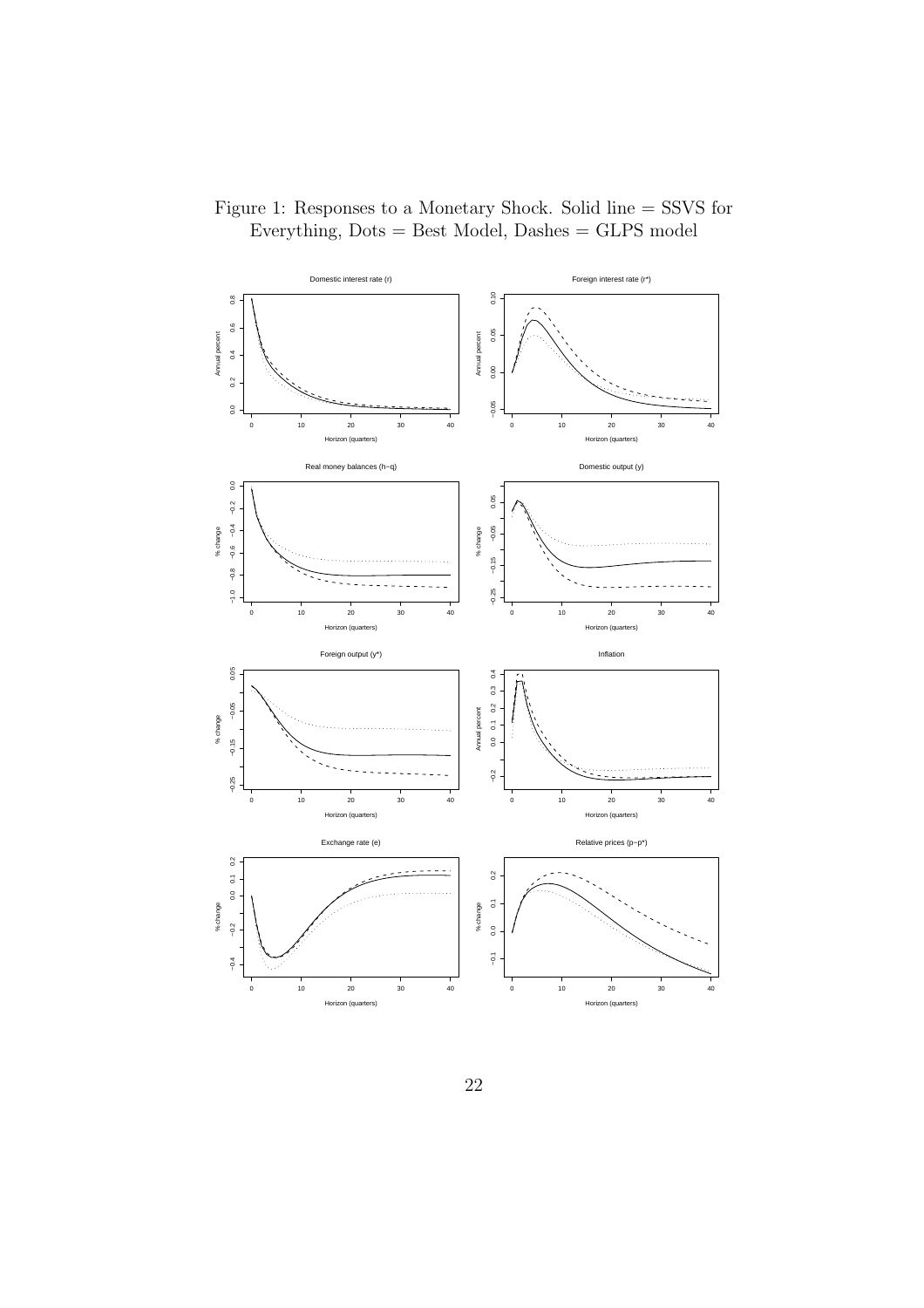

Figure 2: Responses to an Oil Price Shock. Solid line = SSVS for Everything,  $Dots = Best Model$ ,  $Dashes = GLPS model$ 

23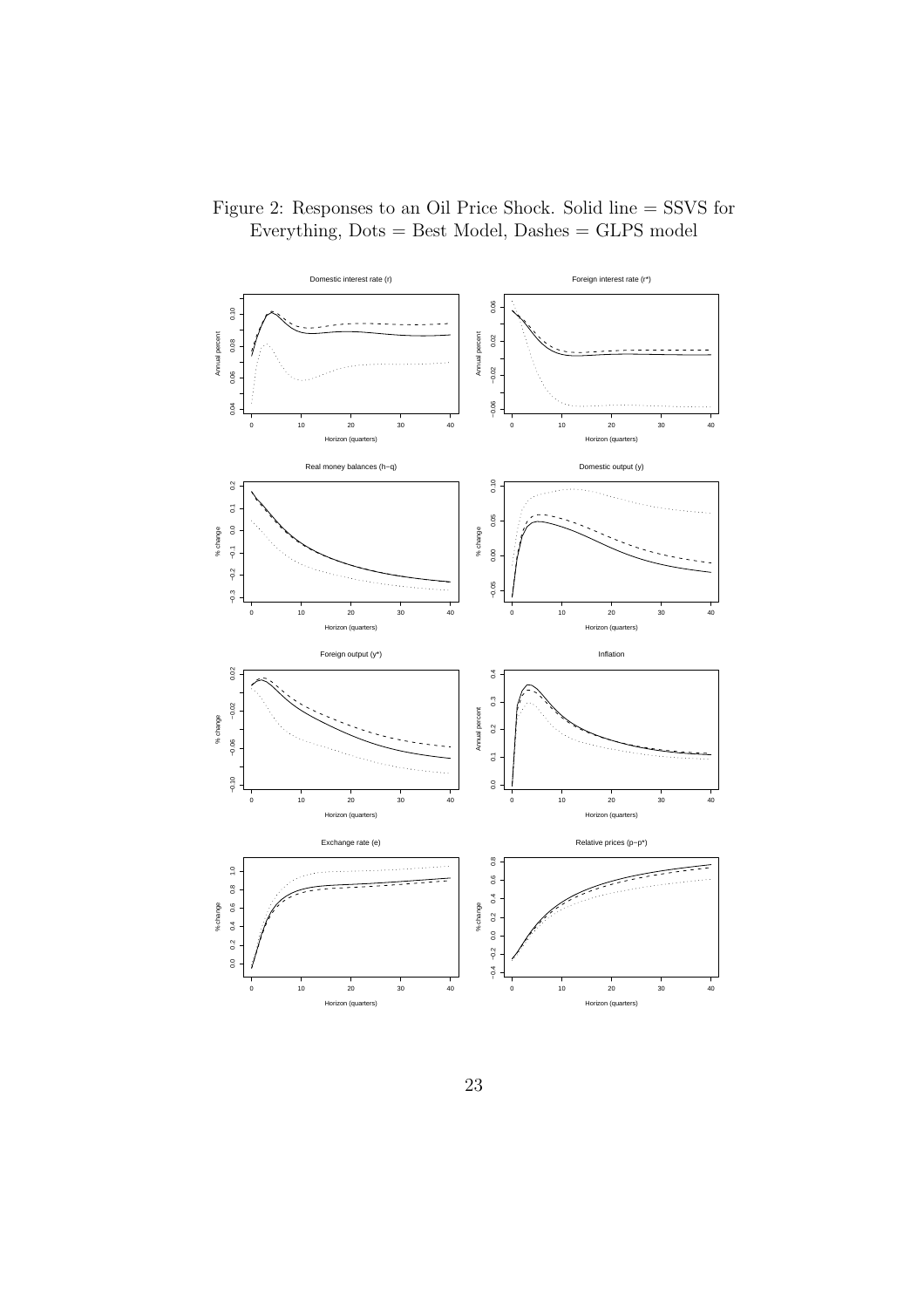A more detailed set of impulse response functions, including 95% credible intervals, is provided in Appendix D. These credible intervals (similar to the 95% bootstrapped confidence intervals using in Garratt et al, 2003) tend to be fairly wide. Nevertheless, the same pattern of similarity across approaches (and to Garratt et al, 2003) is retained.

## 4 Conclusions

SSVS methods typically involve, for each parameter, choosing between a tight prior and a loose prior in a data-based fashion. The tight prior is constructed so as to shrink the parameter so that it is effectively zero. In this paper, we have extended these ideas to VECMs and to the case where the researcher is interested in restrictions involving several parameters. These extensions required us to define carefully what a "tight prior" and a "loose prior" was in the case of the cointegration space. An MCMC algorithm was developed for carrying out empirical inference in the resulting model.

In an empirical exercise involving a nine-variate macroeconomic model of the UK economy, we find our SSVS methods for VECMs to work well and stress that conventional BMA methods would simply be computationally infeasible in this case. Despite beginning with an over-parameterized unrestricted model and facing a huge model space, SSVS quickly moved towards much more parsimonious models. Regardless of whether MCMC output was used for model averaging or model selection, the resulting impulse responses were sensible and similar to those found using the model of GLPS.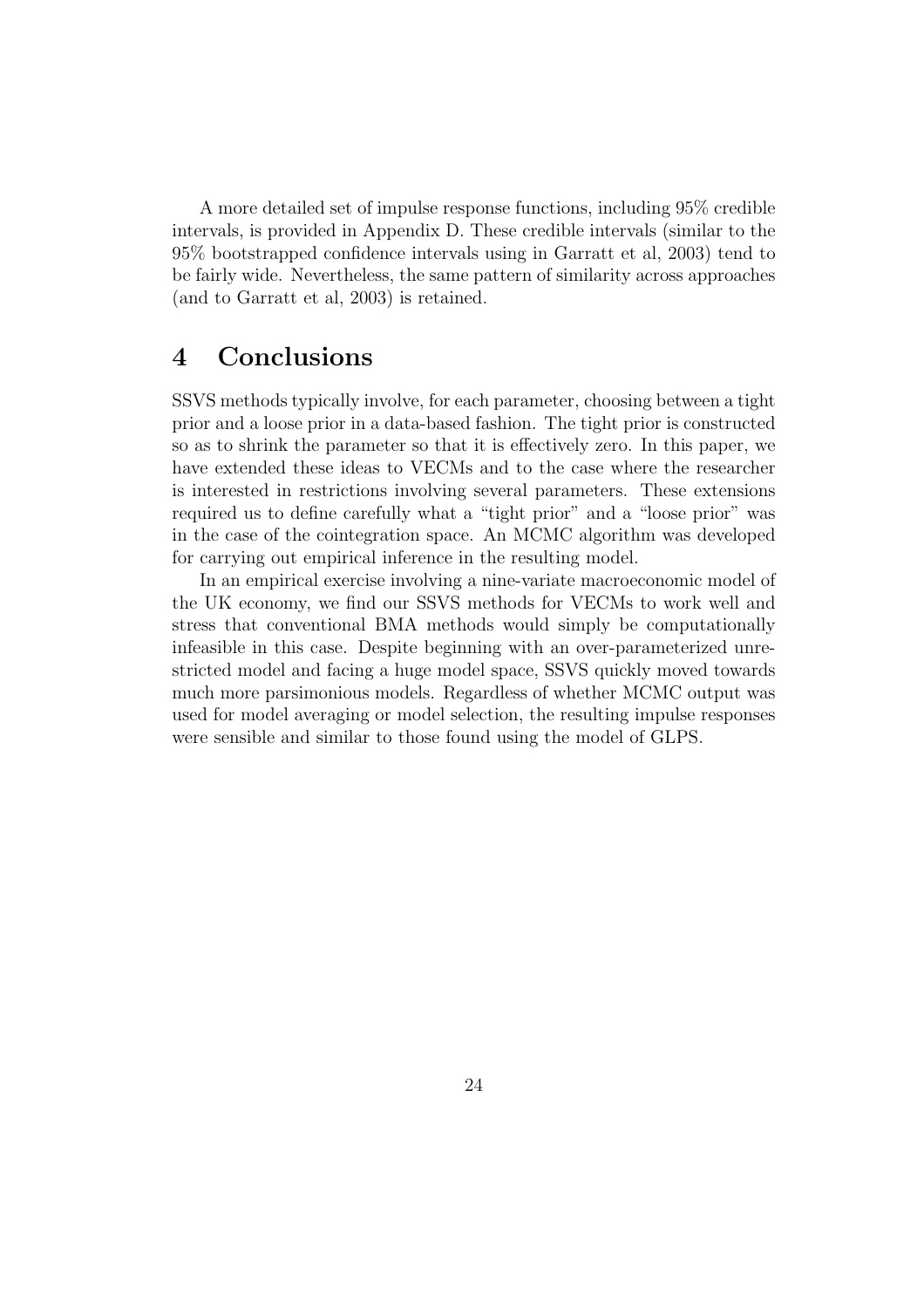### References

Chipman, H., George, E. and McCulloch, R. (2001). "The practical implementation of Bayesian model selection," pages 65-134 in Institute of Mathematical Statistics Lecture Notes - Monograph Series, Volume 38, edited by P. Lahiri.

Doan, T., Litterman, R. and Sims, C. (1984). "Forecasting and conditional projection using realistic prior distributions," *Econometric Reviews*, 3, 1-100.

Draper, D. (1995). "Assessment and propagation of model uncertainty (with discussion)," *Journal of the Royal Statistical Society Series B,* 56, 45- 98.

Fernández, C., Ley, E. and Steel, M. (2001). "Model uncertainty in crosscountry growth regressions," *Journal of Applied Econometrics*, 16, 563-576.

Garratt, A., Lee, K., Pesaran, M.H. and Shin, Y. (2003). "A Long-run structural macroeconometric model of the UK economy," *Economic Journal*, 113, 412-455

Garratt, A., Lee, K., Pesaran, M.H. and Shin, Y. (2006). *Global and National Macroeconometric Modelling: A Long-Run Structural Approach*, Oxford: Oxford University Press.

George, E., Sun, D. and Ni, S. (2008). "Bayesian stochastic search for VAR model restrictions," *Journal of Econometrics*, 142, 553-580.

Giordani, P. and Kohn, R. (2008). "Efficient Bayesian inference for multiple change-point and mixture innovation models," *Journal of Business and Economic Statistics*, 26, 66-77.

Geweke, J. (1996). "Bayesian reduced rank regression in econometrics," *Journal of Econometrics*, 75, 121-146.

Jochmann, M., Koop, G. and Strachan, R. (2009). "Bayesian forecasting using stochastic search variable selection in a VAR subject to breaks," forthcoming in *International Journal of Forecasting*.

Johansen, S. (1995). *Likelihood-Based Inference in Cointegrated Vector Autoregressive Models.* Oxford: Oxford University Press.

Koop, Leon-Gonzalez, R. and Strachan, R. (2009a). "Efficient posterior simulation for cointegrated models with priors on the cointegration space," *Econometric Reviews*, forthcoming.

Koop, Leon-Gonzalez, R. and Strachan, R. (2009b). "On the evolution of the monetary policy transmission mechanism," *Journal of Economic Dynamics and Control*, 33, 997–1017.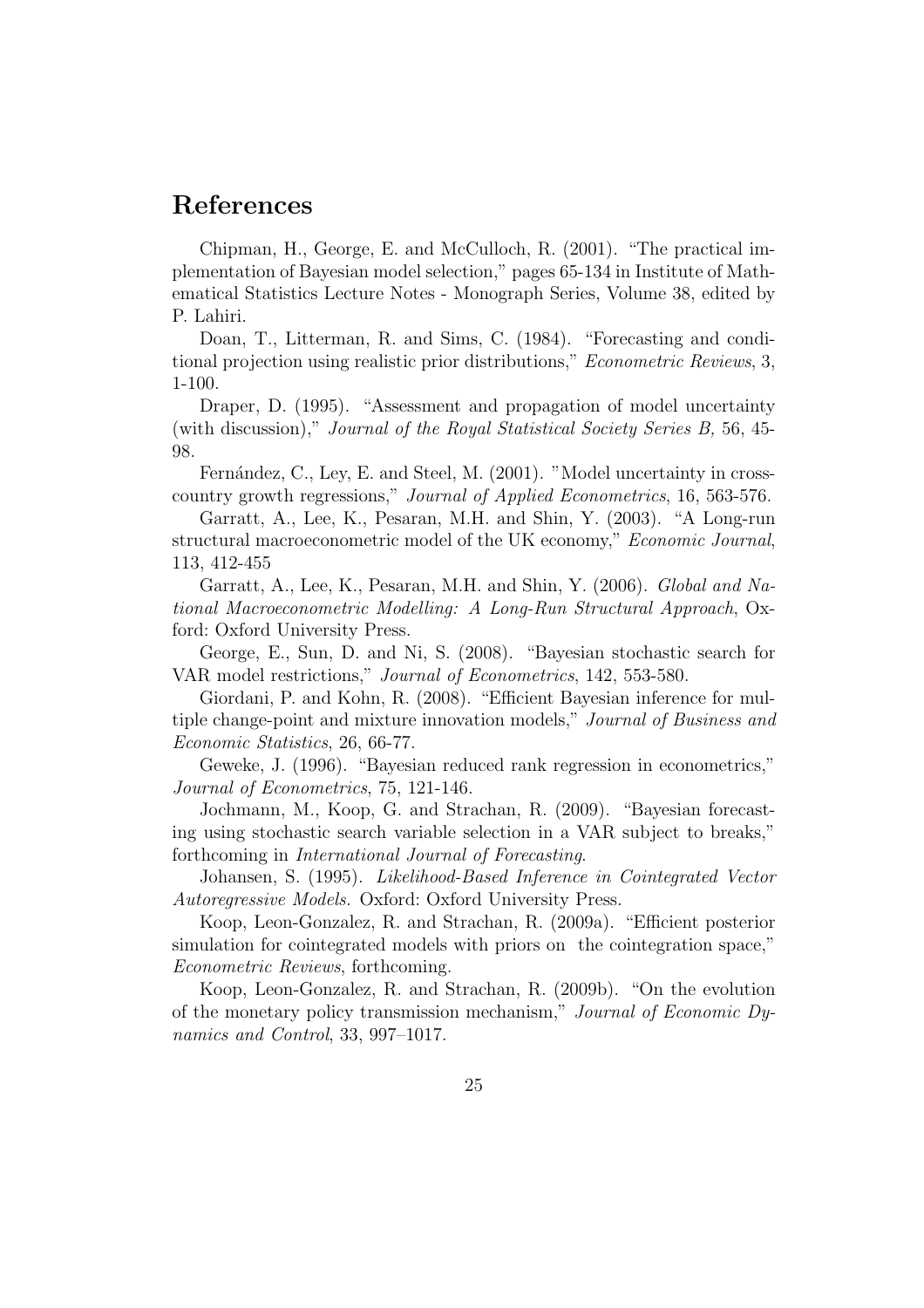Koop, G., Leon-Gonzalez, R. and Strachan, R. (2009c). "Bayesian inference in a cointegrating panel data model," forthcoming in *Advances in Econometrics*, volume 23

Koop, G., Potter, S. and Strachan, R. (2008). "Re-examining the consumption-wealth relationship: The role of model uncertainty," *Journal of Money, Credit and Banking*, 40, 341-367.

Leamer, E. (1978). *Specification Searches*. New York: Wiley.

Liu, J. and Wu, Y. (1999). "Parameter expansion for data augmentation," *Journal of the American Statistical Association*, 94, 1264-1274.

Primiceri. G. (2005). "Time varying structural vector autoregressions and monetary policy," *Review of Economic Studies*, 72, 821-852.

Raftery, A., Madigan, D. and Hoeting, J. (1997). "Bayesian model averaging for linear regression models," *Journal of the American Statistical Association*, 92, 179-191.

Sala-i-Martin, X., Doppelhoffer, G. and Miller, R. (2004). "Determinants of long-term growth: A Bayesian averaging of classical estimates (BACE) approach," *American Economic Review*, 94, 813-835.

Sims, C. and Zha, T. (2006). "Were there regime switches in macroeconomic policy?" *American Economic Review*, 96, 54-81.

Strachan, R. (2003). "Valid Bayesian estimation of the cointegrating error correction model," *Journal of Business and Economic Statistics,* 21, 185-195.

Strachan, R. and Inder, B. (2004). "Bayesian analysis of the error correction model," *Journal of Econometrics*, 123, 307-325.

Villani, M. (2005). "Bayesian reference analysis of cointegration," *Econometric Theory,* 21, 326-357.

Villani, M. (2006). "Bayesian point estimation of the cointegration space," *Journal of Econometrics,* 134, 645-664.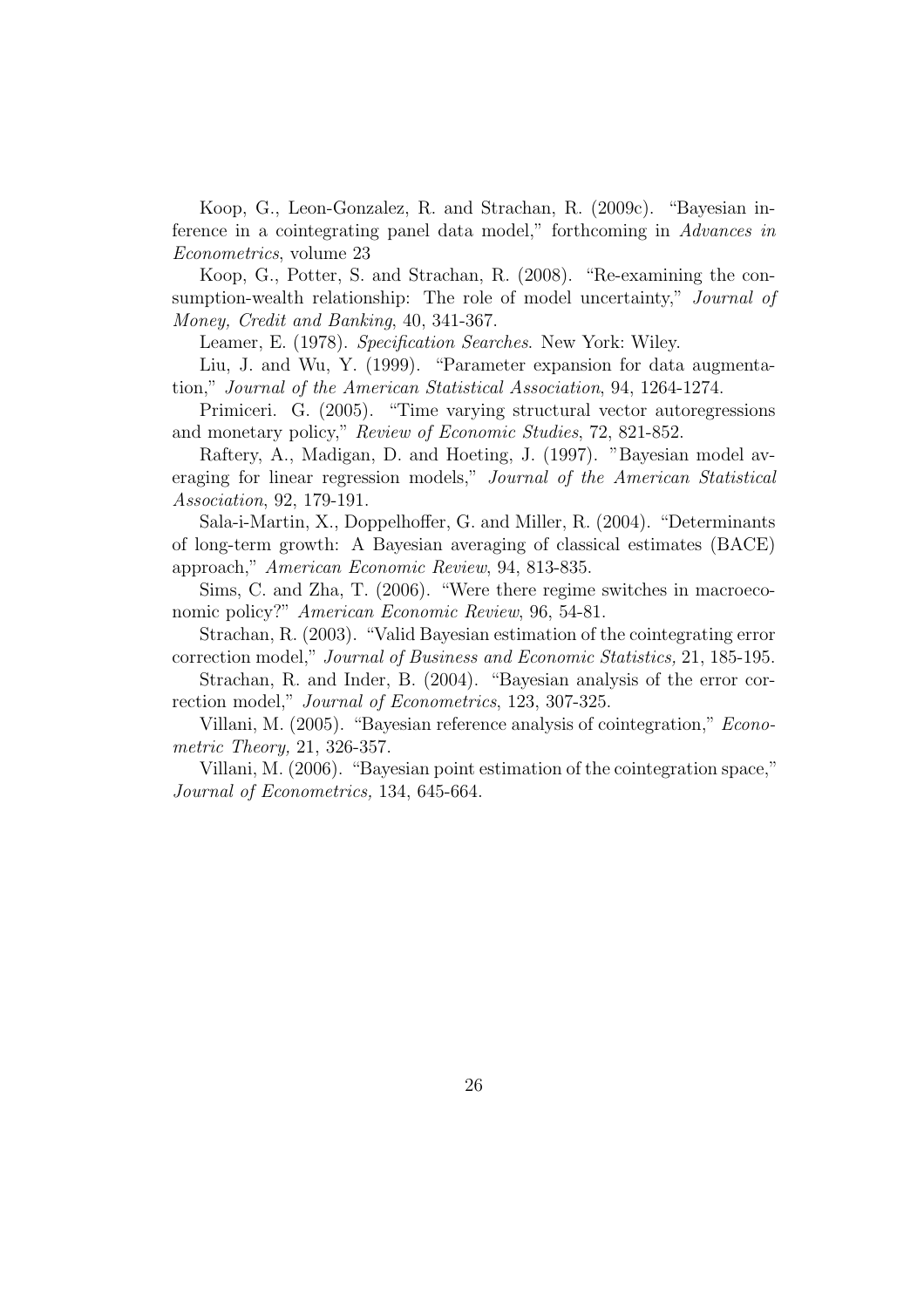# Appendix A: Markov Chain Monte Carlo Algorithm

In order to derive the Gibbs sampling algorithm we note that the model can be written as:

$$
Y = X\beta^*\alpha^* + W\Gamma + E = Z\theta + E, \quad E \sim \text{MN}(0, \Sigma, I_T), \tag{A1}
$$

where  $Z \equiv (X\beta^*, W)$  and  $\theta \equiv (\alpha^{*'} , \Gamma')'$ . Vectorizing (A1), we obtain:

$$
y = (\alpha^{*'} \otimes X)b^* + (I_n \otimes W)\gamma + e = (I_n \otimes Z)d + e, \quad e \sim \mathcal{N}(0, \Sigma \otimes I_T), \text{ (A2)}
$$

where  $y = \text{vec}(Y)$ ,  $a^* \equiv \text{vec}(\alpha^*)$ ,  $b^* \equiv \text{vec}(\beta^*)$ ,  $\gamma \equiv \text{vec}(\Gamma)$ ,  $d \equiv \text{vec}(\theta)$ ,  $e \equiv \text{vec}(E)$  and  $\Sigma = \Psi \Psi'$ . We label the nonzero elements of  $\Psi$  as  $\psi_{ij}$  and define  $\psi \equiv (\psi_{11}, \ldots, \psi_{nn})'$ ,  $\eta_j = (\psi_{1j}, \ldots, \psi_{j-1,j})'$  and  $\eta = (\eta'_j)$  $\eta'_2,\ldots,\eta'_n)'$ . Recall the prior distributions:

$$
a^*|\rho \sim N(0, A) \text{ with } A = \text{diag}(\nu_1^2, \dots, \nu_{nr_{\text{max}}}^2), \nu_j^2 = (1 - \rho_j)\underline{\nu}_{0j}^2 + \rho_j \underline{\nu}_{1j}^2, \text{ (A3)}
$$

$$
b^*|\phi \sim N(0, I_{r_{\text{max}}} \otimes P), \tag{A4}
$$

where  $P = (HH' + \underline{\tau} H_{\perp} H'_{\perp})$  and  $\phi \in \{1, 2, ..., 18\}$  denotes the different choices for P. Next

$$
\gamma|\delta \sim N(0, D)
$$
 with  $D = diag(\kappa_1^2, ..., \kappa_{nk}^2), \kappa_j^2 = (1 - \delta_j) \underline{\kappa}_{0j}^2 + \delta_j \underline{\kappa}_{1j}^2,$  (A5)

$$
\psi_{jj}^2 \sim \text{Gamma}(\underline{a}_j, \underline{b}_j), \quad j = 1, \dots, n,\tag{A6}
$$

$$
\eta_j|\omega \sim N(0, F_j) \text{ with } F_j = \text{diag}(\xi_{1j}^2, \dots, \xi_{j-1,j}^2), \quad j = 2, \dots, n,
$$
  

$$
\xi_{ij}^2 = (1 - \omega_{ij})\underline{\xi_{0j}^2} + \omega_{ij}\underline{\xi_{1j}^2}, \quad j = 2, \dots, n, \quad i = 1, \dots, j-1,
$$
 (A7)

$$
\rho_j \sim \text{Bernoulli}\left(\underline{p}_{\alpha j}\right),\tag{A8}
$$

$$
\delta_j \sim \text{Bernoulli}\left(\underline{p}_{\gamma j}\right),\tag{A9}
$$

$$
\omega_{ij} \sim \text{Bernoulli}\left(\underline{p}_{\psi ij}\right). \tag{A10}
$$

From  $(A9)$  and  $(A10)$  we can derive the prior distribution for d as

$$
d|\rho, \delta \sim \mathcal{N}(0, G),\tag{A11}
$$

where  $G$  is constructed from  $A$  and  $D$ .

We now can derive the following conditional posterior distributions: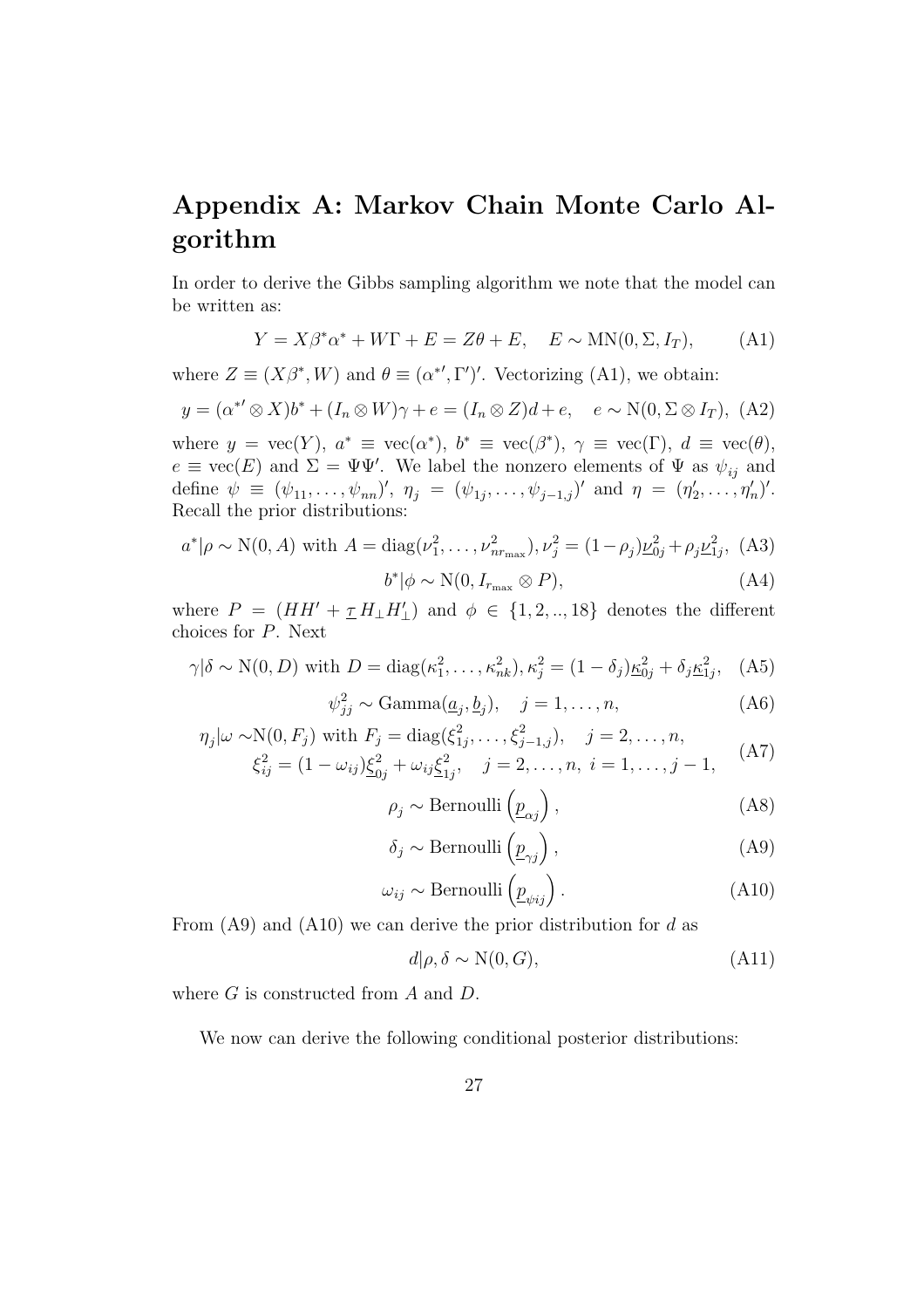1.  $b^* \sim \text{N}(\bar{b}, \bar{B})$  with

$$
\bar{B} = \left[ \left( \alpha^* \Sigma^{-1} \alpha^{*'} \right) \otimes \left( X' X \right) + I_{r_{\text{max}}} \otimes P^{-1} \right]^{-1} \tag{A12}
$$

and

$$
\bar{b} = \bar{B}(\alpha^* \Sigma^{-1} \otimes X')[y - (I_n \otimes W)\gamma]. \tag{A13}
$$

2.  $d \sim N(\bar{d}, \bar{D})$  with

$$
\bar{D} = \left(\Sigma^{-1} \otimes Z'Z + G^{-1}\right)^{-1}
$$
 (A14)

and

$$
\bar{d} = \bar{D}(\Sigma^{-1} \otimes Z')y. \tag{A15}
$$

3.  $\psi_{jj}^2$  are independent of one another  $\psi_{jj}^2 \sim \text{Gamma}(\underline{a}_j + 0.5T, \overline{b}_j)$  with

$$
\overline{b}_j = \begin{cases} \underline{b}_1 + 0.5 v_{11}, & \text{for } j = 1, \\ \underline{b}_j + 0.5 [v_{jj} - v'_j (V_{j-1} + F_j^{-1})^{-1} v_j], & \text{for } j = 2, ..., n \end{cases}
$$
(A16)

and

$$
V \equiv (Y - X\beta^*\alpha^* - W\Gamma)'(Y - X\beta^*\alpha^* - W\Gamma) \tag{A17}
$$

has elements  $v_{ij}, v_j \equiv (v_{1j}, \ldots, v_{j-1,j})'$  and  $V_j$  is the upper left  $j \times j$ block of  $V$ .

4.  $\eta_j$  are independent of one another  $\eta_j \sim \mathcal{N}(\overline{\eta}_j, V_j)$  with

$$
\overline{V}_j = (V_{j-1} + F_j^{-1})
$$
\n(A18)

and

$$
\overline{\eta}_j = -\psi_{jj}\overline{V}_j v_j. \tag{A19}
$$

- 5.  $P(\phi = \phi_j) \propto p_j$  with  $p_j = f_N(b^*; 0, I_r \otimes P_j)$  where  $f_N(.)$  is the Normal p.d.f.
- 6.  $\rho_j$  are independent of one another  $\rho_j \sim \text{Bernoulli}(\bar{p}_{\alpha j})$  with

$$
\overline{p}_{\alpha j} = \frac{\frac{1}{\underline{v}_{1j}} \exp\left(-\frac{\alpha_j^2}{2\underline{v}_{1j}^2}\right) \underline{p}_{\alpha j}}{\frac{1}{\underline{v}_{1j}} \exp\left(-\frac{\alpha_j^2}{2\underline{v}_{1j}^2}\right) \underline{p}_{\alpha j} + \frac{1}{\underline{v}_{0j}} \exp\left(-\frac{\alpha_j^2}{2\underline{v}_{0j}^2}\right) \left(1 - \underline{p}_{\alpha j}\right)}.
$$
 (A20)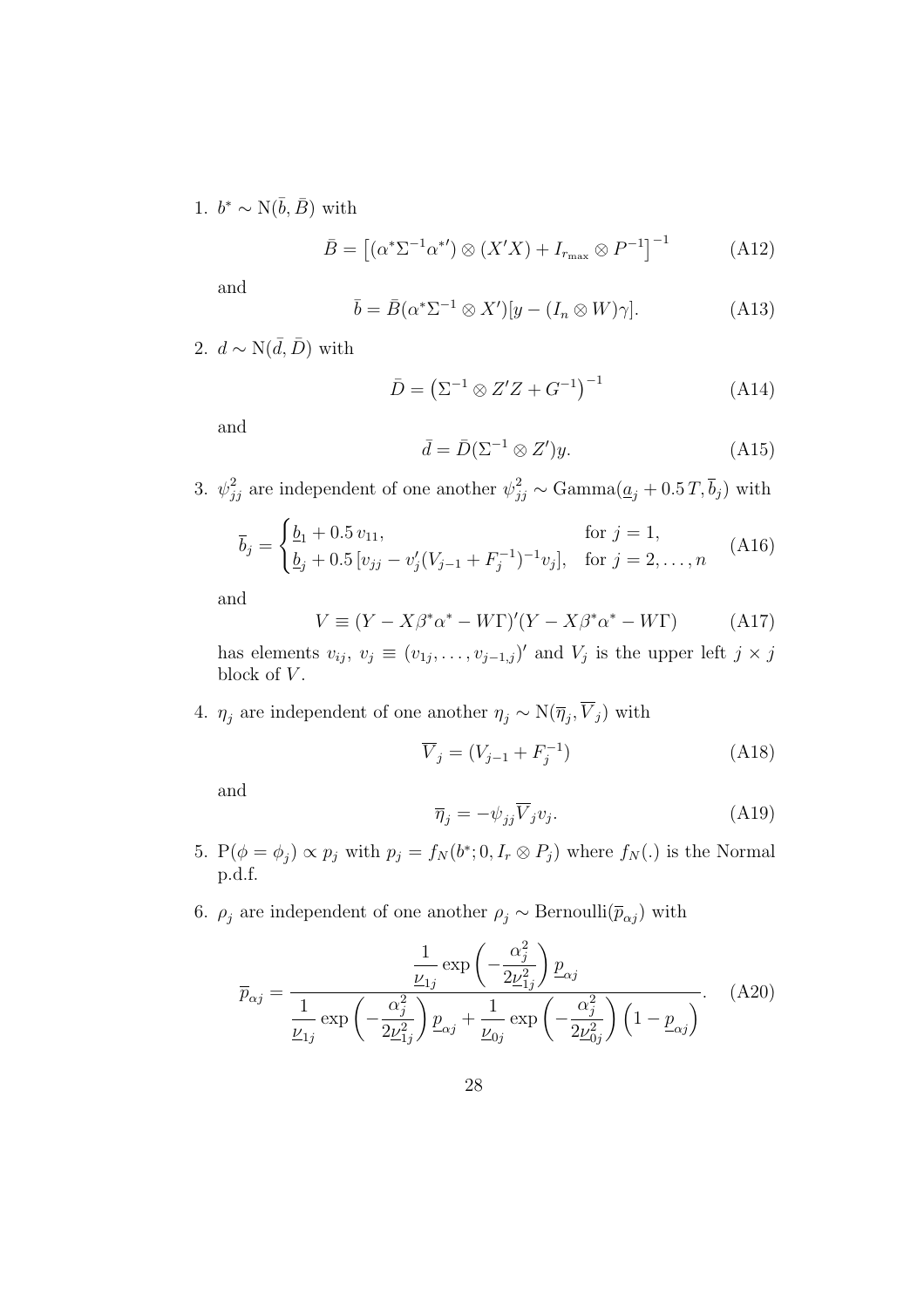7.  $\delta_j$  are independent of one another  $\delta_j$  ∼ Bernoulli $(\overline{p}_{\gamma j})$  with

$$
\overline{p}_{\gamma j} = \frac{\frac{1}{\underline{\kappa}_{1j}} \exp\left(-\frac{\gamma_j^2}{2\underline{\kappa}_{1j}^2}\right) \underline{p}_{\gamma j}}{\frac{1}{\underline{\kappa}_{1j}} \exp\left(-\frac{\gamma_j^2}{2\underline{\kappa}_{1j}^2}\right) \underline{p}_{\gamma j} + \frac{1}{\underline{\kappa}_{0j}} \exp\left(-\frac{\gamma_j^2}{2\underline{\kappa}_{0j}^2}\right) \left(1 - \underline{p}_{\gamma j}\right)}.
$$
 (A21)

8.  $\omega_{ij}$  are independent of one another  $\omega_{ij} \sim \text{Bernoulli}(\overline{p}_{\psi ij})$  with

$$
\bar{p}_{\psi ij} = \frac{\frac{1}{\xi_{1ij}} \exp\left(-\frac{\psi_{ij}^2}{2\xi_{1ij}^2}\right) p_{\psi ij}}{\frac{1}{\xi_{1ij}} \exp\left(-\frac{\psi_{ij}^2}{2\xi_{1ij}^2}\right) p_{\psi ij} + \frac{1}{\xi_{0ij}} \exp\left(-\frac{\psi_{ij}^2}{2\xi_{0ij}^2}\right) \left(1 - p_{\psi ij}\right)}.
$$
\n(A22)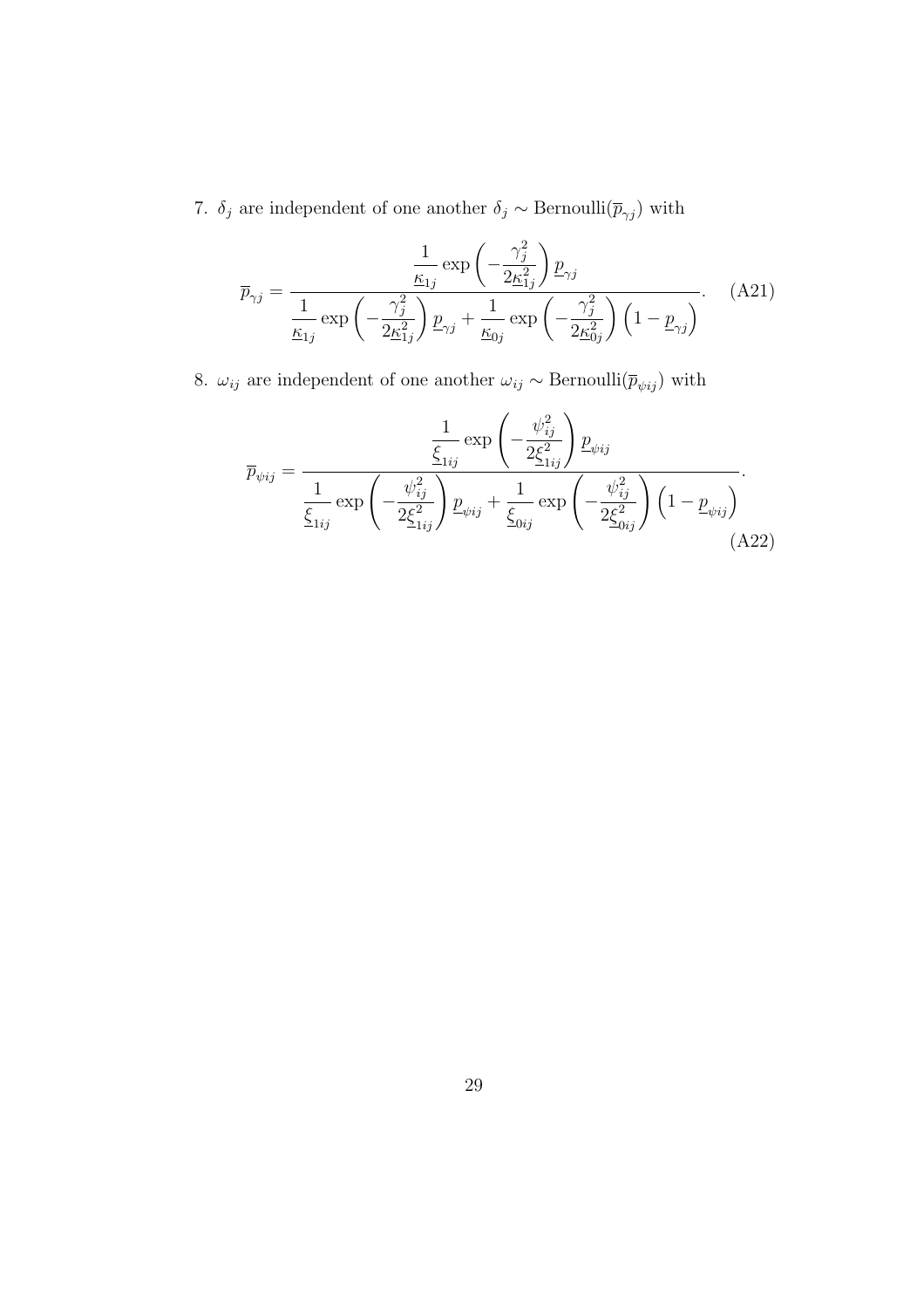# Appendix B: Further Details on Prior Elicitation

Our SSVS prior for VECMs requires the construction of  $H_j$  for  $j = 1, ..., 18$ which impose the over-identifying restrictions or restrict the manner in which deterministic trends enters the cointegrating residuals. The manner in which such matrices are constructed is described in Strachan and Inder (2004) and the reader is referred to that paper for details. The matrices below are not semi-orthogonal, but since  $sp(H) = sp(H\kappa)$  for any full rank square  $\kappa$ , after constructing  $H$ , we may innocuously make it semi-orthogonal by the transformation  $H \to H (H'H)^{-1/2}$ .

Noting that the  $t^{th}$  row of X is ordered as  $(1, t, p_t^o, e_t, i_t^*, i_t, \Delta p_t, q_t, p_t - p_t^*$  $_t^*$  $h_t - q_t, q_t^*$ , the following restriction matrices can be constructed. The matrix which imposes no restrictions at all and simply leads to the noninformative prior for the cointegrating space defined in the body of the text is:

$$
H_1=I.
$$

The matrix which deletes the deterministic trend term, but otherwise leaves the cointegrating space unrestricted is:

$$
H_2=\left(\begin{array}{cccccccc} 1&0&0&0&0&0&0&0&0&0 \\ 0&0&0&0&0&0&0&0&0&0 \\ 0&1&0&0&0&0&0&0&0&0 \\ 0&0&1&0&0&0&0&0&0&0 \\ 0&0&0&1&0&0&0&0&0&0 \\ 0&0&0&0&1&0&0&0&0&0 \\ 0&0&0&0&0&1&0&0&0&0 \\ 0&0&0&0&0&0&1&0&0&0 \\ 0&0&0&0&0&0&0&1&0&0 \\ 0&0&0&0&0&0&0&0&1&0 \\ 0&0&0&0&0&0&0&0&0&1\end{array}\right)
$$

The matrix which deletes the intercept and deterministic trend term, but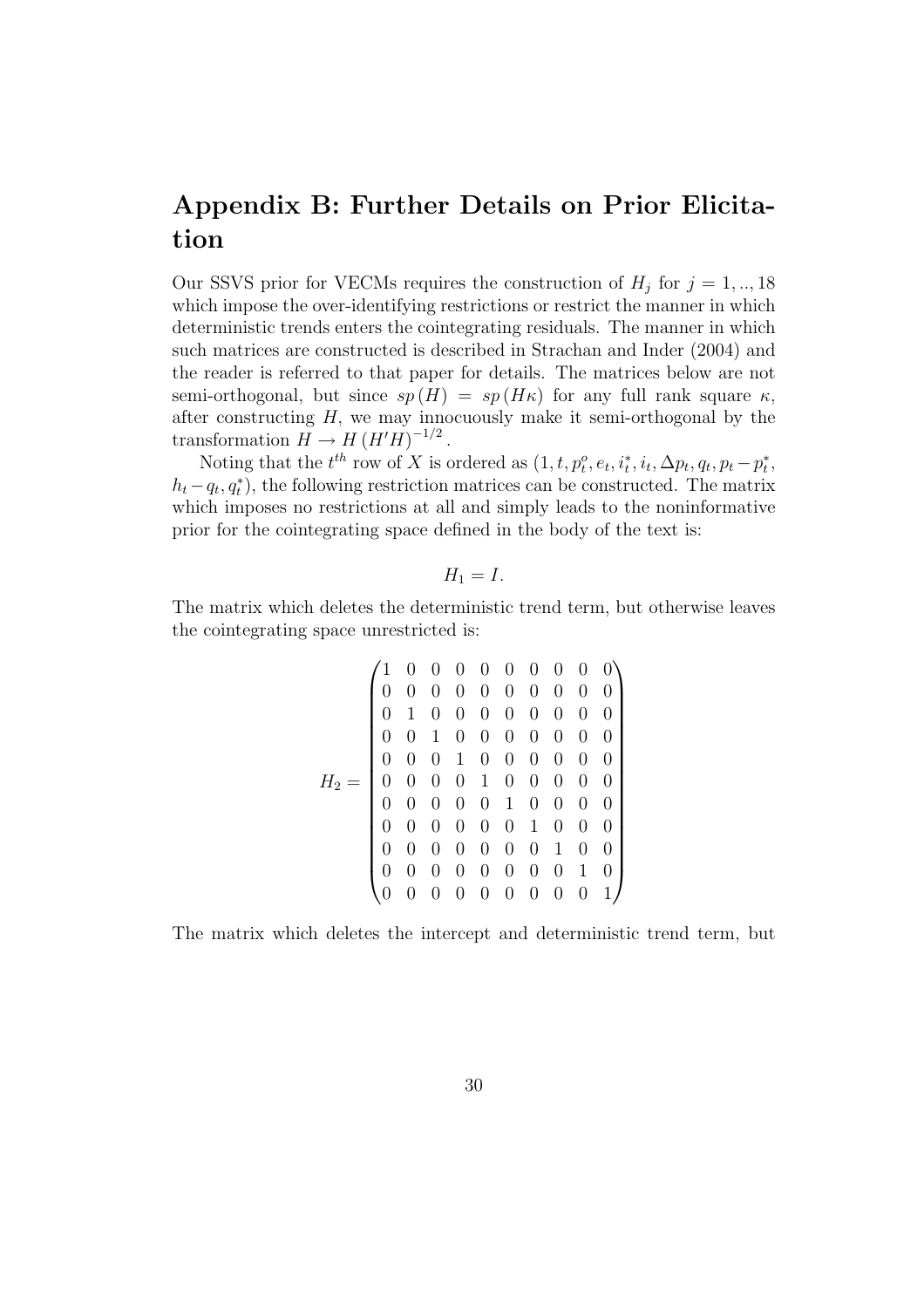otherwise leaves the cointegrating space unrestricted is:

H<sup>3</sup> = 0 0 0 0 0 0 0 0 0 0 0 0 0 0 0 0 0 0 1 0 0 0 0 0 0 0 0 0 1 0 0 0 0 0 0 0 0 0 1 0 0 0 0 0 0 0 0 0 1 0 0 0 0 0 0 0 0 0 1 0 0 0 0 0 0 0 0 0 1 0 0 0 0 0 0 0 0 0 1 0 0 0 0 0 0 0 0 0 1 0 0 0 0 0 0 0 0 0 1 

The matrix which imposes the purchasing power parity relationship in (4), but otherwise leaves the cointegrating space unrestricted is:

$$
H_4=\left(\begin{array}{cccccccc} 0&1&0&0&0&0&0&0&0 \\ 0&0&0&0&0&0&0&0&0 \\ 0&0&1&0&0&0&0&0&0 \\ -1&0&0&0&0&0&0&0&0 \\ 0&0&0&1&0&0&0&0&0 \\ 0&0&0&0&1&0&0&0&0 \\ 0&0&0&0&0&1&0&0&0 \\ 0&0&0&0&0&0&1&0&0 \\ 1&0&0&0&0&0&0&0&1&0 \\ 0&0&0&0&0&0&0&0&1&0 \\ 0&0&0&0&0&0&0&0&0&1 \end{array} \right)
$$

The matrix which imposes the interest rate parity condition in (4), but oth-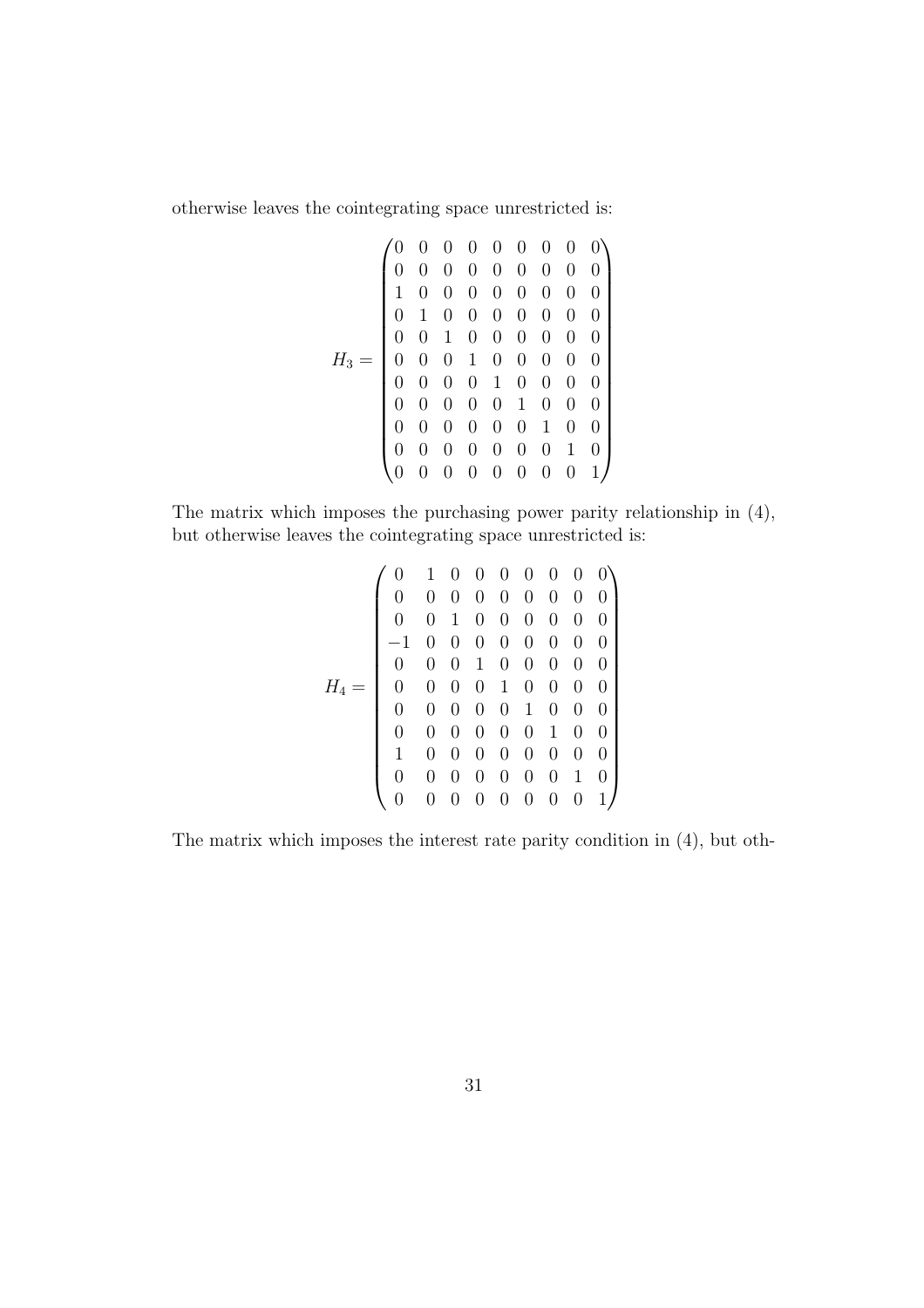erwise leaves the cointegrating space unrestricted is:

H<sup>5</sup> = 0 1 0 0 0 0 0 0 0 0 0 0 0 0 0 0 0 0 0 0 1 0 0 0 0 0 0 0 0 0 1 0 0 0 0 0 −1 0 0 0 0 0 0 0 0 1 0 0 0 0 0 0 0 0 0 0 0 0 1 0 0 0 0 0 0 0 0 0 1 0 0 0 0 0 0 0 0 0 1 0 0 0 0 0 0 0 0 0 1 0 0 0 0 0 0 0 0 0 1 

The matrix which imposes the restriction implied by neoclassical growth models for the UK and the rest of the world in (4), but otherwise leaves the cointegrating space unrestricted is:

$$
H_6=\left(\begin{array}{cccccccc} 0&1&0&0&0&0&0&0&0 \\ 0&0&0&0&0&0&0&0&0 \\ 0&0&1&0&0&0&0&0&0 \\ 0&0&1&0&0&0&0&0&0 \\ 0&0&0&1&0&0&0&0&0 \\ 0&0&0&0&1&0&0&0&0 \\ 0&0&0&0&0&0&1&0&0 \\ 1&0&0&0&0&0&0&0&0 \\ 0&0&0&0&0&0&0&0&1 \\ -1&0&0&0&0&0&0&0&0\end{array}\right)
$$

The matrix which imposes the restriction implied by Fisher inflation parity arguments in (4), but otherwise leaves the cointegrating space unrestricted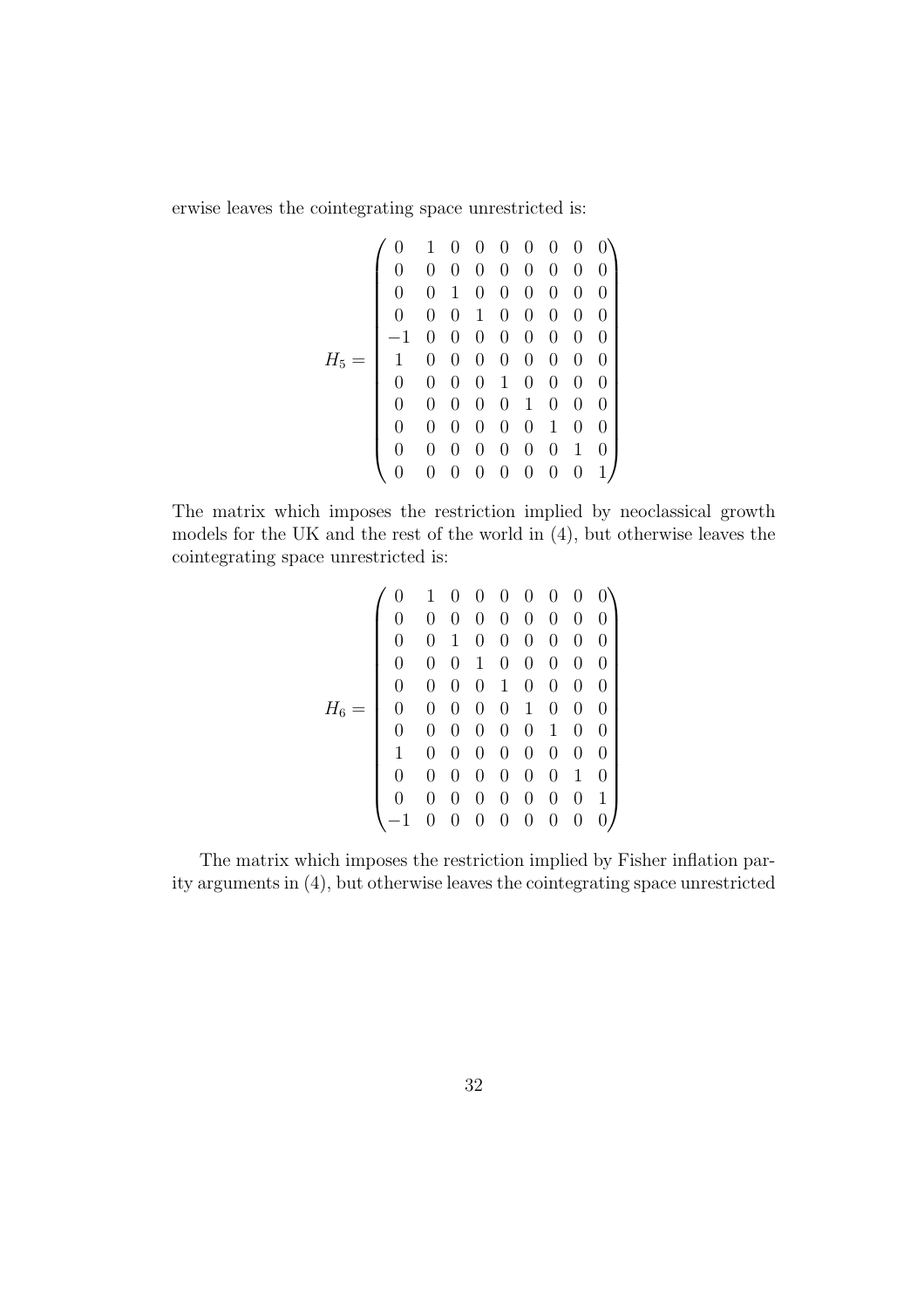is:

H<sup>7</sup> = 0 1 0 0 0 0 0 0 0 0 0 0 0 0 0 0 0 0 0 0 1 0 0 0 0 0 0 0 0 0 1 0 0 0 0 0 0 0 0 0 1 0 0 0 0 1 0 0 0 0 0 0 0 0 −1 0 0 0 0 0 0 0 0 0 0 0 0 0 1 0 0 0 0 0 0 0 0 0 1 0 0 0 0 0 0 0 0 0 1 0 0 0 0 0 0 0 0 0 1 

The matrix which imposes the first and second of the restrictions in (4) is:

$$
H_8=\left(\begin{array}{cccccc} 0 & 0 & 1 & 0 & 0 & 0 & 0 & 0 \\ 0 & 0 & 0 & 0 & 0 & 0 & 0 & 0 \\ 0 & 0 & 0 & 1 & 0 & 0 & 0 & 0 \\ -1 & 0 & 0 & 0 & 0 & 0 & 0 & 0 \\ 0 & -1 & 0 & 0 & 0 & 0 & 0 & 0 \\ 0 & 1 & 0 & 0 & 0 & 0 & 0 & 0 \\ 0 & 0 & 0 & 0 & 1 & 0 & 0 & 0 \\ 0 & 0 & 0 & 0 & 0 & 1 & 0 & 0 \\ 1 & 0 & 0 & 0 & 0 & 0 & 0 & 1 \\ 0 & 0 & 0 & 0 & 0 & 0 & 0 & 1 \end{array}\right)
$$

The matrix which imposes the first and third of the restrictions in (4) is:

$$
H_9=\left(\begin{array}{cccccccc} 0&0&1&0&0&0&0&0\\ 0&0&0&0&0&0&0&0\\ 0&0&0&1&0&0&0&0\\ -1&0&0&0&0&0&0&0\\ 0&0&0&0&1&0&0&0\\ 0&0&0&0&0&1&0&0\\ 0&0&0&0&0&0&1&0\\ 0&1&0&0&0&0&0&0\\ 1&0&0&0&0&0&0&0\\ 0&0&0&0&0&0&0&1\\ 0&-1&0&0&0&0&0&0\end{array}\right)
$$

33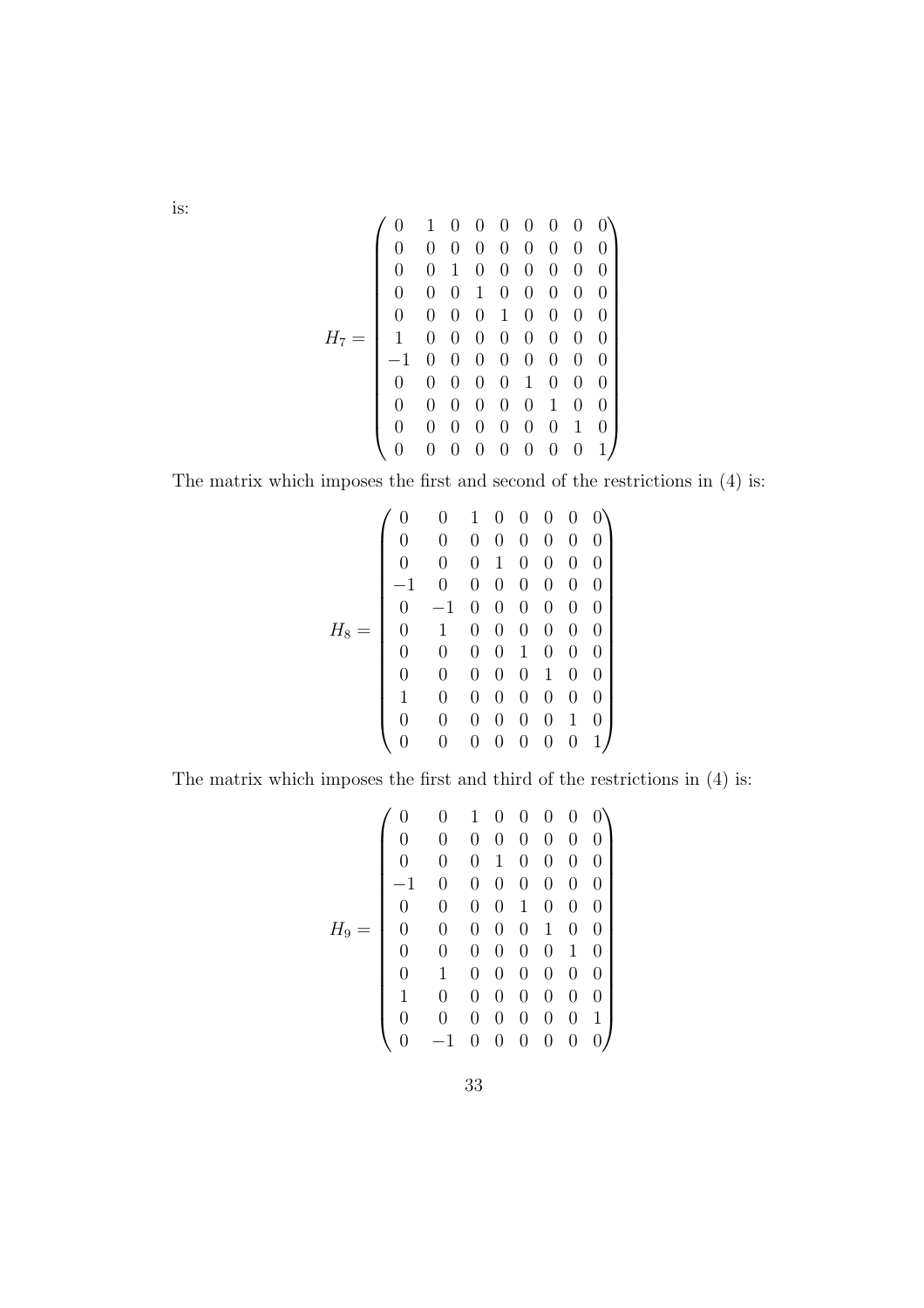The matrix which imposes the first and fourth of the restrictions in (4) is:

$$
H_{10}=\left(\begin{array}{cccccc} 0 & 0 & 1 & 0 & 0 & 0 & 0 & 0 \\ 0 & 0 & 0 & 0 & 0 & 0 & 0 & 0 \\ 0 & 0 & 0 & 1 & 0 & 0 & 0 & 0 \\ -1 & 0 & 0 & 0 & 0 & 0 & 0 & 0 \\ 0 & 0 & 0 & 0 & 1 & 0 & 0 & 0 \\ 0 & 1 & 0 & 0 & 0 & 0 & 0 & 0 \\ 0 & -1 & 0 & 0 & 0 & 0 & 0 & 0 \\ 0 & 0 & 0 & 0 & 0 & 1 & 0 & 0 \\ 1 & 0 & 0 & 0 & 0 & 0 & 0 & 1 \\ 0 & 0 & 0 & 0 & 0 & 0 & 0 & 1 \end{array}\right)
$$

The matrix which imposes the second and third of the restrictions in (4) is:

$$
H_{11}=\left(\begin{array}{cccccc} 0 & 0 & 1 & 0 & 0 & 0 & 0 & 0 \\ 0 & 0 & 0 & 0 & 0 & 0 & 0 & 0 \\ 0 & 0 & 0 & 1 & 0 & 0 & 0 & 0 \\ 0 & 0 & 0 & 0 & 1 & 0 & 0 & 0 \\ -1 & 0 & 0 & 0 & 0 & 0 & 0 & 0 \\ 1 & 0 & 0 & 0 & 0 & 0 & 0 & 0 \\ 0 & 0 & 0 & 0 & 0 & 1 & 0 & 0 \\ 0 & 0 & 0 & 0 & 0 & 0 & 1 & 0 \\ 0 & 0 & 0 & 0 & 0 & 0 & 0 & 1 \\ 0 & -1 & 0 & 0 & 0 & 0 & 0 & 0 \end{array}\right)
$$

The matrix which imposes the second and fourth of the restrictions in (4) is:

$$
H_{12}=\left(\begin{array}{cccccccc} 0&0&1&0&0&0&0&0&0 \\ 0&0&0&0&0&0&0&0&0 \\ 0&0&0&1&0&0&0&0&0 \\ 0&0&0&1&0&0&0&0&0 \\ -1&0&0&0&0&0&0&0&0 \\ 1&1&0&0&0&0&0&0&0 \\ 0&-1&0&0&0&0&0&0&0 \\ 0&0&0&0&0&1&0&0&0 \\ 0&0&0&0&0&0&1&0&0 \\ 0&0&0&0&0&0&0&1&0 \\ 0&0&0&0&0&0&0&0&1\end{array}\right)
$$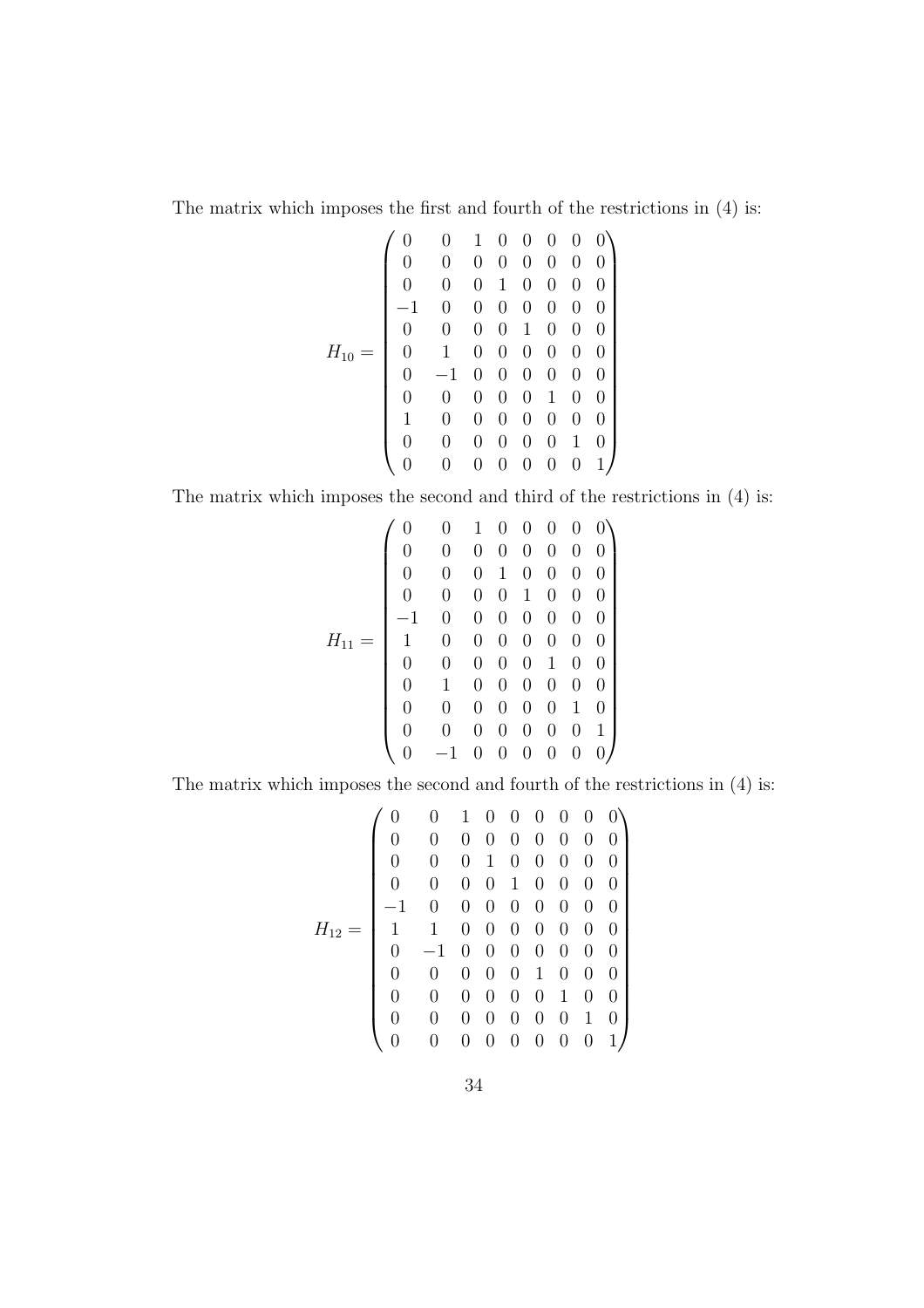The matrix which imposes the third and fourth of the restrictions in (4) is:

$$
H_{13}=\left(\begin{array}{cccccc} 0 & 0 & 1 & 0 & 0 & 0 & 0 & 0 \\ 0 & 0 & 0 & 0 & 0 & 0 & 0 & 0 \\ 0 & 0 & 0 & 1 & 0 & 0 & 0 & 0 \\ 0 & 0 & 0 & 0 & 1 & 0 & 0 & 0 \\ 0 & 0 & 0 & 0 & 0 & 1 & 0 & 0 \\ 0 & -1 & 0 & 0 & 0 & 0 & 0 & 0 \\ 0 & -1 & 0 & 0 & 0 & 0 & 0 & 0 \\ 0 & 0 & 0 & 0 & 0 & 0 & 1 & 0 \\ 0 & 0 & 0 & 0 & 0 & 0 & 0 & 1 \\ -1 & 0 & 0 & 0 & 0 & 0 & 0 & 0 \end{array}\right)
$$

The matrix which imposes the first, second and third of the restrictions in (4) is:

$$
H_{14}=\left(\begin{array}{cccccc} 0 & 0 & 0 & 1 & 0 & 0 & 0 \\ 0 & 0 & 0 & 0 & 0 & 0 & 0 \\ 0 & 0 & 0 & 0 & 1 & 0 & 0 \\ 0 & 0 & 0 & 0 & 1 & 0 & 0 \\ -1 & 0 & 0 & 0 & 0 & 0 & 0 \\ 0 & -1 & 0 & 0 & 0 & 0 & 0 \\ 0 & 0 & 0 & 0 & 0 & 1 & 0 \\ 0 & 0 & 1 & 0 & 0 & 0 & 0 \\ 1 & 0 & 0 & 0 & 0 & 0 & 1 \\ 0 & 0 & -1 & 0 & 0 & 0 & 0 \end{array}\right)
$$

The matrix which imposes the first, second and fourth of the restrictions in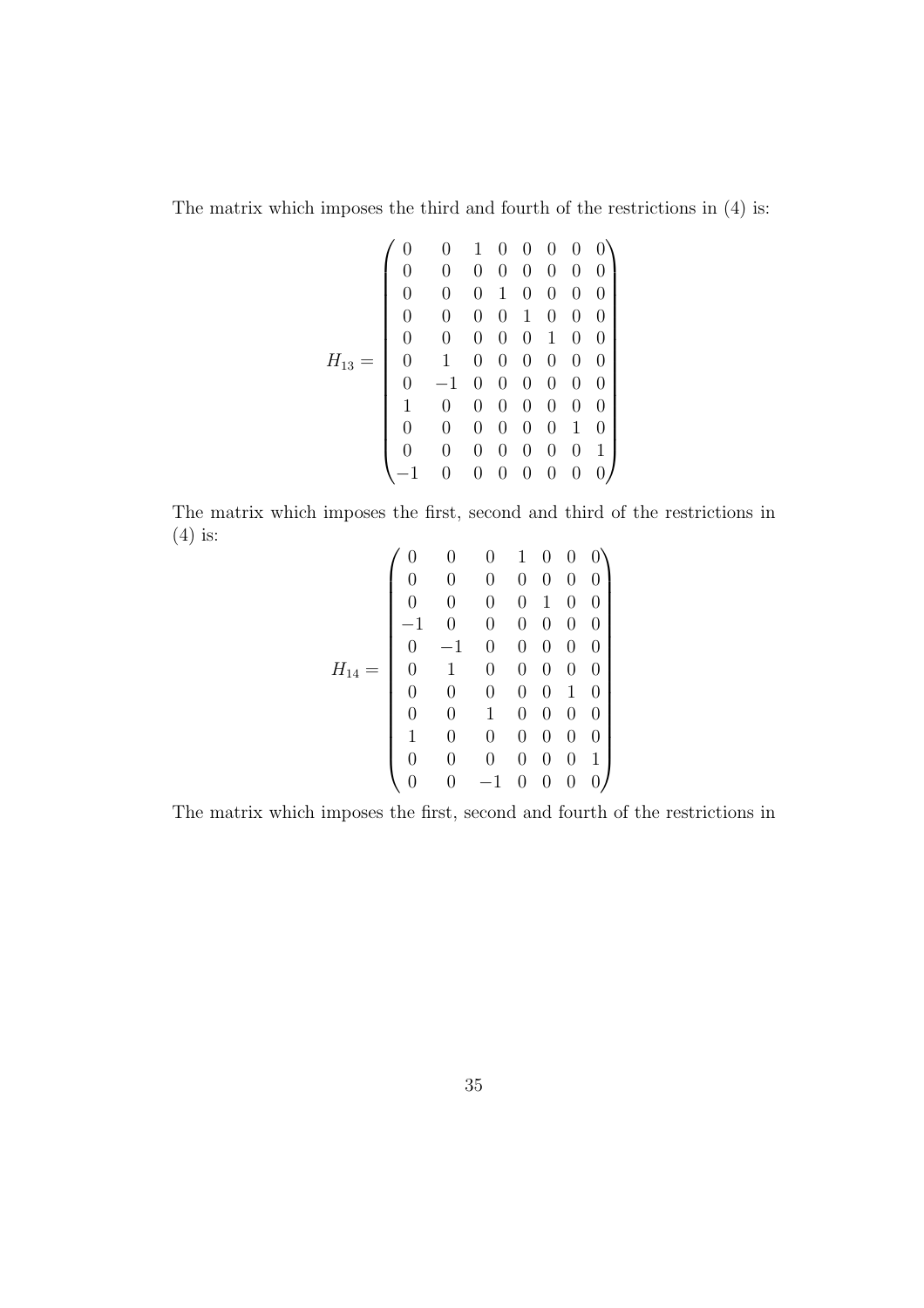(4) is:

$$
H_{15}=\left(\begin{array}{cccccc} 0 & 0 & 0 & 1 & 0 & 0 & 0 & 0 \\ 0 & 0 & 0 & 0 & 0 & 0 & 0 & 0 \\ 0 & 0 & 0 & 0 & 1 & 0 & 0 & 0 \\ -1 & 0 & 0 & 0 & 0 & 0 & 0 & 0 \\ 0 & -1 & 0 & 0 & 0 & 0 & 0 & 0 \\ 0 & 1 & 1 & 0 & 0 & 0 & 0 & 0 \\ 0 & 0 & -1 & 0 & 0 & 0 & 0 & 0 \\ 0 & 0 & 0 & 0 & 0 & 1 & 0 & 0 \\ 1 & 0 & 0 & 0 & 0 & 0 & 0 & 1 \\ 0 & 0 & 0 & 0 & 0 & 0 & 0 & 1 \end{array}\right)
$$

The matrix which imposes the first, third and fourth of the restrictions in (4) is:

$$
H_{16}=\left(\begin{array}{cccccc} 0 & 0 & 0 & 1 & 0 & 0 & 0 \\ 0 & 0 & 0 & 0 & 0 & 0 & 0 \\ 0 & 0 & 0 & 0 & 1 & 0 & 0 \\ -1 & 0 & 0 & 0 & 0 & 0 & 0 \\ 0 & 0 & 0 & 0 & 0 & 1 & 0 \\ 0 & 0 & 1 & 0 & 0 & 0 & 0 \\ 0 & 0 & -1 & 0 & 0 & 0 & 0 \\ 0 & 1 & 0 & 0 & 0 & 0 & 0 \\ 1 & 0 & 0 & 0 & 0 & 0 & 1 \\ 0 & -1 & 0 & 0 & 0 & 0 & 0 \end{array}\right)
$$

The matrix which imposes the second, third and fourth of the restrictions in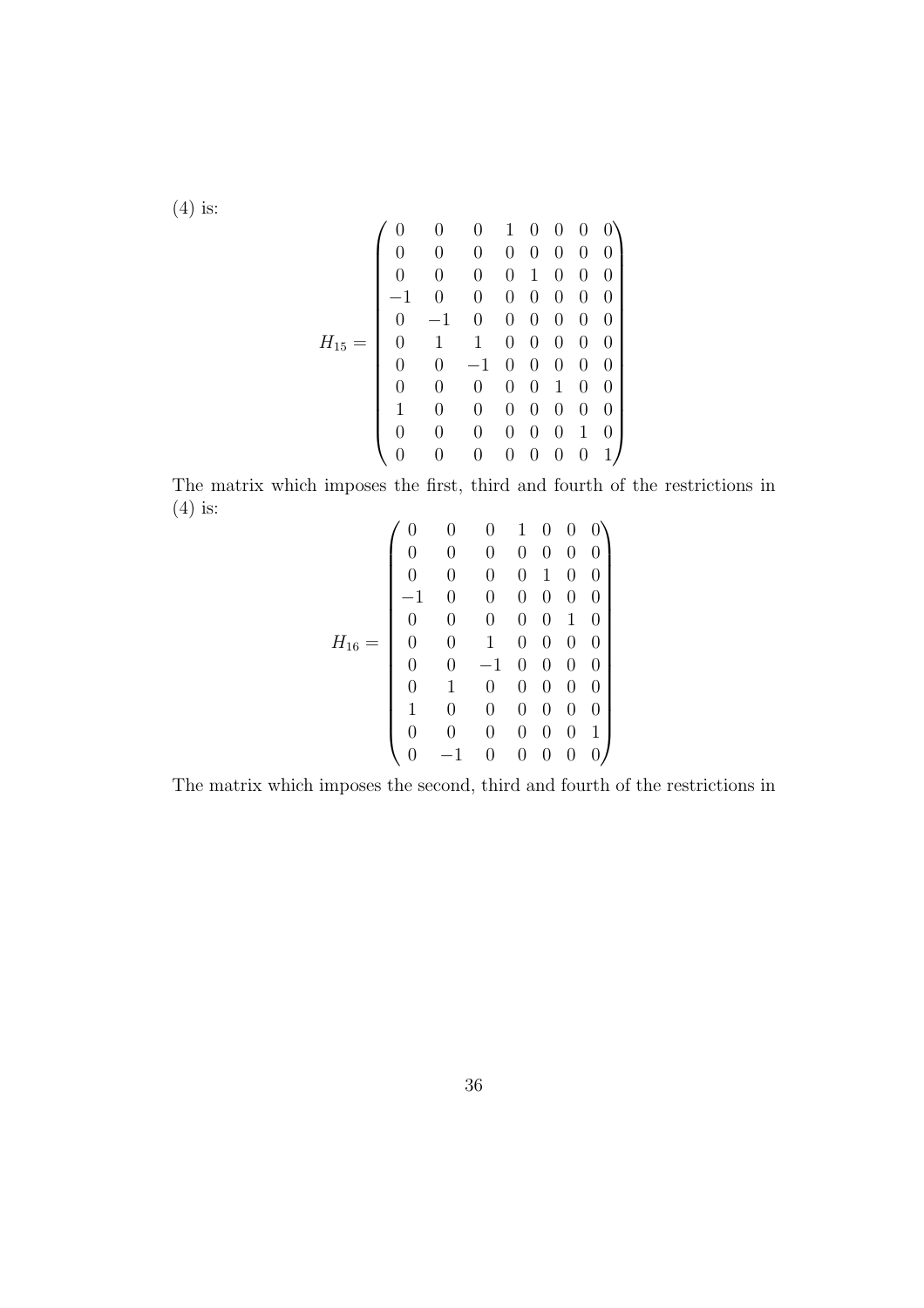(4) is:

$$
H_{17}=\left(\begin{array}{cccccccc} 0 & 0 & 0 & 1 & 0 & 0 & 0 & 0 \\ 0 & 0 & 0 & 0 & 0 & 0 & 0 & 0 \\ 0 & 0 & 0 & 0 & 1 & 0 & 0 & 0 \\ 0 & 0 & 0 & 0 & 0 & 1 & 0 & 0 \\ -1 & 0 & 0 & 0 & 0 & 0 & 0 & 0 \\ 1 & 0 & 1 & 0 & 0 & 0 & 0 & 0 \\ 0 & 0 & -1 & 0 & 0 & 0 & 0 & 0 \\ 0 & 0 & 0 & 0 & 0 & 0 & 1 & 0 \\ 0 & 0 & 0 & 0 & 0 & 0 & 0 & 1 \\ 0 & -1 & 0 & 0 & 0 & 0 & 0 & 0 \end{array}\right)
$$

The matrix which imposes all of the restrictions in (4) is:

$$
H_{18}=\left(\begin{array}{cccccc} 0 & 0 & 0 & 0 & 1 & 0 & 0 \\ 0 & 0 & 0 & 0 & 0 & 0 & 0 \\ 0 & 0 & 0 & 0 & 0 & 1 & 0 \\ -1 & 0 & 0 & 0 & 0 & 0 & 0 \\ 0 & -1 & 0 & 0 & 0 & 0 & 0 \\ 0 & 1 & 0 & 1 & 0 & 0 & 0 \\ 0 & 0 & 0 & -1 & 0 & 0 & 0 \\ 0 & 0 & 1 & 0 & 0 & 0 & 0 \\ 1 & 0 & 0 & 0 & 0 & 0 & 1 \\ 0 & 0 & -1 & 0 & 0 & 0 & 0 \end{array}\right)
$$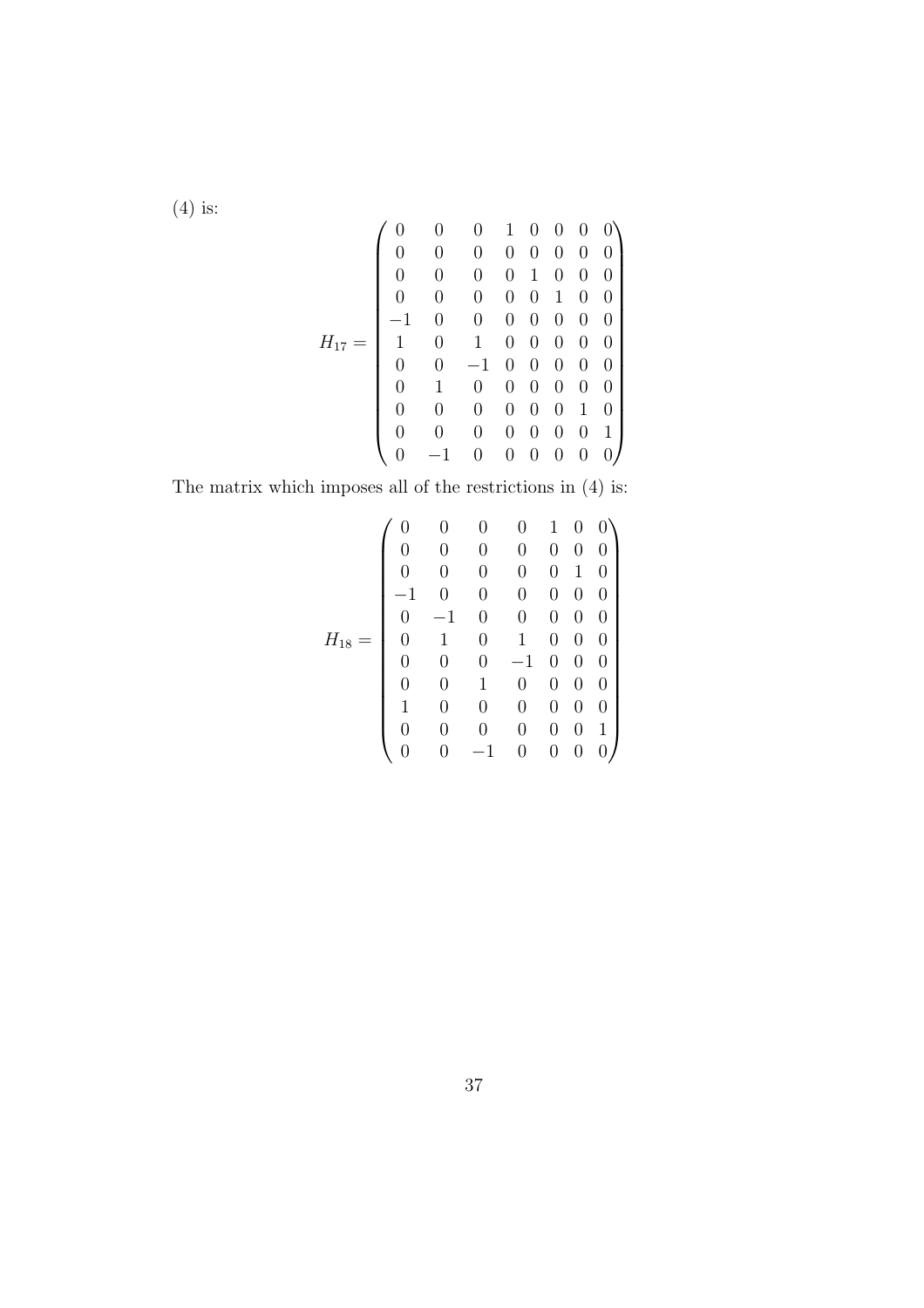## Appendix C: Data Appendix

The data set is an updated version of the data set constructed by Garratt et al. (2003) and runs from 1965Q1 through 2008Q1. The variables are:

1.  $q_t$ : the natural logarithm of UK real per capita domestic output, computed as:

$$
\ln(GDP_t/POP_t).
$$

 $GDP_t$  is real gross domestic product (at 1995 prices; 1995=100; seasonally adjusted; source: Office of National Statistics (ONS), Economic Trends, code: YBEZ).  $POP_t$  is total UK population (in thousands; source: ONS, Monthly Digest of Statistics, code: DYAY, annual series), which was available up to 2007. The 2008 number is obtained by extrapolating the 2007 number using the average growth rate for the period 2003-2007. The population series is converted into a quarterly series through geometric interpolation and rebased 1995=1.

2.  $p_t$ : the natural logarithm of the domestic price level, computed as:

$$
\ln(P_t),
$$

where  $P_t$  is the UK producer price index (manufactured products; 1995=100; not seasonally adjusted; source: ONS, Economic Trends, code: PLLU).

3.  $\Delta p_t$ : the UK inflation rate, computed as:

$$
\ln(\tilde{P}_t) - \ln(\tilde{P}_{t-1}),
$$

where  $\tilde{P}_t$  is the UK retail price index (all items; 1995=100; not seasonally adjusted; source: ONS, Economic Trends, code: CHAW).

4.  $i_t$ : the quarterly domestic nominal interest rate, computed as:

$$
\frac{1}{4}\ln\left(1+\frac{R_t}{100}\right) \times 100,
$$

where  $R_t$  is the 90 day treasury bill average discount rate (annualized rate; source: ONS, Financial Statistics, code AJNB).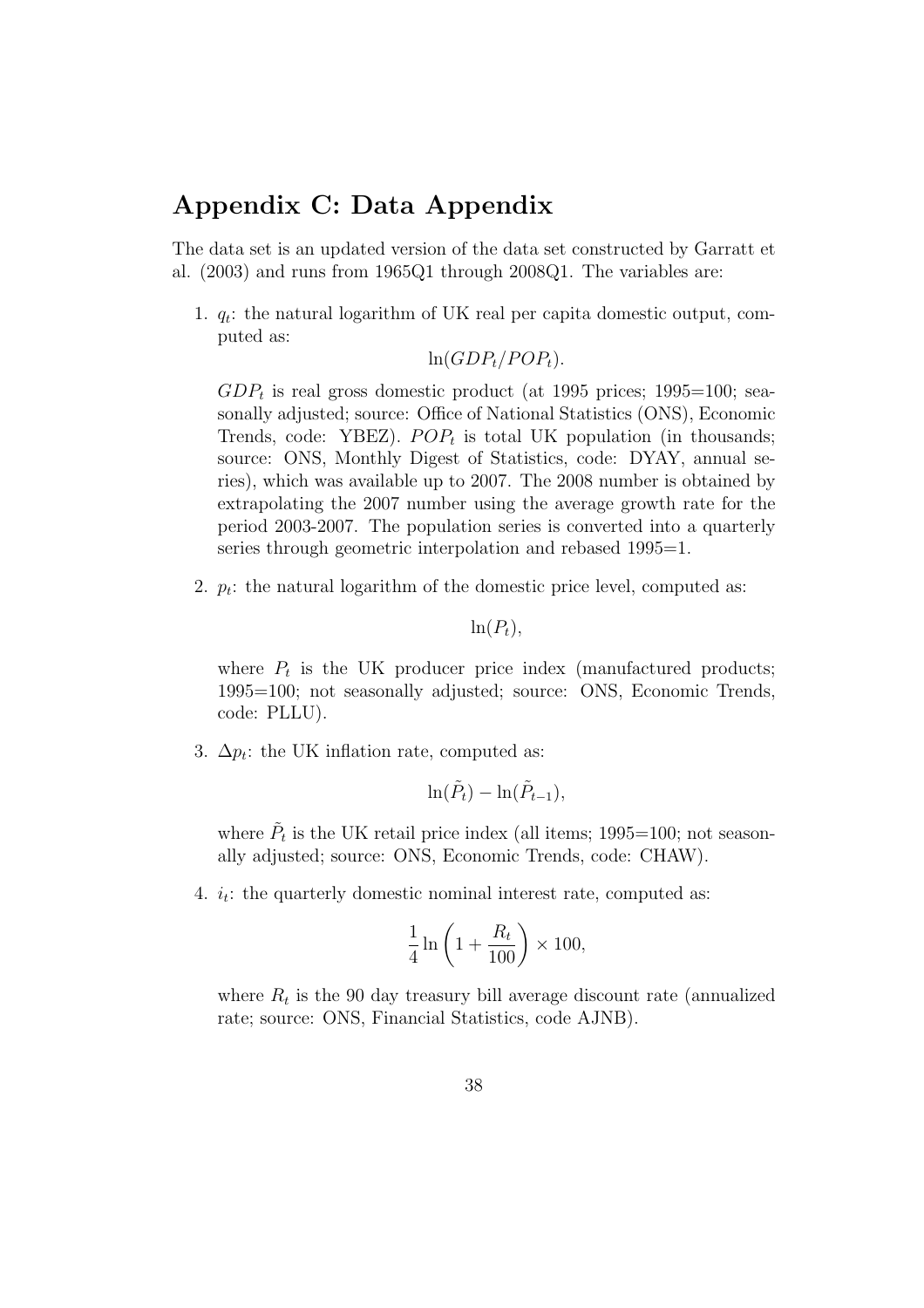5.  $h_t - q_t$ : the natural logarithm of real per capita money stock as a proportion of real per capita income, computed as:

$$
\ln\left(\frac{H_t}{Y_t}\right),\
$$

where  $H_t$  is the M0 money stock (end period; in Million Pound Sterling; seasonally adjusted; source: ONS, Financial Statistics, code AVAE). The AVAE series was available for the period 1969Q2-2006Q1. Outside this period the series is projected using the percentage change of estimated circulation of notes and coins with the public. Nominal income  $Y_t$  is measured using gross domestic product at market prices (in Million Pound Sterling; seasonally adjusted, source: ONS, Economic Trends, code: YBHA).

6.  $e_t$ : the natural logarithm of the UK nominal effective exchange rate, computed as:

 $-\ln(E_t)$ ,

where  $E_t$  is the Sterling effective exchange rate (1995=100; source: ONS, Financial Statistics, code: AGBG (old code: AJHX); ONS defines  $E_t$  as the foreign price of domestic currency, hence the minus sign). The AGBG series was available until 2006Q1. Afterwards, we project the series using the percentage change of a broader exchange rate index (source: ONS, Financial Statistics, code: BK82).

7.  $q_t^*$  $t_i$ : the natural logarithm of real per capita foreign output, computed as:

$$
\ln\left(\frac{GDP_t^*}{POP_t^*}\right),
$$

where  $GDP_t^*$  is the gross domestic product index for the original OECD countries (at 2000 prices; 1995=100; seasonally adjusted; source: OECD, Main Economic Indicators (MEI), code: OTF.VPVOBARSA.2000.S1).  $POP<sub>t</sub>$  is the population of these countries (annual series; source: OECD, Labor Force Statistics), which was available up to 2003. The later figures are obtained by extrapolating the 2003 number using the average growth rate for the period 1999-2003. The population series is converted into a quarterly series through geometric interpolation and rebased  $1995=1$ .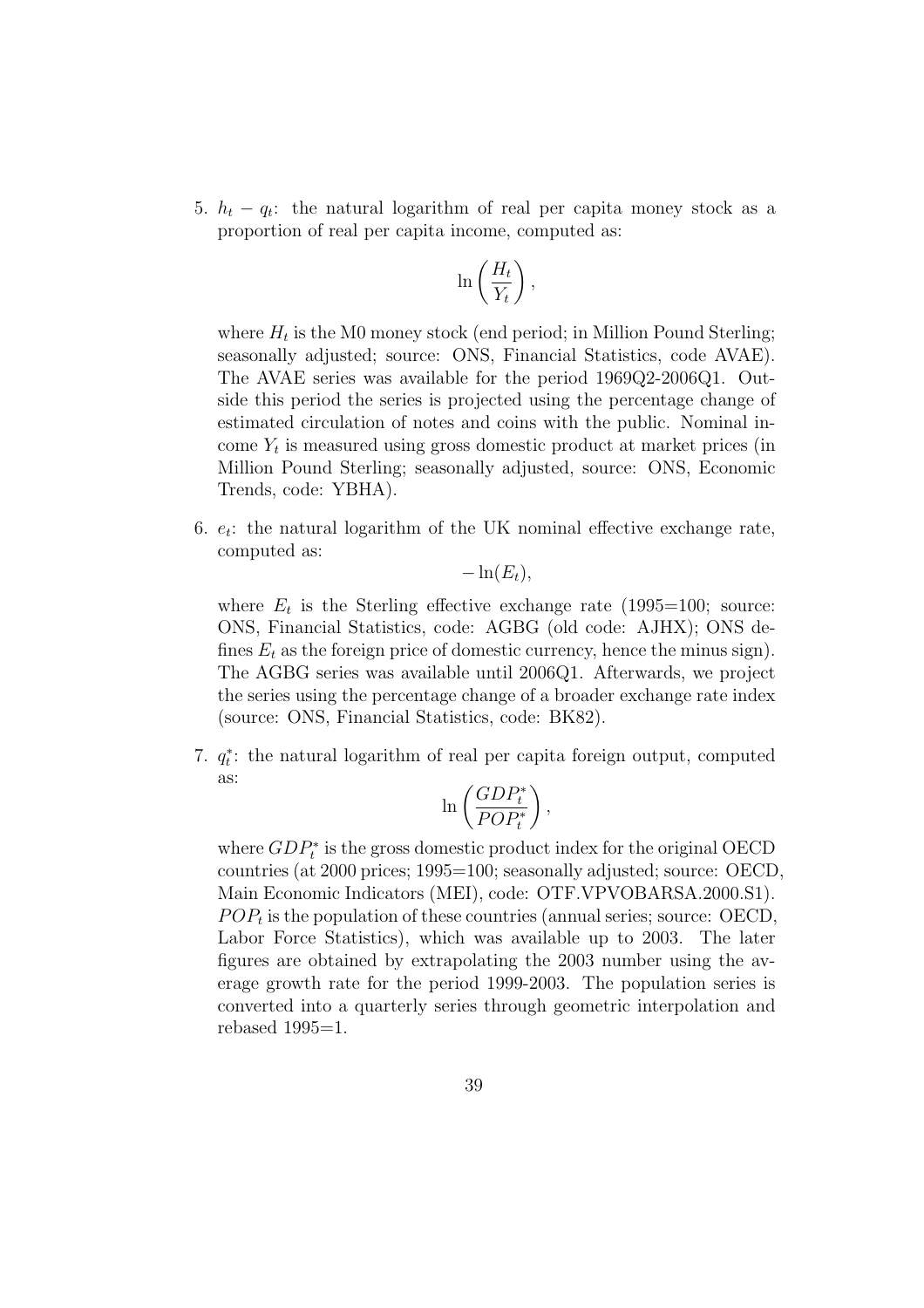8. p ∗  $t$ : the natural logarithm of the foreign price index, computed as:

$$
\ln(P_t^*),
$$

where  $P_t^*$  $t<sup>*</sup>$  is the OECD producer price index (1995=100; source: OECD, MEI, code: OTO.PPI). Data was available on this series from 1982Q1. The data prior to 1982Q1 was constructed by backwardly imposing the percentage changes of a separately constructed weighted average index of OECD consumer and producer prices on the 1982Q1 figure.

9.  $i_t^*$  $t_i$ : the quarterly foreign nominal interest rate:

$$
\frac{1}{4}\ln\left(1+\frac{R^*_t}{100}\right)\times 100,
$$

with  $R_t^*$  being a weighted average of foreign annualized interest rates computed as:

$$
R_t^* = 0.4382 R_t^{\text{US}} + 0.236 R_t^{\text{Germany}} + 0.2022 R_t^{\text{Japan}} + 0.1236 R_t^{\text{France}}.
$$

The weights are chosen according to Garratt et al. (2003). The annualized interest rates are all from the IMF's International Financial Statistics (IFS). For the US we use the three-month treasury bill rate (code: 60C.ZF), for Germany the money market rate (code: 60B.ZF), for Japan the money market rate (code: 60B.ZF) and for France the three-month treasury bill rate (code: 60C.ZF).

10.  $p_t^o$ : the natural logarithm of the oil price, computed as:

 $\ln(P_t^o),$ 

where  $P_t^o$  is the average price of crude petroleum (in US dollar per barrel; source: IMF, IFS, code: 176AAZZF; 1995=100).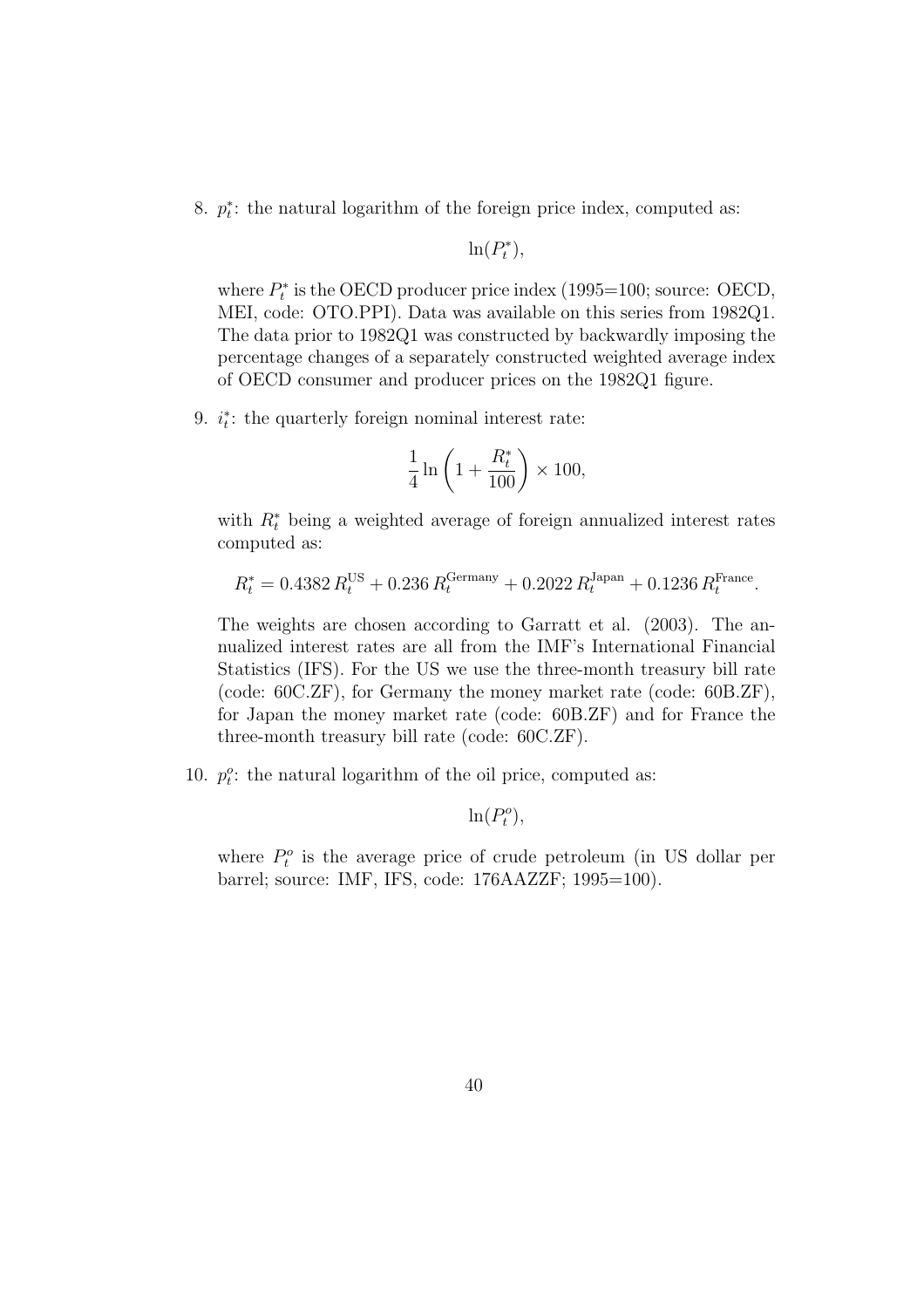# Appendix D: Additional Empirical Results

In the text, point estimates of the impulse responses were provided (these remain the solid lines in the figures below). Here we also add 95% credible intervals (the dashed lines in the figures below) to give the reader some idea of the dispersion associated with the point estimates.

Figure D1: Response to a Monetary Shock (SSVS for Everything)

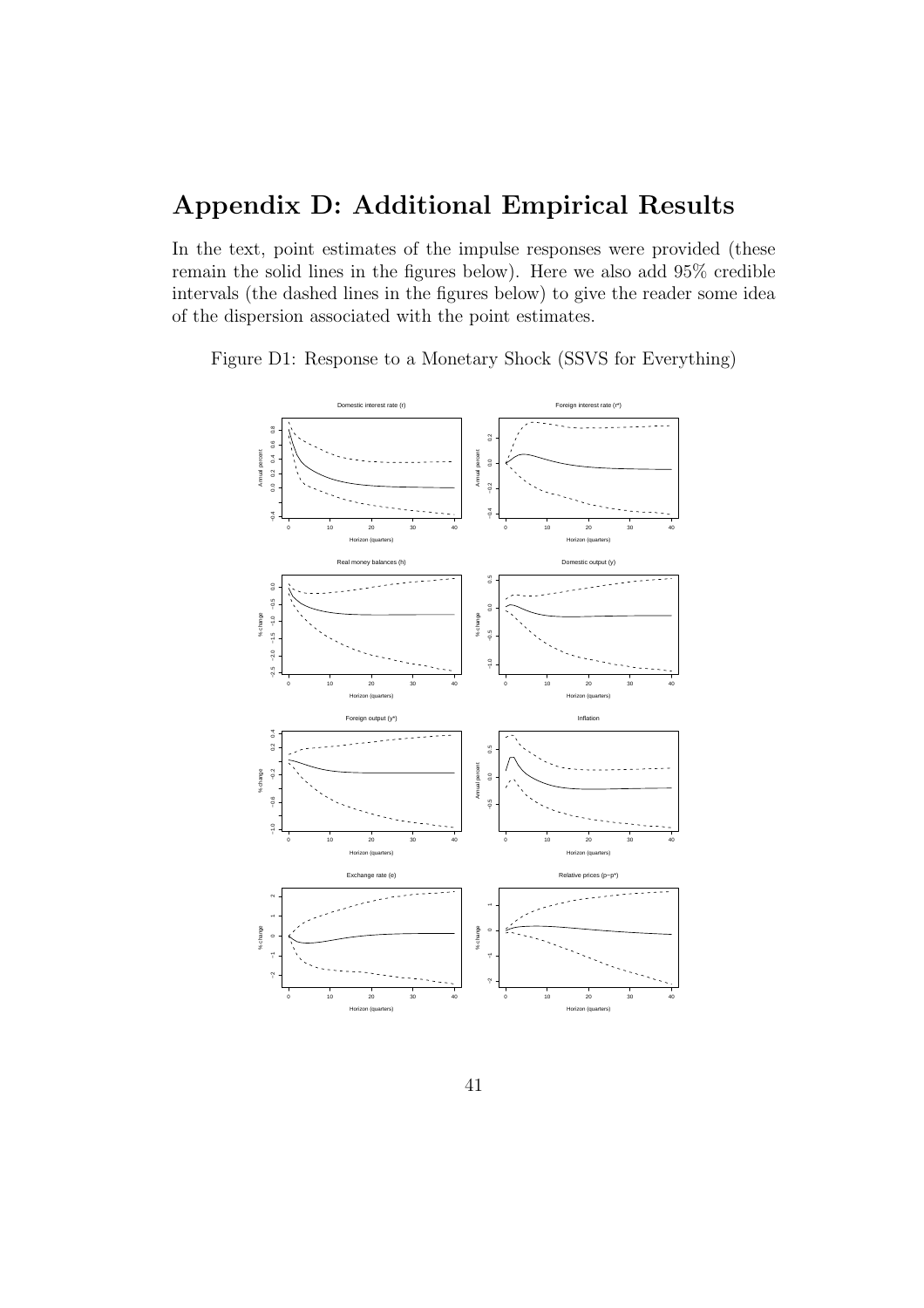

Figure D2: Response to a Monetary Shock (Best Model)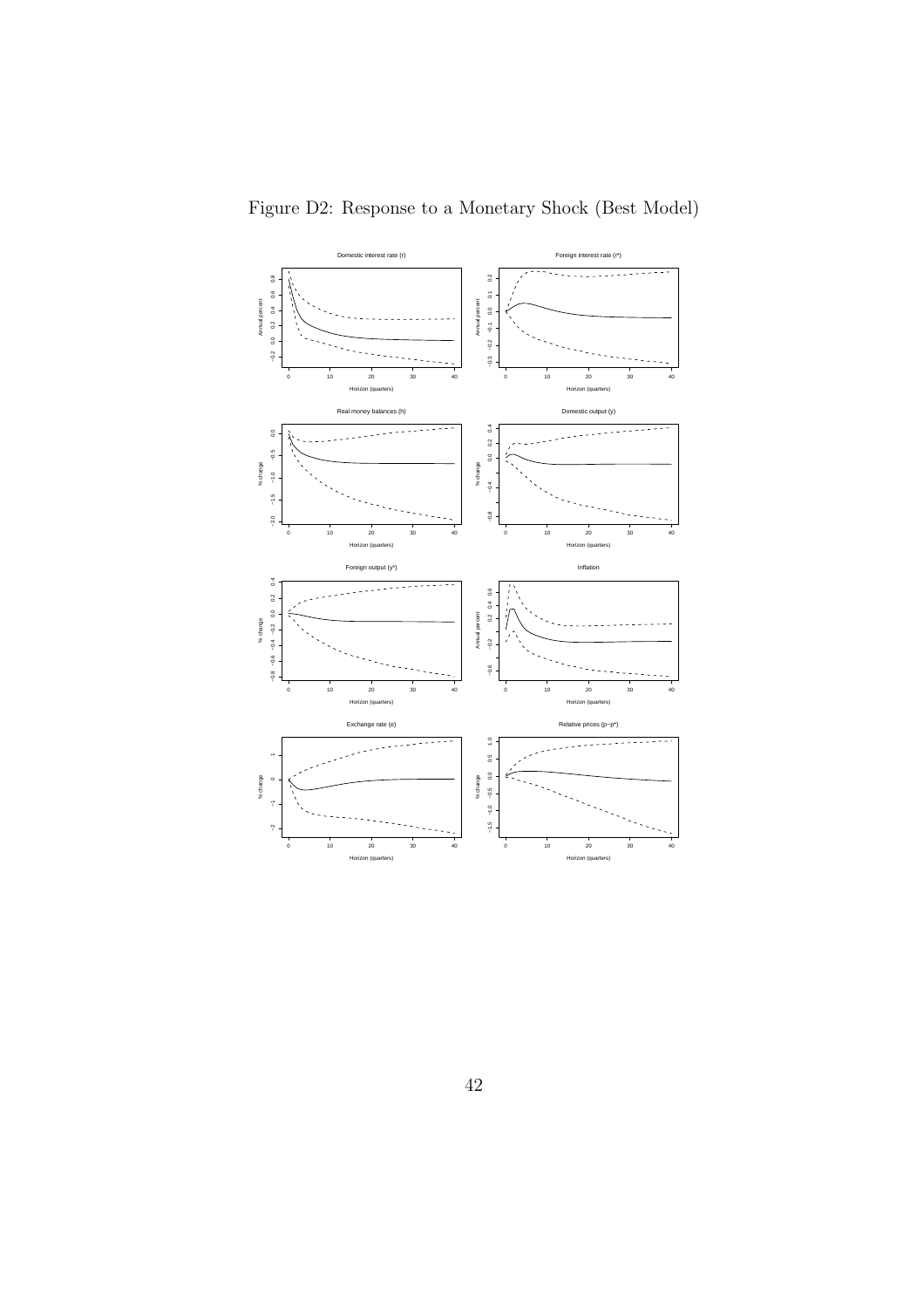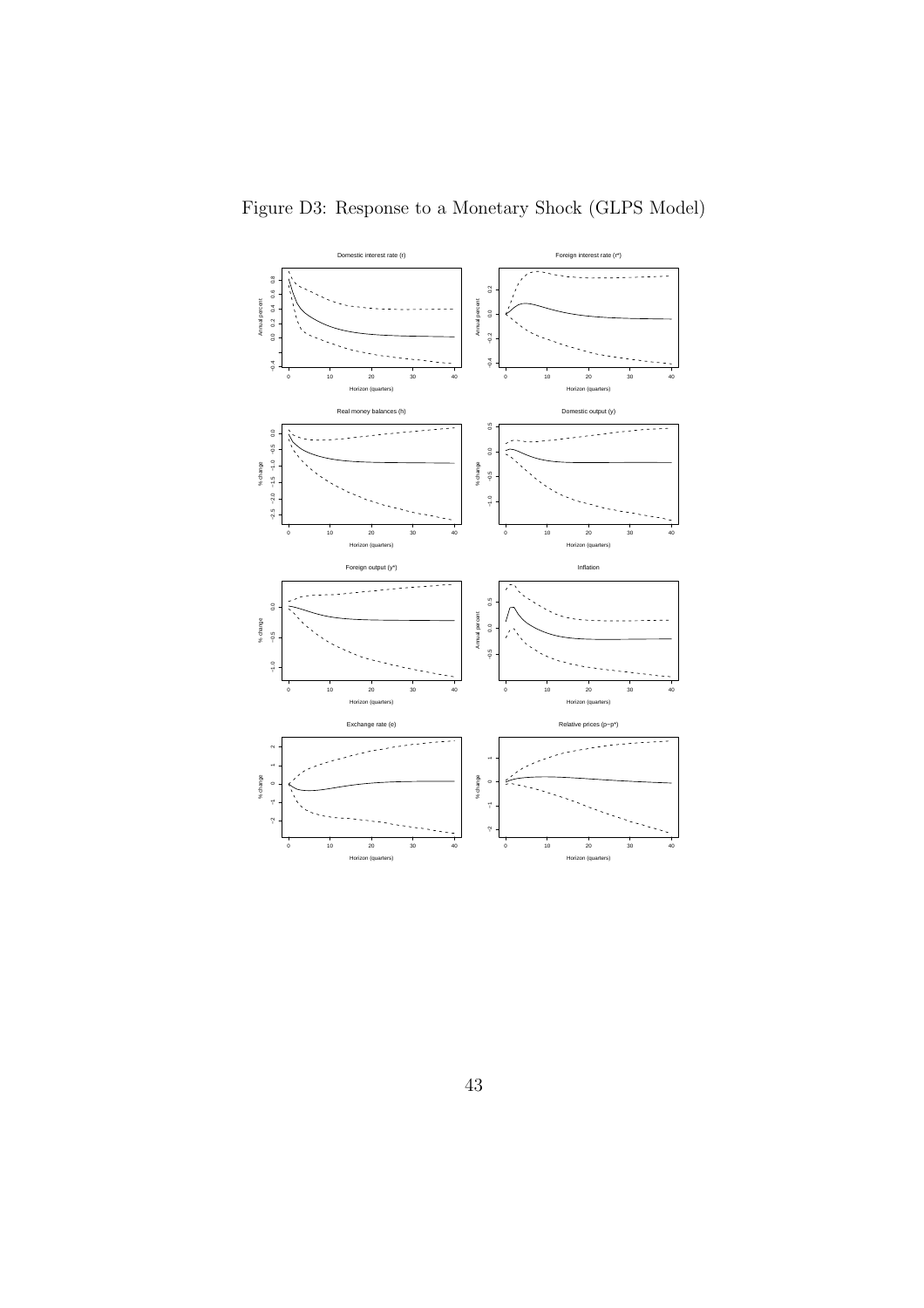

Figure D4: Response to an Oil Price Shock (SSVS for Everything)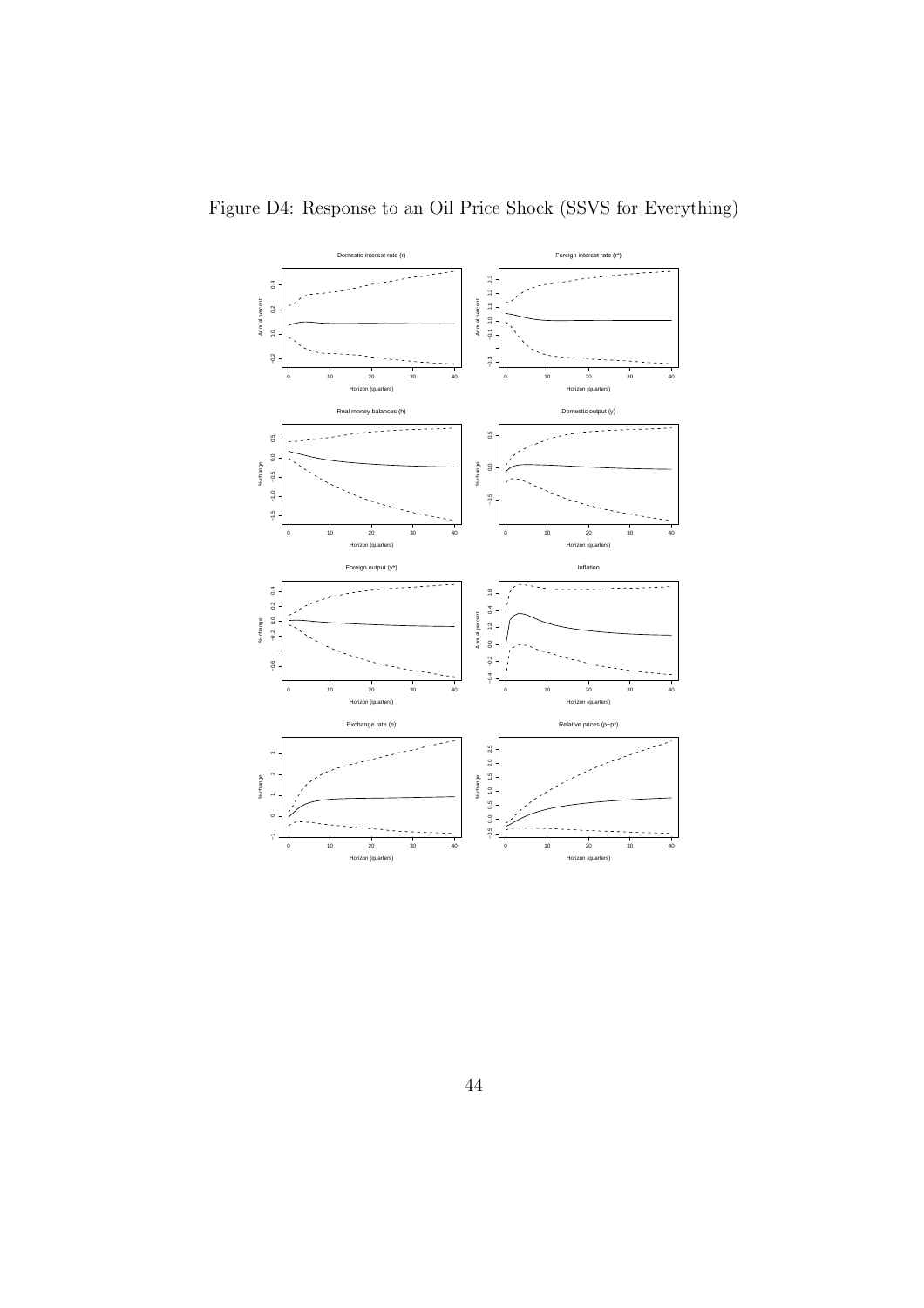

Figure D5: Response to an Oil Price Shock (Best Model)